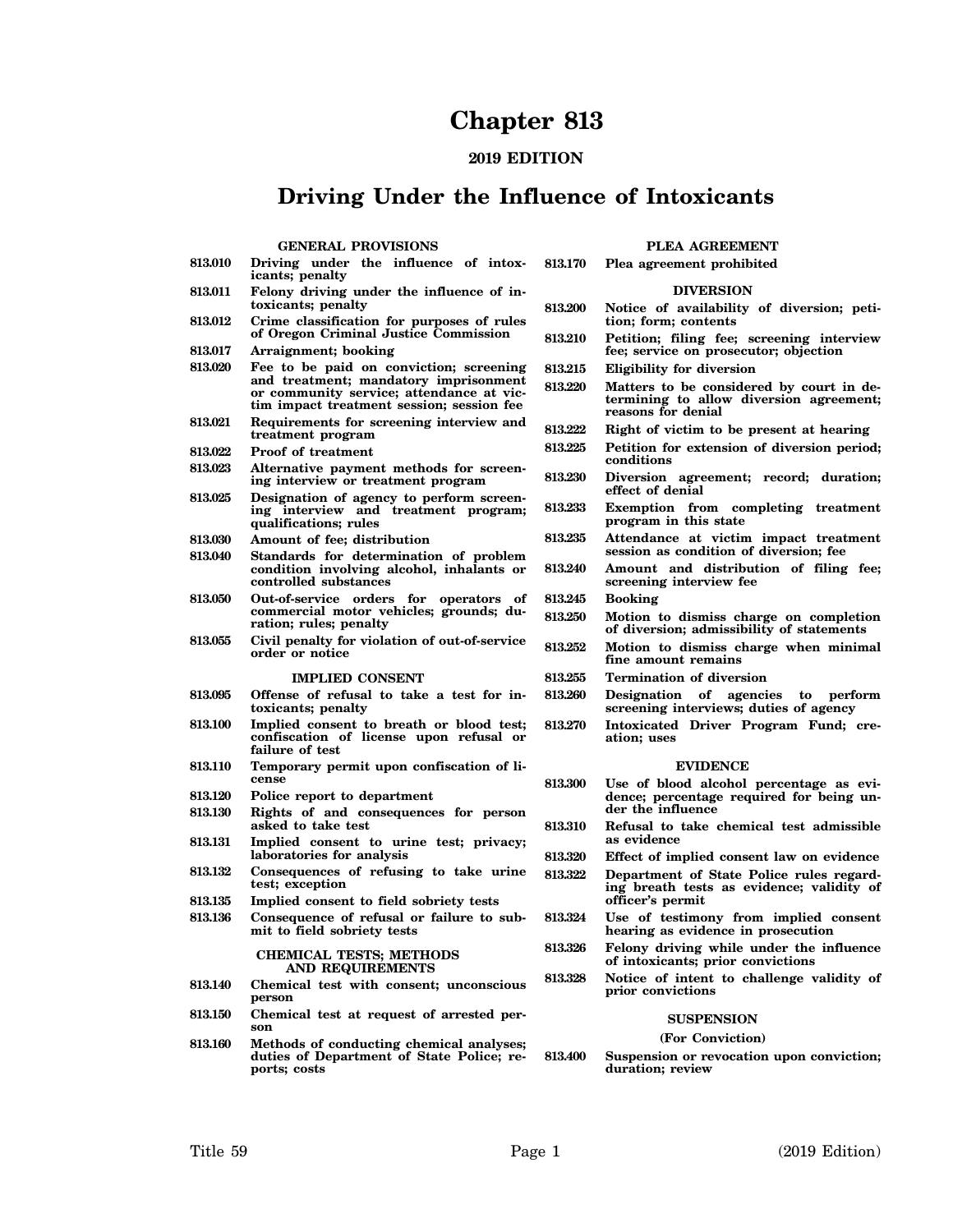|         | (Under Implied Consent Law)                                                                                            | 813.604 | Notice of court order; notation on hard-                                                                                |
|---------|------------------------------------------------------------------------------------------------------------------------|---------|-------------------------------------------------------------------------------------------------------------------------|
| 813.410 | Suspension upon receipt of police report<br>on implied consent test; hearing; validity<br>of suspension; appeal; rules | 813.606 | ship permit; rules<br>Exception for employee otherwise re-<br>quired to have device                                     |
| 813.412 | Role of police officer in implied consent<br>hearing                                                                   | 813.608 | Knowingly furnishing motor vehicle with-<br>out ignition interlock device; penalty                                      |
| 813.420 | Duration of suspension for refusal or fail-<br>ure of test                                                             | 813.610 | Soliciting another to blow into ignition<br>interlock device; penalty                                                   |
| 813.430 | Grounds for increase in duration of sus-<br>pension                                                                    | 813.612 | Unlawfully blowing into ignition interlock<br>device; penalty                                                           |
| 813.440 | Grounds for hearing on validity of sus-<br>pension; rules                                                              | 813.614 | Tampering with ignition interlock device;<br>penalty                                                                    |
| 813.450 | Appeal from suspension for refusal or<br>failure of breath test                                                        | 813.616 | Use of certain moneys to pay for ignition<br>interlock program                                                          |
| 813.460 | Department procedures upon verification<br>of suspension of driving privileges of<br>wrong person                      | 813.620 | Suspension of driving privileges for failing<br>to provide proof of device installation or<br>for tampering with device |
| 813.470 | Department notation on record of person<br>acquitted after suspension                                                  | 813.630 | Notice of ignition interlock device instal-<br>lation and negative reports                                              |
|         | (Hardship Permits)                                                                                                     | 813.635 | Consequence for negative reports gener-<br>ated from ignition interlock device; rules                                   |
| 813.520 | Limitations on authority to issue hardship<br>permit or reinstate driving privileges                                   | 813.640 | Additional treatment following negative<br>reports                                                                      |
|         | <b>IGNITION INTERLOCK DEVICES</b>                                                                                      | 813.645 | Motion to vacate requirement to install<br>and use ignition interlock device                                            |
| 813.599 | <b>Definitions</b>                                                                                                     | 813.660 | Service center and manufacturer's repre-                                                                                |
| 813.600 | Ignition interlock program; rules                                                                                      |         | sentative certification; fees; rules                                                                                    |
| 813.602 | Circumstances under which<br>ignition<br>interlock device required; exemptions;                                        | 813.665 | Criminal background check for techni-<br>cians; rules                                                                   |
|         | rules                                                                                                                  | 813.670 | <b>Complaint process</b>                                                                                                |
| 813.603 | Waiver of costs of ignition interlock de-<br>vice; rules                                                               | 813.680 | Ignition Interlock Device Management<br>Fund                                                                            |
|         |                                                                                                                        |         |                                                                                                                         |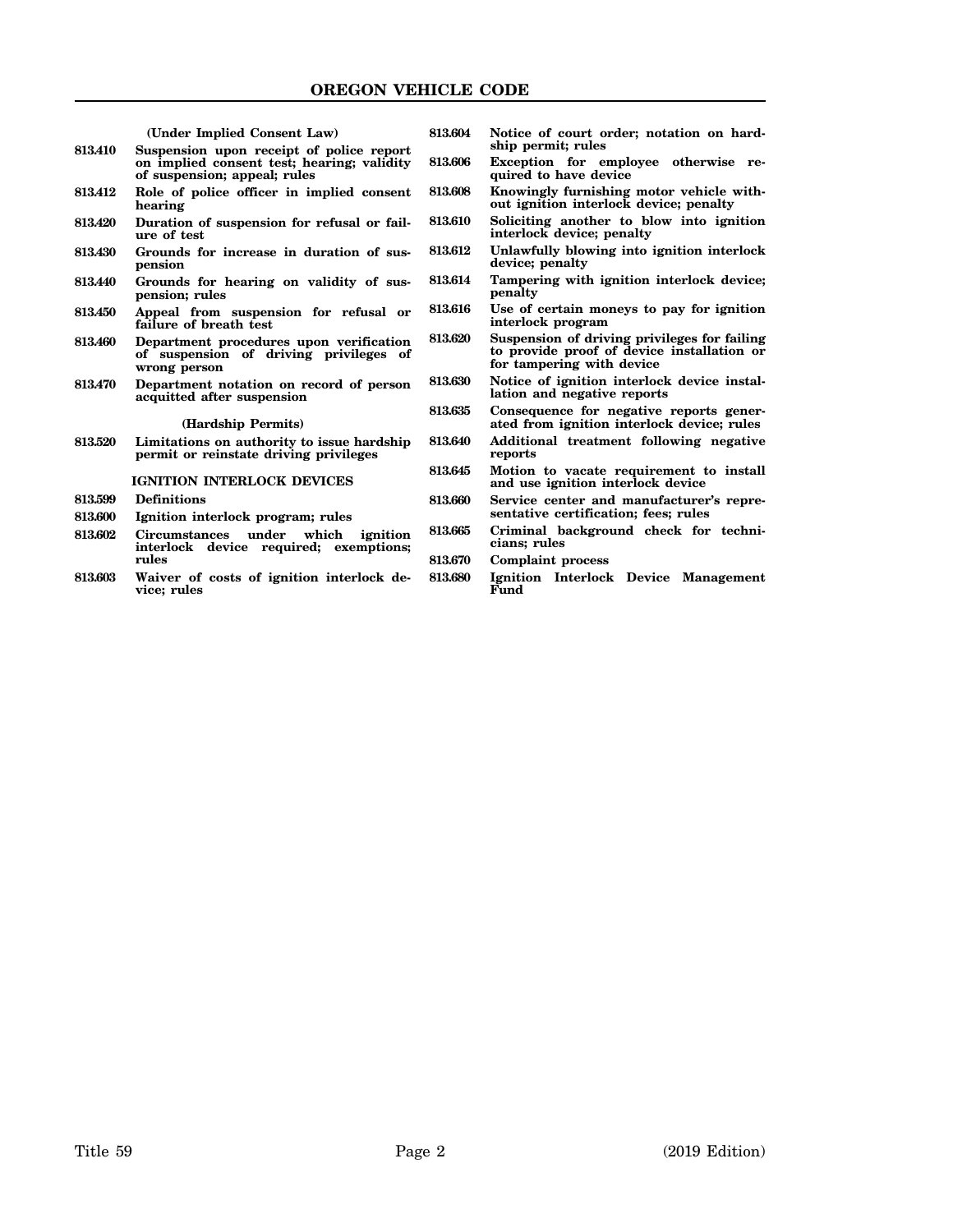# **GENERAL PROVISIONS**

**813.010 Driving under the influence of intoxicants; penalty.** (1) A person commits the offense of driving while under the influence of intoxicants if the person drives a vehicle while the person:

(a) Has 0.08 percent or more by weight of alcohol in the blood of the person as shown by chemical analysis of the breath or blood of the person made under ORS 813.100, 813.140 or 813.150;

(b) Is under the influence of intoxicating liquor, cannabis, a controlled substance or an inhalant; or

(c) Is under the influence of any combination of intoxicating liquor, cannabis, a controlled substance and an inhalant.

(2) A person may not be convicted of driving while under the influence of intoxicants on the basis of being under the influence of a controlled substance or an inhalant unless the fact that the person was under the influence of a controlled substance or an inhalant is pleaded in the accusatory instrument and is either proved at trial or is admitted by the person through a guilty plea.

(3) A person convicted of the offense described in this section is subject to ORS 813.020 in addition to this section.

(4) Except as provided in subsection (5) of this section, the offense described in this section, driving while under the influence of intoxicants, is a Class A misdemeanor and is applicable upon any premises open to the public.

(5)(a) Driving while under the influence of intoxicants is a Class C felony if the current offense was committed in a motor vehicle and the person has, at least three times in the 10 years prior to the date of the current offense, been convicted of, or been found to be within the jurisdiction of the juvenile court for an act that if committed by an adult would be, any of the following offenses in any combination:

(A) Driving while under the influence of intoxicants in violation of:

(i) This section; or

(ii) The statutory counterpart to this section in another jurisdiction.

(B) A driving under the influence of intoxicants offense in another jurisdiction that involved the impaired driving or operation of a vehicle, an aircraft or a boat due to the use of intoxicating liquor, cannabis, a controlled substance, an inhalant or any combination thereof.

(C) A driving offense in another jurisdiction that involved operating a vehicle, an aircraft or a boat while having a blood alcohol content above that jurisdiction's permissible blood alcohol content.

(b) For the purposes of paragraph (a) of this subsection, a conviction or adjudication for a driving offense in another jurisdiction based solely on a person under 21 years of age having a blood alcohol content that is lower than the permissible blood alcohol content in that jurisdiction for a person 21 years of age or older does not constitute a prior conviction or adjudication.

(6) In addition to any other sentence that may be imposed, the court shall impose one or more of the following fines on a person convicted of driving while under the influence of intoxicants as follows:

(a) For a person's first conviction, a minimum of \$1,000.

(b) For a person's second conviction, a minimum of \$1,500.

(c) For a person's third or subsequent conviction, a minimum of \$2,000 if the person is not sentenced to a term of imprisonment.

(d) For a person who drives a vehicle while the person has 0.15 percent or more by weight of alcohol in the blood of the person as shown by chemical analysis of the breath or blood of the person made under ORS 813.100, 813.140 or 813.150, a minimum of \$2,000.

(7) Notwithstanding ORS 161.635, \$10,000 is the maximum fine that a court may impose on a person convicted of driving while under the influence of intoxicants if:

(a) The current offense was committed in a motor vehicle; and

(b) There was a passenger in the motor vehicle who was under 18 years of age and was at least three years younger than the person driving the motor vehicle. [1983 c.338 §587; 1985 c.16 §293; 1987 c.138 §5; 1991 c.835 §7; 1999 c.619 §3; 1999 c.1049 §1; 2003 c.14 §495; 2003 c.445 §1; 2007 c.879 §3; 2009 c.525 §1; 2009 c.613 §1; 2017 c.21 §80]

**813.011 Felony driving under the influence of intoxicants; penalty.** (1) Driving under the influence of intoxicants under ORS 813.010 shall be a Class C felony if the defendant has been convicted of driving under the influence of intoxicants in violation of ORS 813.010, or its statutory counterpart in another jurisdiction, at least two times in the 10 years prior to the date of the current offense.

(2) Once a person has been sentenced for a Class C felony under this section, the 10-year time limitation is eliminated and any subsequent episode of driving under the influence of intoxicants shall be a Class C felony regardless of the amount of time which intervenes.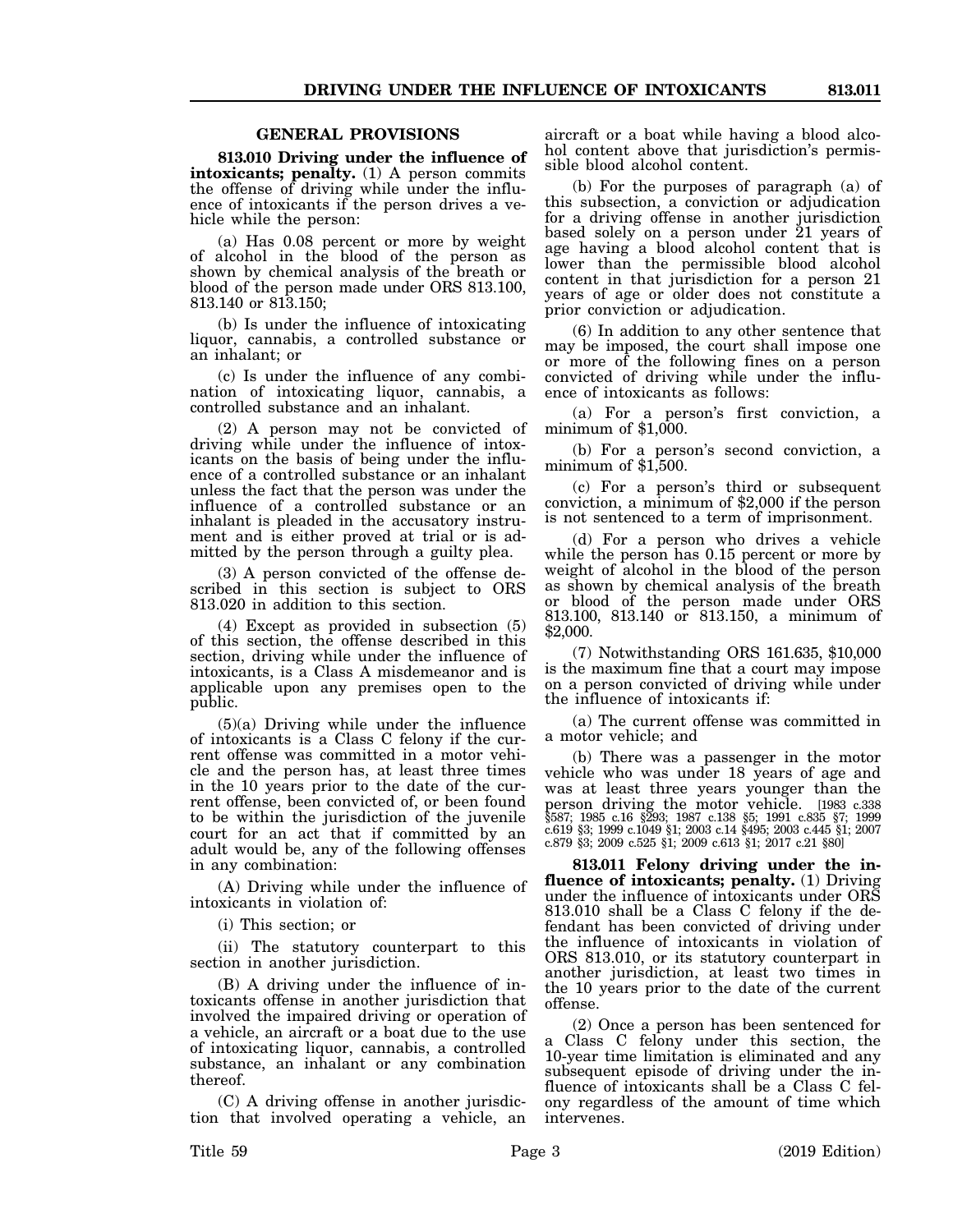(3) Upon conviction for a Class C felony under this section, the person shall be sentenced to a mandatory minimum term of incarceration of 90 days, without reduction for any reason. [2011 c.1 §3; 2011 c.598 §2]

**Note:** 813.011 was enacted into law but was not added to or made a part of the Oregon Vehicle Code or any chapter or series therein by law. See Preface to Oregon Revised Statutes for further explanation.

**813.012 Crime classification for purposes of rules of Oregon Criminal Justice Commission.** (1) The Oregon Criminal Justice Commission shall classify felony driving while under the influence of intoxicants that is committed under the circumstances described in ORS 813.010 (5) as crime category 6 of the rules of the Oregon Criminal Justice Commission.

(2) In determining criminal history for a person convicted of a felony that has operation of a motor vehicle as an element, or of a felony that involved death, injury or property damage caused by the use of a motor vehicle, the commission shall:

(a) Consider two prior convictions of misdemeanor driving while under the influence of intoxicants to be equivalent to one conviction of felony driving while under the influence of intoxicants; and

(b) Consider felony driving while under the influence of intoxicants to be a person felony and consider misdemeanor driving while under the influence of intoxicants to be a person Class A misdemeanor. [1999 c.1049 §3; 2011 c.598 §1]

**813.017 Arraignment; booking.** When a person is arraigned on a charge of driving while under the influence of intoxicants in violation of ORS 813.010, a court shall ensure that the defendant submits to booking, if the person has not already been booked on that charge. [2015 c.145 §2]

**813.020 Fee to be paid on conviction; screening and treatment; mandatory imprisonment or community service; attendance at victim impact treatment session; session fee.** When a person is convicted of driving while under the influence of intoxicants in violation of ORS 813.010, a court shall comply with the following in addition to any fine or other penalty imposed upon the person under ORS 813.010:

(1) The court shall require the person to:

(a) Pay to the court the fee described under ORS 813.030 in addition to any fine imposed under ORS 813.010;

(b) Complete a screening interview and a treatment program as provided in ORS 813.021; and

(c) Submit to booking, if the person has not already been booked.

(2) The court must impose and not suspend execution of a sentence requiring the person either to serve at least 48 hours' imprisonment, which shall be served consecutively unless justice requires otherwise, or to perform community service for times specified by the court under ORS 137.129. For purposes of this subsection:

(a) A court may provide for the imprisonment to be served in jail, minimum security facilities or inpatient rehabilitation or treatment centers.

(b) Whenever the judge provides for the mandatory imprisonment to be served other than consecutively, the judgment must specifically so provide and the judge must state the reasons in writing.

(3) In a county that has a victim impact program a court may require the person to attend a victim impact treatment session. If the court requires attendance under this section, the court may require the defendant to pay a reasonable fee to the victim impact program to offset the cost of the defendant's participation. The fee shall be established for each county by the victim impact panel coordinator and steering committee of that county and shall be not less than \$5 or more than \$50. [1983 c.338 §588; 1985 c.16 §294 and former 487.549; 1989 c.576 §5; 1991 c.557 §3; 1993 c.13 §4; 1993 c.468 §1; 1999 c.126 §1; 2003 c.14 §496; 2015 c.145 §4]

**813.021 Requirements for screening interview and treatment program.** (1) When a court, in accordance with ORS 813.020, requires a person to complete a screening interview and a treatment program, the court shall require the person to do all of the following:

(a) Complete a screening interview for the purpose of determining appropriate placement of the person in a program for treatment for alcoholism, drug dependency or dependency on inhalants.

(b) Pay directly to the agency or organization conducting the screening interview a fee of \$150.

(c) Complete the treatment program to which the person is referred.

(d) Pay for the treatment program to which the person is referred.

(2) The screening interview required by this section shall be conducted by an agency or organization designated by the court. The designated agency or organization must meet the standards set by the Director of the Oregon Health Authority to conduct the screening interviews. Wherever possible a court shall designate agencies or organizations to perform the screening interview that are separate from those that may be designated to carry out a treatment program.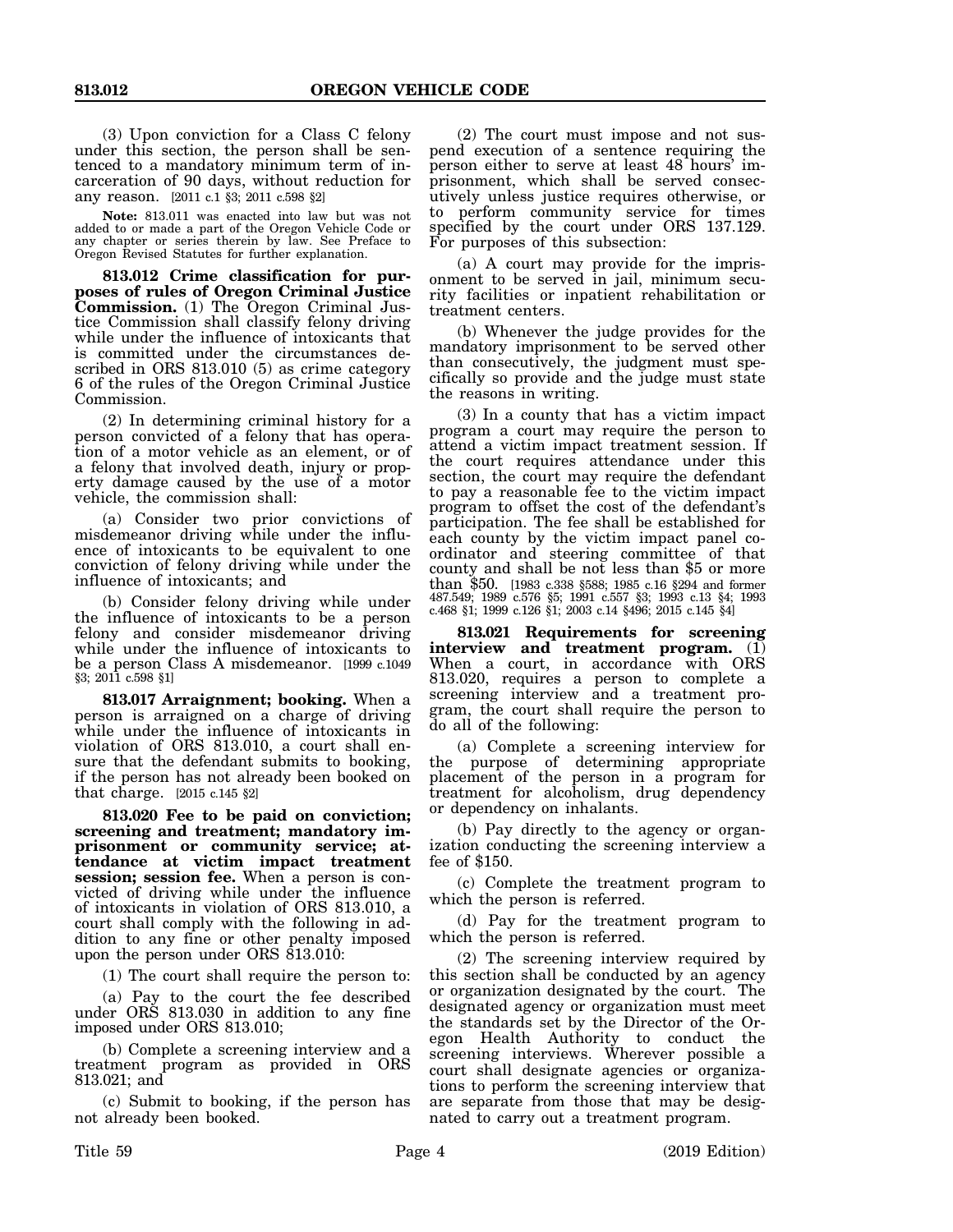(3) An agency or organization doing a screening interview under this section may not refer a person to a treatment program that has not been approved by the Director of the Oregon Health Authority.

(4) The agency or organization conducting a screening interview under this section shall monitor the progress of the person referred to the agency or organization. The agency or organization shall make a report to the referring court stating the person's successful completion or failure to complete all or any part of the screening interview or of the treatment program to which the person was referred by the agency or organization performing the screening interview. The report shall be in a form determined by agreement between the court and the agency or organization providing the screening interview. [1999 c.126 §3; 1999 c.619 §8a; 2005 c.303 §1; 2009 c.595 §1140; 2015 c.318 §47]

**Note:** 813.021 was added to and made a part of the Oregon Vehicle Code by legislative action but was not added to ORS chapter 813 or any series therein. See Preface to Oregon Revised Statutes for further explanation.

**813.022 Proof of treatment.** (1) A person who has been convicted of driving while under the influence of intoxicants under ORS 813.010 shall provide proof to the Department of Transportation that the person completed a treatment program to which the person was referred under ORS 813.021.

(2) The department may not reinstate a person's driving privileges unless:

(a) The person has provided proof of completing a treatment program as required under subsection (1) of this section;

(b) The person has an order from the circuit court of the county in which the person was convicted that the person has taken sufficient steps to satisfy the requirement under ORS 813.021 to complete a treatment program; or

(c) Fifteen years have elapsed since the date of the person's conviction for driving while under the influence of intoxicants.

(3)(a) If the person is unable to provide proof of completing a treatment program as required under subsection (1) of this section, the person may file a motion with the circuit court of the county in which the person was convicted to show proof that the person has taken sufficient steps to satisfy the requirement under ORS 813.021 to complete a treatment program. The person shall provide a copy of the motion and any supporting documentation to the district attorney of the county. The district attorney may file, within 45 days from the date the person files the motion with the court, an objection to the motion.

(b) If the district attorney does not file an objection to the motion, the court shall, without hearing, enter an order that the person has taken sufficient steps to satisfy the requirement under ORS 813.021 to complete a treatment program or, on its own motion, conduct a hearing as described in subsection (4) of this section.

(c) Upon timely receipt of an objection from the district attorney, the court shall conduct a hearing.

(4) At a hearing under subsection (3) of this section, the court shall determine whether, considering the totality of the circumstances, the person has taken sufficient steps such that in the court's view the person has satisfied the requirement under ORS 813.021 to complete a treatment program.

(5) If the court determines that the person has taken sufficient steps to satisfy the requirement under ORS 813.021 to complete a treatment program, the court shall enter an order that the person has taken sufficient steps to satisfy the requirement under ORS 813.021 to complete a treatment program.

(6) When the court enters an order under this section, the court shall provide a copy of the order to the district attorney.

(7) A court may not enter an order that the person has taken sufficient steps to satisfy the requirement under ORS 813.021 to complete a treatment program if the person has not started a treatment program. [2012 c.9 §2; 2013 c.233 §1]

**Note:** 813.022 was added to and made a part of the Oregon Vehicle Code by legislative action but was not added to ORS chapter 813 or any series therein. See Preface to Oregon Revised Statutes for further explanation.

**813.023 Alternative payment methods for screening interview or treatment program.** A person required to pay for a screening interview or treatment program under ORS 813.021, 813.200, 813.210 or 813.240 who is eligible for the state medical assistance program or is enrolled in a health benefit plan, as defined in ORS 743B.005, may utilize the state medical assistance program or health benefit plan as a third party payer for the costs of medically necessary chemical dependency services that are covered under the state medical assistance program or health benefit plan. The person remains responsible for the costs of the screening interview or treatment program, regardless of the amount of coverage or the failure of the third party payer to reimburse all of the costs. [2011 c.468 §1; 2013 c.375 §2; 2015 c.318 §48]

**Note:** 813.023 was enacted into law by the Legislative Assembly but was not added to or made a part of the Oregon Vehicle Code or any chapter or series therein by legislative action. See Preface to Oregon Revised Statutes for further explanation.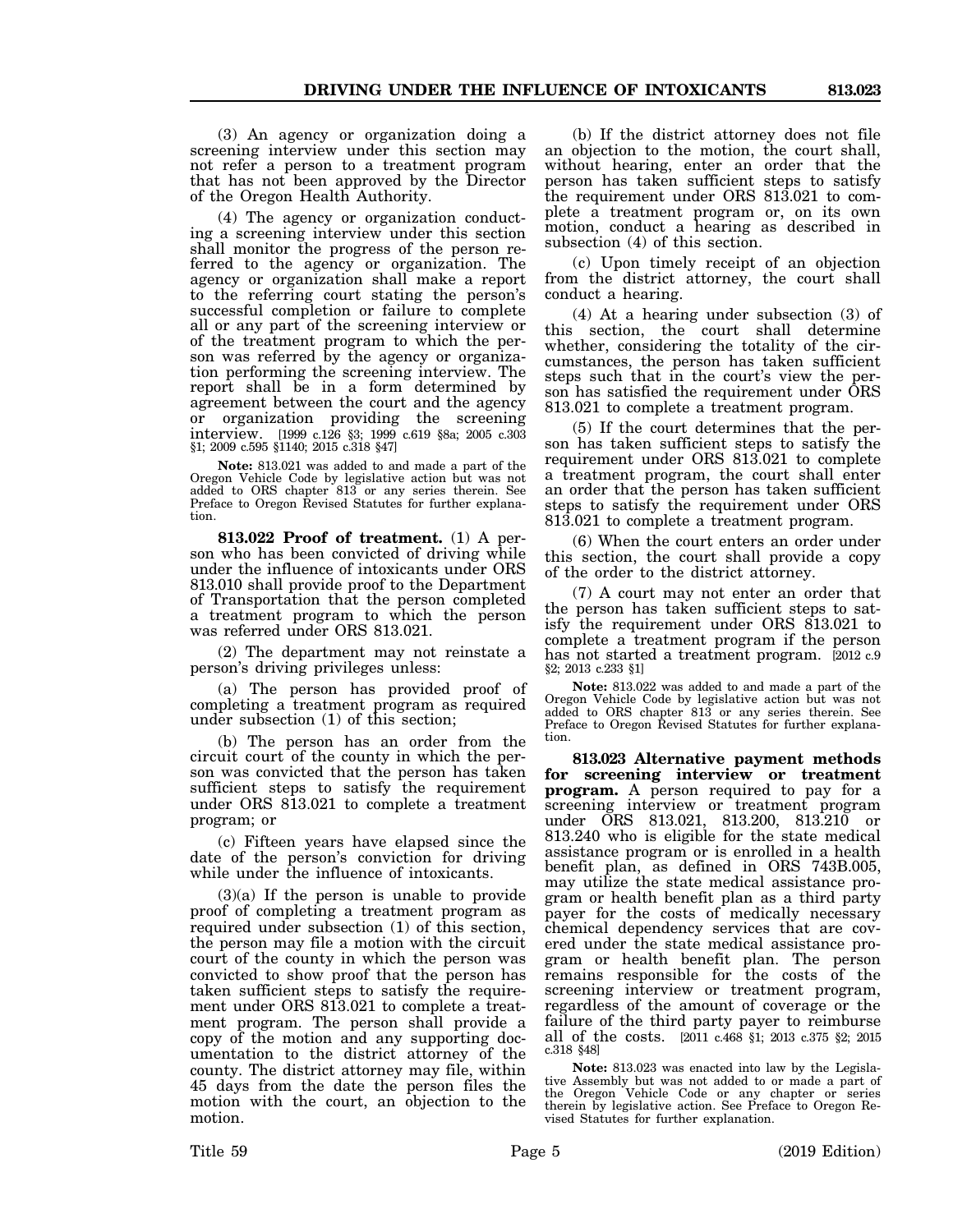**813.025 Designation of agency to perform screening interview and treatment program; qualifications; rules.** A court may designate a single agency or organization to perform the screening interviews and treatment programs described in ORS 813.021 and  $813.260$  (1) when the Director of the Oregon Health Authority certifies that:

(1) An agency or organization may accept such designations due to the lack of alternative agencies or organizations in the service area; or

(2) An agency or organization has applied to and been authorized by the Oregon Health Authority to operate a demonstration project that combines screening interviews and treatment programs. The authority shall by rule set forth the conditions under which a demonstration project may be authorized. [1991 c.557 §2; 1999 c.126 §4; 2009 c.595 §1141; 2015 c.318 §49]

**813.030 Amount of fee; distribution.** The fee required by ORS 471.432 and 813.020 (1) shall be in the amount of \$255, except that the court may waive all or part of the fee in cases involving indigent defendants. The court may make provision for payment of the fee on an installment basis. A circuit court shall deposit the fee in the Criminal Fine Account. If the fee is collected in a municipal or justice court, the fee shall be forwarded by the court to the Department of Revenue for deposit in the Criminal Fine Account. [1985 c.16 §296; 1987 c.905 §29; 1989 c.576 §§6a,7a; 1989 c.635 §§1,3; 1991 c.557 §4; 1993 c.13 §5; 1999 c.646 §3; 2009 c.595 §1142; 2011 c.597 §§147,324; 2011 c.671 §3; 2012 c.81 §§2,3]

**813.040 Standards for determination of problem condition involving alcohol, inhalants or controlled substances.** This section establishes, for purposes of ORS 471.432 and 807.060, when a person has a problem condition involving alcohol, condition cannabis, controlled substances or inhalants. For purposes of ORS 471.432 and 807.060, a person has a problem condition involving alcohol, cannabis, controlled substances or inhalants if it is determined that the person has a problem condition in which the person's health or that of others is substantially impaired or endangered or the person's social or economic function is substantially disrupted because of the person's:

(1) Habitual or periodic use of:

(a) Alcoholic beverages; or

(b) Cannabis, unless the person holds a registry identification card as defined in ORS 475B.791; or

(2) Use of or loss of the ability to control the use of controlled substances, inhalants or other substances with abuse potential, including a condition that may have developed:

(a) A physical dependence in which the body requires a continuing supply of a controlled substance, an inhalant or a drug to avoid characteristic withdrawal symptoms; or

(b) A psychological dependence characterized by an overwhelming mental desire for continued use of a controlled substance, an inhalant or a drug. [1983 c.338 §589; 1999 c.126 §5; 1999 c.619 §9; 1999 c.646 §4; 2017 c.21 §81; 2018 c.76 §14]

**813.050 Out-of-service orders for operators of commercial motor vehicles; grounds; duration; rules; penalty.** (1) A police officer or a person authorized by the Department of Transportation to perform vehicle safety inspections shall issue an out-ofservice order to the operator of a commercial motor vehicle if any of the following applies:

(a) The person has reasonable grounds to believe that the operator has consumed alcohol or other intoxicating beverage within four hours prior to the time the operator began operating the vehicle or at any time while operating the vehicle. As used in this paragraph, "reasonable grounds" includes, but is not limited to, smelling alcohol on the breath or person of the operator.

(b) A chemical test of the operator's breath discloses any amount of alcohol in the blood of the operator.

(c) The operator possesses an intoxicating beverage while operating the vehicle. This subsection does not apply to possession of an intoxicating beverage that is manifested and transported as part of a shipment.

(2) An out-of-service order issued under this section shall become effective upon its issuance and shall remain in effect for 24 hours.

(3) The Department of Transportation shall adopt rules requiring that any driver issued an out-of-service order under this section be required to report the order to the department and to the driver's employer. Rules adopted under this section may include, but need not be limited to, rules specifying the times within which reports must be made and the contents of the reports.

(4) Violation of an out-of-service order issued under this section is a Class A misdemeanor. [1991 c.185 §14; 1993 c.400 §1]

**813.052** [1993 c.400 §4; 2003 c.402 §39; 2007 c.122 §4; repealed by 2009 c.395 §15]

**813.055 Civil penalty for violation of out-of-service order or notice.** (1) The Department of Transportation shall impose a civil penalty on the operator of a commercial motor vehicle if:

(a) The operator has violated an out-ofservice order issued under ORS 813.050 or any other out-of-service order or notice is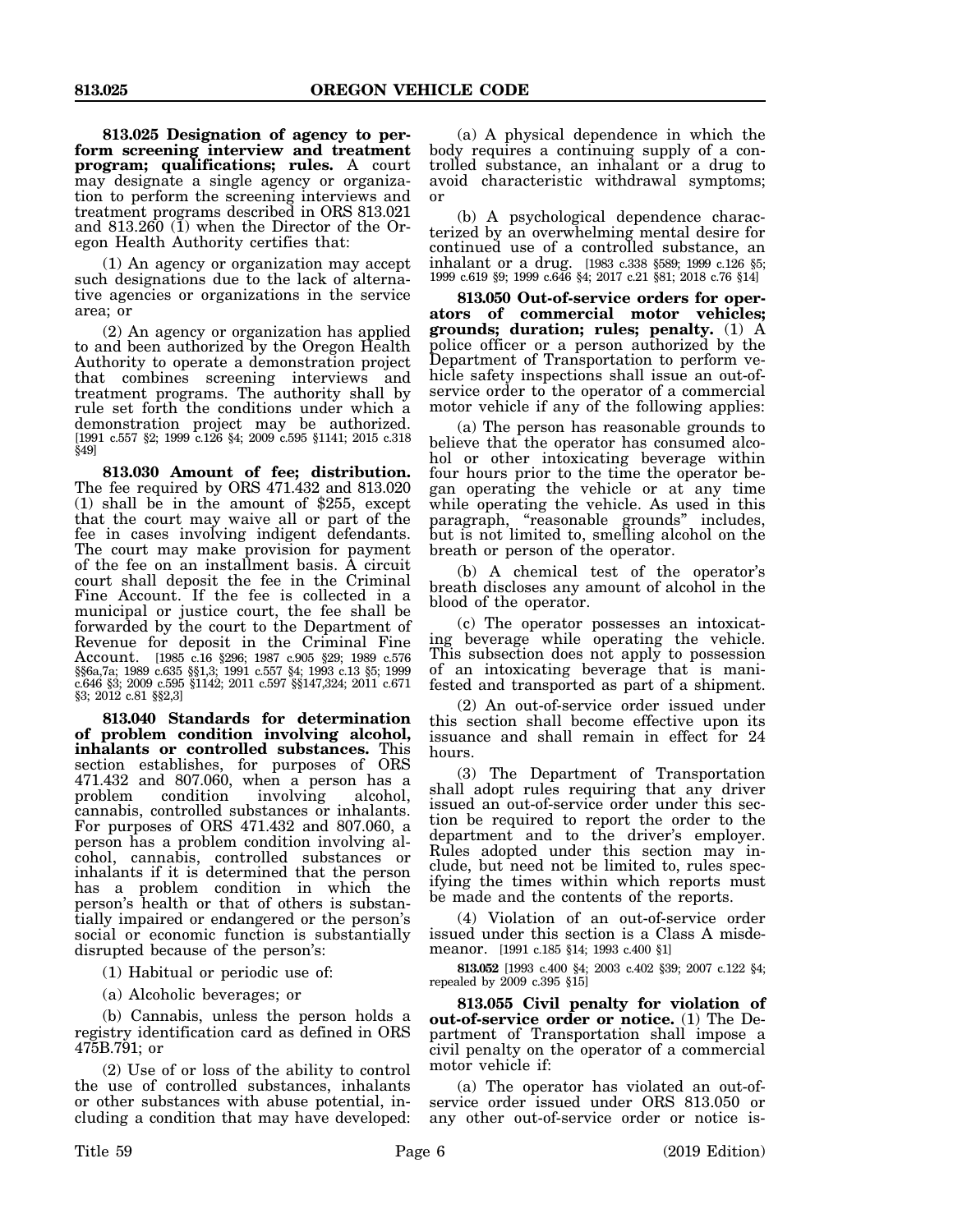sued by the department or an authorized representative of the department; or

(b) The department receives notification that a person has violated any out-of-service order or notice issued by a state or federal agency.

(2) For the purposes of this section, "notification" may include, but is not limited to, a record of conviction or a record of a determination by a state or federal agency with jurisdiction to determine that the operator has violated an out-of-service order or notice.

(3) Civil penalties under this section shall be imposed in the manner provided in ORS 183.745 and may not be reduced. The civil penalties are:

(a) \$2,500 for the first violation of an out-of-service order or notice.

(b) \$5,000 for a second or subsequent violation of an out-of-service order or notice. [2009 c.395 §14]

**Note:** 813.055 was added to and made a part of the Oregon Vehicle Code by legislative action but was not added to ORS chapter 813 or any series therein. See Preface to Oregon Revised Statutes for further explanation.

#### **IMPLIED CONSENT**

**813.095 Offense of refusal to take a test for intoxicants; penalty.** (1) A person commits the offense of refusal to take a test for intoxicants if the person refuses to:

(a) Take a breath test when requested to do so in accordance with the provisions of ORS 813.100; or

(b) Take a urine test when requested to do so in accordance with the provisions of ORS 813.131 and 813.132.

(2) The offense described in this section, refusal to take a test for intoxicants, is a specific fine traffic violation. The presumptive fine for refusal to take a test for intoxicants is \$650. The fine described in this section is in addition to any other consequence prescribed by law for refusal to take a test for intoxicants. [2003 c.814 §2; 2009 c.614 §1; 2011 c.597 §102]

**813.100 Implied consent to breath or blood test; confiscation of license upon refusal or failure of test.** (1) Any person who operates a motor vehicle upon premises open to the public or the highways of this state shall be deemed to have given consent, subject to the implied consent law, to a chemical test of the person's breath, or of the person's blood if the person is receiving medical care in a health care facility immediately after a motor vehicle accident, for the purpose of determining the alcoholic content of the person's blood if the person is arrested for driving a motor vehicle while under the

influence of intoxicants in violation of ORS 813.010 or of a municipal ordinance. A test shall be administered upon the request of a police officer having reasonable grounds to believe the person arrested to have been driving while under the influence of intoxicants in violation of ORS 813.010 or of a municipal ordinance. Before the test is administered the person requested to take the test shall be informed of consequences and rights as described under ORS 813.130.

(2) If a person refuses to submit to a test under this section or if a breath test under this section discloses that the person, at the time of the test, had a level of alcohol in the person's blood that constitutes being under the influence of intoxicating liquor under ORS 813.300 and the person has been informed of rights and consequences as provided under ORS 813.130, the person's driving privileges are subject to suspension under ORS 813.410 and the police officer shall do all of the following:

(a) Immediately take custody of any driver license or permit issued by this state to the person to grant driving privileges.

(b) Provide the person with a written notice of intent to suspend, on forms prepared and provided by the Department of Transportation. The written notice shall inform the person of consequences and rights as described under ORS 813.130.

(c) If the person qualifies under ORS 813.110, issue to the person, on behalf of the department, a temporary driving permit described under ORS 813.110.

(d) Within a period of time required by the department by rule, report action taken under this section to the department and prepare and cause to be delivered to the department a report as described in ORS 813.120, along with the confiscated license or permit and a copy of the notice of intent to suspend.

(3) If a blood test under this section discloses that the person, at the time of the test, had a level of alcohol in the person's blood that constitutes being under the influence of intoxicating liquor under ORS 813.300, the person's driving privileges are subject to suspension under ORS 813.410 and the police officer shall report to the department within 45 days of the date of arrest that the person failed the blood test.

(4) Nothing in this section precludes a police officer from obtaining a chemical test of the person's breath or blood through any lawful means for use as evidence in a criminal or civil proceeding including, but not limited to, obtaining a search warrant. [1983 c.338 §591; 1985 c.16 §298; 1985 c.672 §19; 1993 c.305 §1; 1995 c.568 §1; 2013 c.642 §1; 2019 c.475 §1]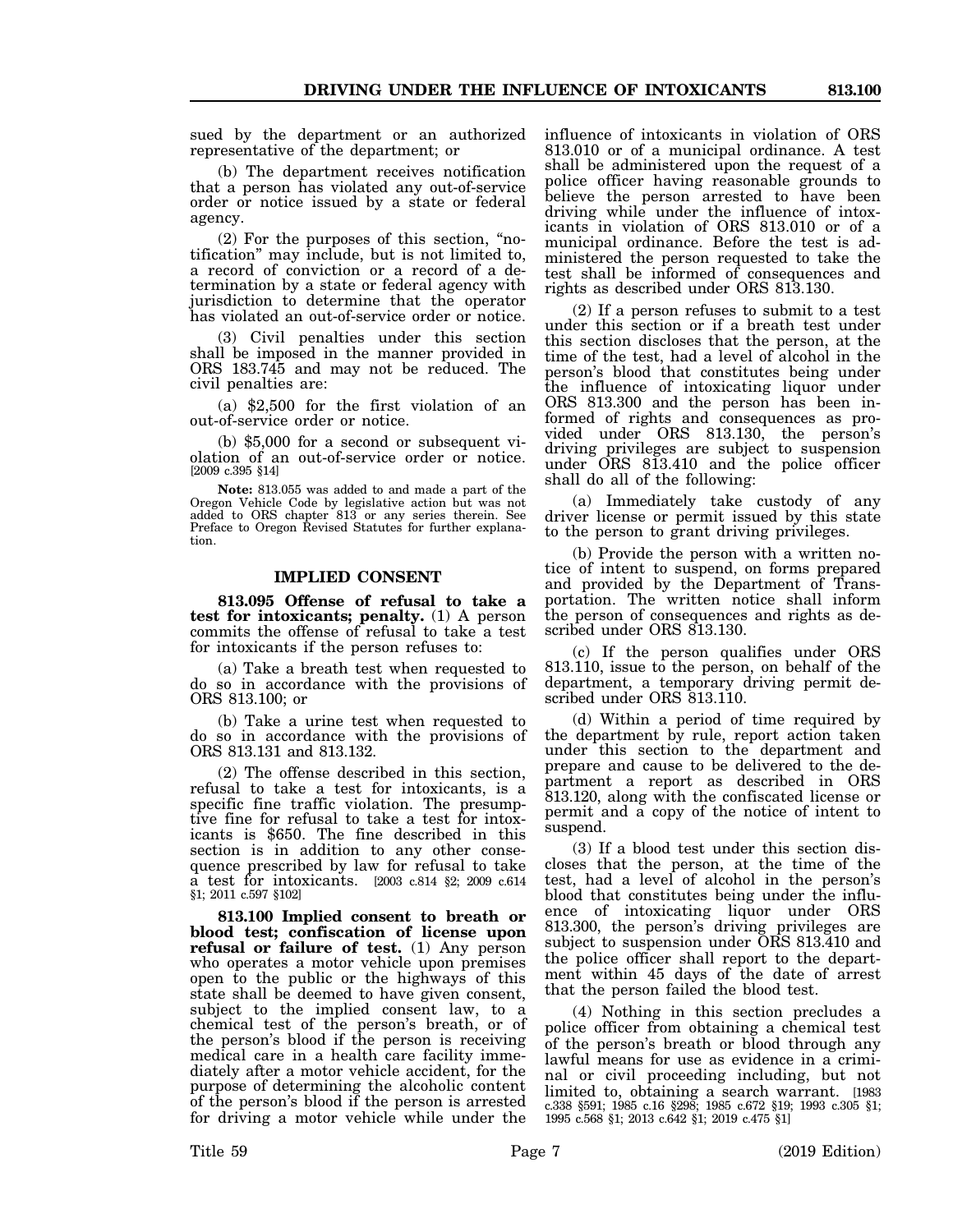**813.110 Temporary permit upon confiscation of license.** (1) Except as otherwise provided by this section, police officers, on behalf of the Department of Transportation, shall issue temporary driving permits described under this section to persons when required under ORS 813.100.

(2) The department shall provide police departments and agencies with permits for issuance as required by this section. The department shall establish the form and content of permits described in this section as the department determines appropriate, but in a manner consistent with this section.

(3) A permit described in this section is subject to all the following:

(a) Except as provided in paragraph (b) of this subsection, the permit is valid until the 30th day after the date of arrest.

(b) During the 12-hour period following issuance of the permit, the person is subject to ORS 807.570, and the permit is not a defense to a charge under ORS 807.570.

(c) The permit shall be issued without payment of any fee.

(d) The permit grants the same driving privileges as those granted by the person's license taken into possession under ORS 813.100.

(4) A police officer shall not issue a permit under this section if:

(a) Driving privileges of the person were suspended, revoked or canceled at the time the person was arrested;

(b) The person whose license was taken into custody was operating on an invalid license;

(c) The person was not entitled to driving privileges at the time of the arrest for any other reason; or

(d) The person holds a license or permit granting driving privileges that was issued by another state or jurisdiction and that is not taken into custody under ORS 813.100. [1985 c.16 §142; 1985 c.672 §17]

**813.120 Police report to department.** (1) A report required by ORS  $81\overline{3}$ .100 shall disclose substantially all of the following information:

(a) Whether the person, at the time the person was requested to submit to a test, was under arrest for driving a motor vehicle while under the influence of intoxicants in violation of ORS 813.010 or of a municipal ordinance.

(b) Whether the police officer had reasonable grounds to believe, at the time the request was made, that the person arrested had been driving under the influence of in-

toxicants in violation of ORS 813.010 or of a municipal ordinance.

(c) Whether the person refused to submit to a test or if the person submitted to a breath or blood test whether the level of alcohol in the person's blood, as shown by the test, was sufficient to constitute being under the influence of intoxicating liquor under ORS 813.300.

(d) Whether the person was driving a commercial motor vehicle and refused to submit to a test or if the person submitted to a breath or blood test whether the level of alcohol in the person's blood, as shown by the test, was 0.04 percent or more by weight.

(e) Whether the person was informed of consequences and rights as described under ORS 813.130.

(f) Whether the person was given written notice of intent to suspend required by ORS 813.100 (2)(b).

(g) If the arrested person took a test, a statement that the person conducting the test was appropriately qualified.

(h) If the arrested person took a test, a statement that any methods, procedures and equipment used in the test comply with any requirements under ORS 813.160.

(2) A report required by ORS 813.100 may be made in one or more forms specified by the Department of Transportation. [1983 c.338 §405; 1985 c.16 §215; 1985 c.672 §20; 1989 c.636 §42; 1993 c.305 §3; 1993 c.751 §70; 1995 c.568 §3; 2019 c.475 §12]

**813.130 Rights of and consequences for person asked to take test.** This section establishes the requirements for information about rights and consequences for purposes of ORS 813.100 and 813.410. The following apply to the information about rights and consequences:

(1) The information about rights and consequences shall be substantially in the form prepared by the Department of Transportation. The department may establish any form it determines appropriate and convenient.

(2) Except as provided in subsection (3) of this section, the information about rights and consequences shall be substantially as follows:

(a) Driving under the influence of intoxicants is a crime in Oregon, and the person is subject to criminal penalties if a test under ORS 813.100 shows that the person is under the influence of intoxicants. If the person fails a test, evidence of the failure may also be offered against the person.

(b) The person will fail a test under ORS 813.100 for purposes of criminal penalties if the test discloses a blood alcohol content of 0.08 percent or more by weight of alcohol in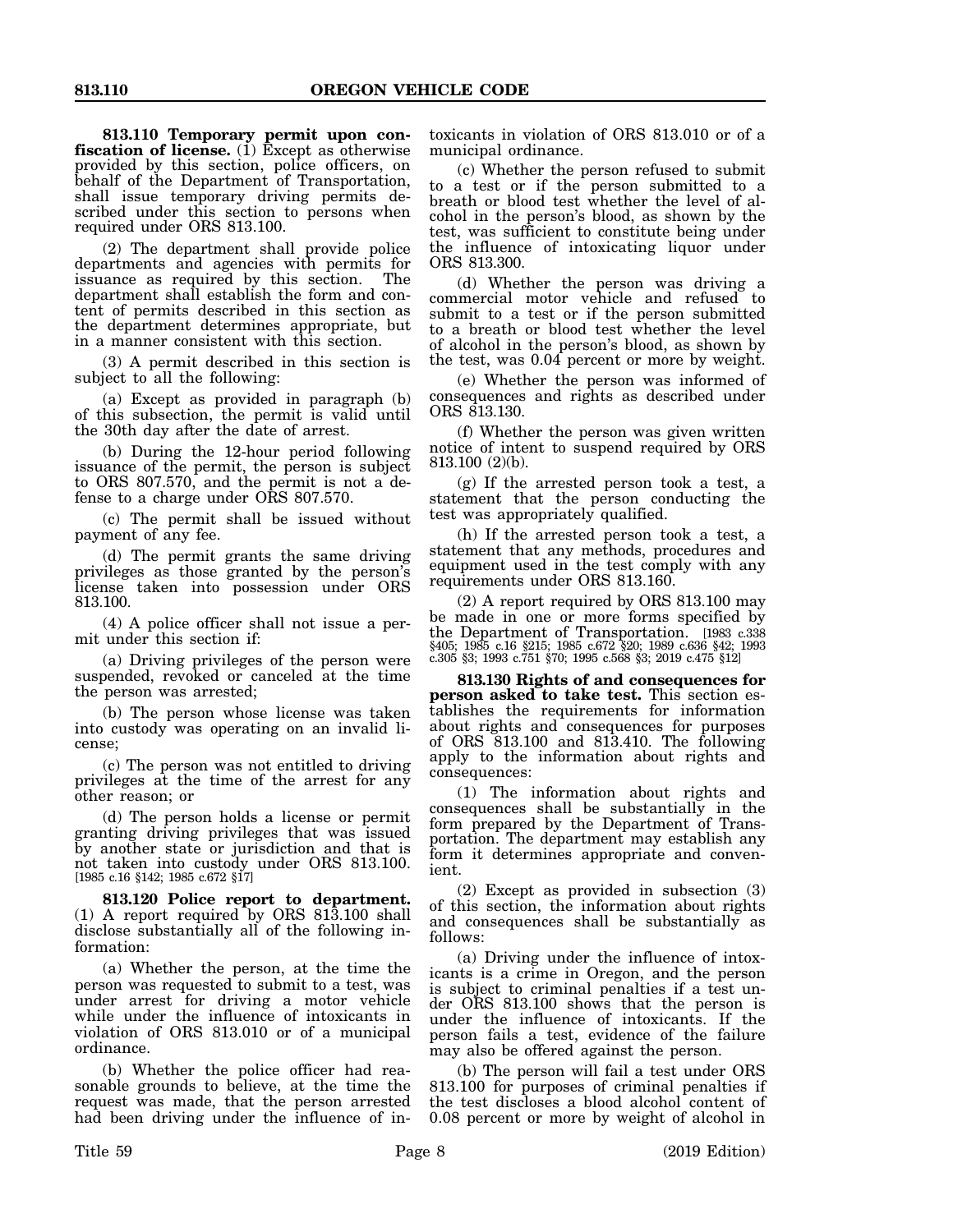the blood of the person as shown by chemical analysis of the breath or blood. The person will fail a test for purposes of the Motorist Implied Consent Law if the test discloses a blood alcohol content of:

(A) 0.08 percent or more by weight of alcohol in the blood of the person as shown by chemical analysis of the breath or blood if the person was not driving a commercial motor vehicle;

(B) 0.04 percent or more by weight of alcohol in the blood of the person as shown by chemical analysis of the breath or blood if the person was driving a commercial motor vehicle; or

(C) Any amount if the person was under 21 years of age.

(c) If the person fails a test under ORS 813.100, the person's driving privileges will be suspended. The outcome of a criminal charge for driving under the influence of intoxicants will not affect the suspension.

(d) If the person fails a breath test under ORS 813.100 and has an Oregon driver license or permit, the license or permit will be taken immediately and, unless the person does not currently have full valid driving privileges, a temporary driving permit will be issued to the person.

(e) After taking a test under ORS 813.100, the person will have a reasonable opportunity, upon request, for an additional chemical test for blood alcohol content to be performed at the person's own expense by a qualified individual of the person's choosing.

(f) The person has a right to a hearing to challenge the validity of the suspension before the suspension becomes effective. The person must make a written request to the department for such a hearing. If the person wins at the hearing, the person's driving privileges will not be suspended. If the person loses at the hearing, the suspension will remain in effect during any court review of the hearing.

(g) If the person is issued a temporary driving permit under ORS 813.100, the information provided to the person shall include the number of hours before the driving permit will be effective and the number of days the permit will be effective.

(h) The information provided to the person shall include the number of days within which a person must request a hearing under ORS 813.410.

(i) The information provided to the person shall include the number of days within which a hearing under ORS 813.410 will be held.

(j) The person may possibly qualify for a hardship permit in 30 days if the person fails a test, depending on the person's driving record.

(k) If the person is driving a commercial motor vehicle, and takes a breath or blood test under ORS 813.100 after being informed of the rights and consequences under paragraphs (a) to (j) of this subsection, the following additional information shall be provided:

(A) If the level of alcohol in the person's blood is 0.04 percent or more by weight of alcohol in the blood of the person as shown by chemical analysis of the breath or blood, the person's commercial driving privileges or right to apply for commercial driving privileges will be suspended and no hardship permit authorizing the person to drive a commercial motor vehicle will be issued.

(B) The suspension of the person's commercial driving privileges or right to apply for commercial driving privileges will be for the person's lifetime if the person takes a breath or blood test and the level of alcohol in the person's blood is 0.04 percent or more by weight of alcohol in the blood of the person as shown by chemical analysis of the breath or blood and:

(i) The person previously has been convicted of failure to perform the duties of a driver;

(ii) The person previously has been convicted of a crime punishable as a felony and the person was driving a motor vehicle at the time the offense was committed;

(iii) The person previously has been convicted of driving a commercial motor vehicle while the person's commercial driving privileges or right to apply for commercial driving privileges was suspended or revoked for offenses committed while operating a commercial motor vehicle;

(iv) The person previously has been convicted of any degree of murder, manslaughter or criminally negligent homicide resulting from the operation of a commercial motor vehicle or assault in the first degree resulting from the operation of a commercial motor vehicle;

(v) The person previously has been convicted of driving while under the influence of intoxicants;

(vi) The person's commercial driving privileges previously have been suspended or revoked for refusal to submit to, or failure of, a breath or blood test under ORS 813.100; or

(vii) The person's right to apply for commercial driving privileges previously has been suspended or revoked for refusal to submit to, or failure of, a breath or blood test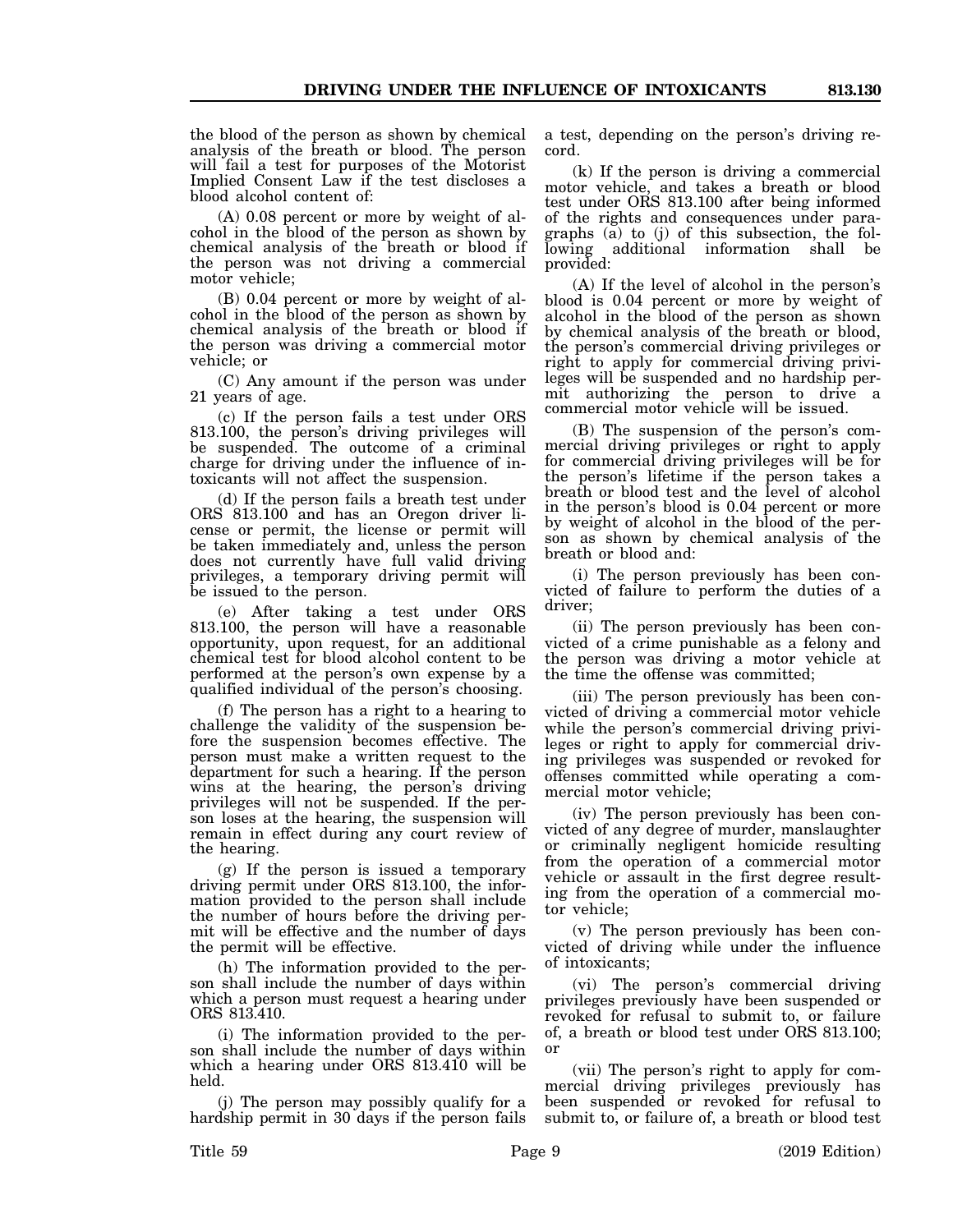under ORS 813.100 resulting from the operation of a commercial motor vehicle.

(3) A person who refuses to submit to a chemical test after being informed of the rights and consequences in subsection (2) of this section shall be provided additional information, substantially as follows:

(a) If the person refuses to provide consent to a breath or blood test, and is thereafter requested to provide only physical cooperation to submit to a breath or blood test, and the person refuses to physically submit to a test, evidence of that refusal may be offered against the person.

(b) If the person refuses to submit to a test under ORS 813.100, the person's driving privileges will be suspended. The outcome of a criminal charge for driving under the influence of intoxicants will not affect the suspension. The suspension will be substantially longer if a person refuses a test.

(c) If the person refuses to submit to a breath test under ORS 813.100 and has an Oregon driver license or permit, the license or permit will be taken immediately and, unless the person does not currently have full valid driving privileges, a temporary driving permit will be issued to the person.

(d) If the person refuses to submit to a test under ORS 813.100, the person is not eligible for a hardship permit for at least 90 days, and possibly for three years, depending on the following factors set forth in ORS 813.430:

(A) Whether the person is presently participating in a driving while under the influence of intoxicants diversion program in this state or in any similar alcohol or drug rehabilitation program in this or another jurisdiction; or

(B) Whether within the five years preceding the date of arrest any of the following occurred:

(i) A suspension of the person's driving privileges under ORS 813.410 or 482.540 (1981 Replacement Part) became effective;

(ii) The person was convicted of driving while under the influence of intoxicants in violation of ORS 813.010 or the statutory counterpart to ORS 813.010 in another jurisdiction, as described in ORS 813.430;

(iii) The person was convicted of driving while under the influence of intoxicants in violation of a municipal ordinance in this state or another jurisdiction, as described in ORS 813.430; or

(iv) The person commenced participating in a driving while under the influence of intoxicants diversion program in this state or in any similar alcohol or drug rehabilitation program in this or another jurisdiction, as described in ORS 813.430.

(e) If the person refuses to submit to a breath test under ORS 813.100, or refuses to provide a urine sample under ORS 813.131 and 813.132, the person is subject to a fine of at least \$500 and not more than \$1,000.

(f) The person has a right to a hearing to challenge the validity of the suspension before the suspension becomes effective. The person must make a written request to the department for such a hearing. If the person wins at the hearing, the person's driving privileges will not be suspended. If the person loses at the hearing, the suspension will remain in effect during any court review of the hearing.

(g) If the person is issued a temporary driving permit under ORS 813.100, the number of hours before the driving permit will be effective and the number of days the permit will be effective.

(h) The number of days within which a person must request a hearing under ORS 813.410.

(i) The number of days within which a hearing under ORS 813.410 will be held.

(j) The person may possibly qualify for a hardship permit in 30 days if the person fails a test, depending on the person's driving record.

(k) If the person is driving a commercial motor vehicle, further information as follows:

(A) If the person refuses to submit to a test under ORS 813.100, the person's commercial driving privileges or right to apply for commercial driving privileges will be suspended and no hardship permit authorizing the person to drive a commercial motor vehicle will be issued. The suspension will be substantially longer if the person refuses the test.

(B) The suspension of the person's commercial driving privileges or right to apply for commercial driving privileges will be for the person's lifetime if the person refuses to submit to a test under ORS 813.100 and:

(i) The person previously has been convicted of failure to perform the duties of a driver;

(ii) The person previously has been convicted of a crime punishable as a felony and the person was driving a motor vehicle at the time the offense was committed;

(iii) The person previously has been convicted of driving a commercial motor vehicle while the person's commercial driving privileges or right to apply for commercial driving privileges was suspended or revoked for offenses committed while operating a commercial motor vehicle;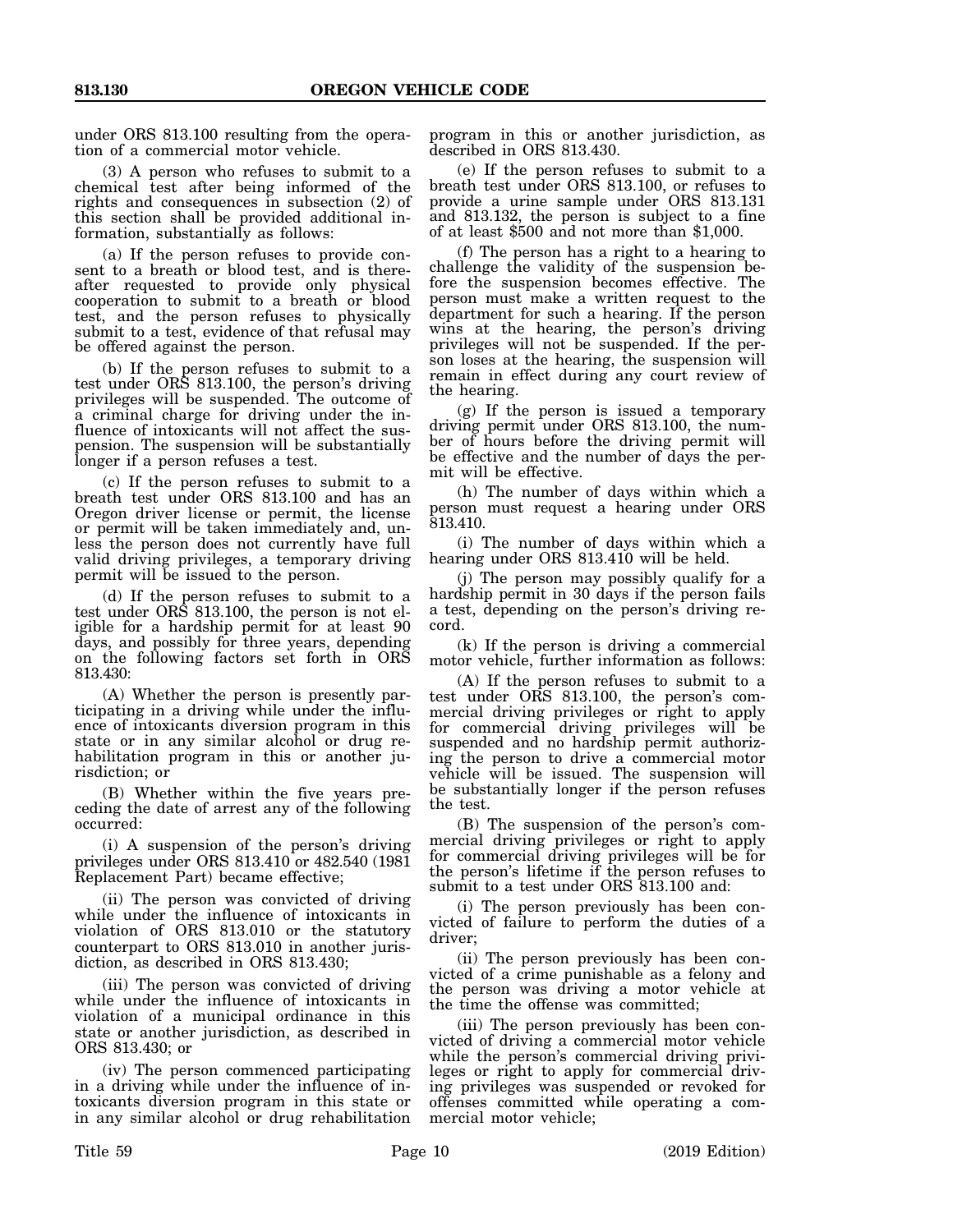(iv) The person previously has been convicted of any degree of murder, manslaughter or criminally negligent homicide resulting from the operation of a commercial motor vehicle or assault in the first degree resulting from the operation of a commercial motor vehicle;

(v) The person previously has been convicted of driving while under the influence of intoxicants;

(vi) The person's commercial driving privileges previously have been suspended or revoked for refusal to submit to, or failure of, a breath or blood test under ORS 813.100; or

(vii) The person's right to apply for commercial driving privileges previously has been suspended or revoked for refusal to submit to, or failure of, a breath or blood test under ORS 813.100 resulting from the operation of a commercial motor vehicle.

(4) Nothing in this section prohibits the department from providing additional information concerning rights and consequences that the department considers convenient or appropriate. [1985 c.672 §22; 1987 c.673 §3; 1987 c.801 §11; 1989 c.171 §92; 1989 c.636 §43; 1991 c.185 §15; 1991 c.860 §10; 1993 c.305 §4; 1995 c.568 §4; 2003 c.814 §3; 2005 c.649 §28; 2009 c.607 §2; 2009 c.614 §2; 2013 c.237 §27; 2019 c.475 §2]

**813.131 Implied consent to urine test; privacy; laboratories for analysis.** (1) A person may be asked to provide a urine sample under ORS 813.140 or subsection (2) of this section.

(2) Any person who operates a motor vehicle upon premises open to the public or the highways of this state shall be deemed to have given consent, subject to the Motorist Implied Consent Law, to a chemical test of the person's urine for the purpose of determining the presence of cannabis, a controlled substance or an inhalant in the person's body if the person is arrested for driving while under the influence of intoxicants in violation of ORS 813.010 or of a municipal ordinance and either:

(a) The person takes the breath test described in ORS 813.100 and the test discloses a blood alcohol content of less than 0.08 percent; or

(b) The person is involved in an accident resulting in injury or property damage. A urine test may be requested under this paragraph regardless of whether a breath test has been requested and regardless of the results of a breath test, if one is taken.

(3) A police officer may not request a urine test unless the officer is certified by the Department of Public Safety Standards and Training as having completed at least eight hours of training in recognition of drug impaired driving and the officer has a reasonable suspicion that the person arrested has been driving while under the influence of cannabis, a controlled substance, an inhalant or any combination of cannabis, a controlled substance, an inhalant and intoxicating liquor.

(4) A person asked to give a urine sample shall be given privacy and may not be observed by a police officer when producing the sample.

 $(5)(a)$  At the trial of any civil or criminal action, suit or proceeding arising out of the acts committed by a person driving a motor vehicle while under the influence of intoxicants, a valid chemical analysis of a person's urine is admissible as evidence and may be used with other evidence, if any, to determine whether the person was driving while under the influence of intoxicants.

(b) A chemical analysis of a person's urine is valid if analysis is performed in an accredited or licensed toxicology laboratory. [1995 c.676 §1; 1999 c.619 §10; 1999 c.752 §1; 2009 c.325 §1; 2015 c.11 §1; 2017 c.21 §82; 2019 c.475 §3]

**813.132 Consequences of refusing to take urine test; exception.** (1) Except as otherwise provided in this section, a refusal to submit to a urine test requested under ORS 813.131 shall be treated for all purposes as a refusal to submit to a breath test. A suspension imposed for refusal to submit to a urine test under ORS 813.131 (2) shall be consecutive to any other suspension imposed under the Motorist Implied Consent Law. If a person is subject to consecutive suspensions, the length of time that must elapse before the Department of Transportation may reinstate driving privileges or issue a hardship permit under ORS 813.520 shall be doubled.

(2) If a person refuses to submit to a urine test under ORS 813.131 (2), in addition to information described in ORS 813.130, the person asked to take the test shall be informed that if the person refuses to submit to the test, the person's driving privileges will be suspended for the same time period and with the same consequences as if the person had refused to submit to the breath test and that a suspension for refusal to submit to the urine test will be consecutive to any other suspension under the Motorist Implied Consent Law.

(3) Notwithstanding subsection (1) of this section, no suspension of driving privileges shall be imposed for refusal to submit to a urine test if the person provides documentation from a physician licensed by this state showing that the person has a medical condition that makes it impossible for the person to provide a sample. [1995 c.676 §2; 1997 c.25 §3; 2019 c.475 §4]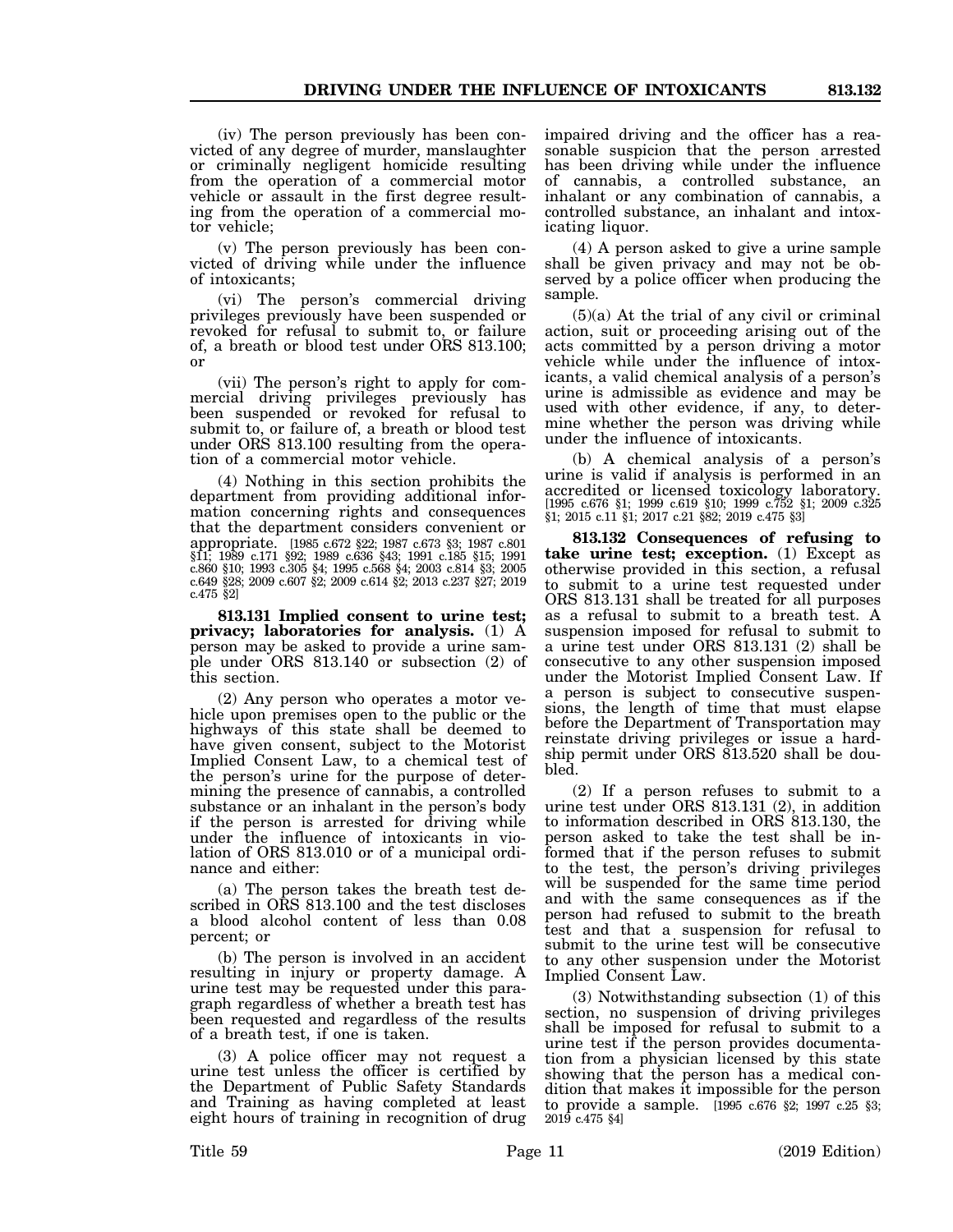**813.135 Implied consent to field sobriety tests.** Any person who operates a vehicle upon premises open to the public or the highways of the state shall be deemed to have given consent to submit to field sobriety tests upon the request of a police officer for the purpose of determining if the person is under the influence of intoxicants if the police officer reasonably suspects that the person has committed the offense of driving while under the influence of intoxicants in violation of ORS 813.010 or a municipal ordinance. If the person refuses to consent to field sobriety tests, the person shall be asked to provide only physical cooperation to submit to nontestimonial field sobriety tests, and the person shall be informed of the consequences of failing to physically submit to those tests under ORS 813.136. [1989 c.576 §15; 2019 c.475 §5]

**813.136 Consequence of refusal or failure to submit to field sobriety tests.** If a person refuses or fails to physically submit to field sobriety tests as required by ORS 813.135 after the person has been informed of the consequences of refusing to submit, evidence of the person's refusal or failure to physically submit is admissible in any criminal or civil action or proceeding arising out of allegations that the person was driving while under the influence of intoxicants. [1989 c.576 §14; 2019 c.475 §6]

## **CHEMICAL TESTS; METHODS AND REQUIREMENTS**

**813.140 Chemical test with consent; unconscious person.** Nothing in ORS 813.100, 813.131 or 813.132 is intended to preclude the administration of a chemical test described in this section. A police officer may obtain a chemical test of the breath or blood to determine the amount of alcohol in any person's blood or a test of the person's blood or urine, or both, to determine the presence of cannabis, a controlled substance or an inhalant in the person as provided in the following:

(1) If, when requested by a police officer, the person expressly consents to such a test.

(2) Notwithstanding subsection (1) of this section, from a person without the person's consent if:

(a) The police officer has probable cause to believe that the person was driving while under the influence of intoxicants and that evidence of the offense will be found in the person's blood or urine; and

(b) The person is unconscious or otherwise in a condition rendering the person incapable of expressly consenting to the test or tests requested. [1983 c.338 §593; 1985 c.16 §299; 1999 c.619 §11; 2013 c.642 §2; 2017 c.21 §83; 2019 c.475 §7]

**813.150 Chemical test at request of arrested person.** In addition to a chemical test of the breath, blood or urine administered under ORS 813.100 or 813.140, upon the request of a police officer, a person shall be permitted upon request, at the person's own expense, reasonable opportunity to have any licensed physician and surgeon, licensed professional nurse or qualified technician, chemist or other qualified person of the person's own choosing administer a chemical test or tests of the person's breath or blood for the purpose of determining the alcoholic content of the person's blood or a chemical test or tests of the person's blood or urine, or both, for the purpose of determining the presence of cannabis, a controlled substance or an inhalant in the person. The failure or inability to obtain such a test or tests by a person shall not preclude the admission of evidence relating to a test or tests taken upon the request of a police officer. [1983 c.338 §594; 1985 c.16 §300; 1999 c.619 §12; 2017 c.21 §84]

**813.160 Methods of conducting chemical analyses; duties of Department of State Police; reports; costs.** (1) A chemical analysis is valid under ORS 813.300 if:

(a) It is an analysis of a person's blood for alcohol content and is performed in:

(A) A laboratory certified or accredited under 42 C.F.R. part 493 and approved for toxicology testing;

(B) A laboratory licensed under ORS 438.110 and approved for toxicology testing; or

(C) A forensic laboratory established by the Department of State Police under ORS 181A.150 that is accredited by a national forensic accrediting organization.

(b) It is an analysis of a person's breath and is performed by an individual possessing a valid permit to perform chemical analyses issued by the Department of State Police and is performed according to methods approved by the Department of State Police. For purposes of this paragraph, the Department of State Police shall do all of the following:

(A) Approve methods of performing chemical analyses of a person's breath.

(B) Prepare manuals and conduct courses throughout the state for the training of police officers in chemical analyses of a person's breath, which courses shall include, but are not limited to, approved methods of chemical analyses, use of approved equipment and interpretation of test results together with a written examination on these subjects.

(C) Test and certify the accuracy of equipment to be used by police officers for chemical analyses of a person's breath before regular use of the equipment and periodically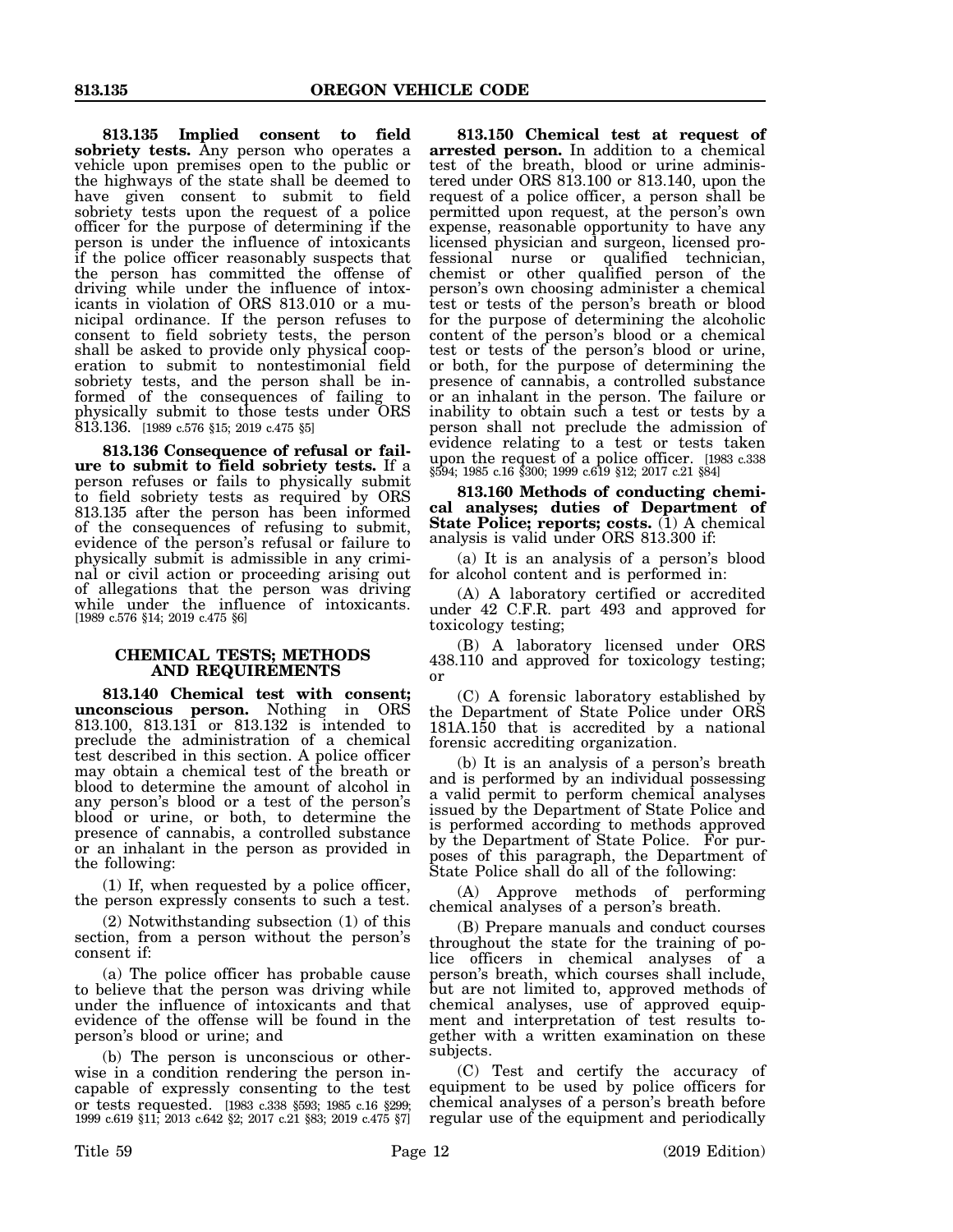thereafter at intervals of not more than 90 days. Tests and certification required by this subparagraph must be conducted by trained technicians. Certification under this subparagraph does not require a signed document.

(D) Ascertain the qualifications and competence of individuals to conduct chemical analyses in accordance with one or more methods approved by the department.

(E) Issue permits to individuals according to their qualifications. Permits may be issued to police officers only upon satisfactory completion of the prescribed training course and written examination. A permit must state the methods and equipment that the police officer is qualified to use. Permits are subject to termination or revocation at the discretion of the Department of State Police.

(2) In conducting a chemical test of the blood, only a duly licensed physician or a person acting under the direction or control of a duly licensed physician may withdraw blood or pierce human tissue. A licensed physician, or a qualified person acting under the direction or control of a duly licensed physician, is not civilly liable for withdrawing any bodily substance, in a medically acceptable manner, at the request of a peace officer.

(3) An individual who performs a chemical analysis of breath or blood under ORS 813.100 or 813.140 shall prepare and sign a written report of the findings of the test that must include the identification of the police officer upon whose request the test was administered.

(4) Any individual having custody of the report mentioned in subsection (3) of this section shall, upon request of the person tested, furnish that person or that person's attorney, a copy of the report.

(5) The expense of conducting a chemical test as provided by ORS 813.100 or 813.140 must be paid by the governmental unit on whose equipment the test is conducted or by the governmental unit upon whose request the test was administered if no governmental unit's equipment is used to conduct the test. [1983 c.338 §173; 1985 c.16 §57; 1985 c.337 §2; 1995 c.351 §1; 2003 c.19 §1]

#### **PLEA AGREEMENT**

**813.170 Plea agreement prohibited.** (1) Notwithstanding ORS 135.405 to 135.445, a person charged with the offense of driving under the influence of intoxicants shall not be allowed to plead "guilty" or "no contest" to any other offense in exchange for a dismissal of the offense charged. No district attorney or city attorney shall make any motion and no judge shall enter any order in derogation of this section. This section does not prohibit diversion as provided under ORS 813.200.

(2) Notwithstanding ORS 135.881 to 135.901, a person charged with the offense of driving under the influence of intoxicants shall not be allowed to enter into any program of supervised performance or diversion except as provided under ORS 813.200. [1983 c.338 §382; 1999 c.1051 §294]

#### **DIVERSION**

**813.200 Notice of availability of diversion; petition; form; contents.** (1) The court shall inform at arraignment a defendant charged with the offense of driving while under the influence of intoxicants as defined in ORS 813.010 or a city ordinance conforming thereto that a diversion agreement may be available if the defendant meets the criteria set out in ORS 813.215 and files with the court a petition for a driving while under the influence of intoxicants diversion agreement.

(2) The petition forms for a driving while under the influence of intoxicants diversion agreement shall be available to a defendant at the court.

(3) The form of the petition for a driving while under the influence of intoxicants diversion agreement and the information and blanks contained therein shall be determined by the Supreme Court under ORS 1.525. The petition forms made available to a defendant by any city or state court shall conform to the requirements adopted by the Supreme Court.

(4) In addition to any other information required by the Supreme Court to be contained in a petition for a driving while under the influence of intoxicants diversion agreement, the petition shall include:

(a) A plea of guilty or no contest to the charge of driving while under the influence of intoxicants signed by the defendant;

(b) An agreement by the defendant to complete at an agency or organization designated by the city or state court a screening interview to determine the possible existence and degree of an alcohol or drug abuse problem;

(c) An agreement by the defendant to complete, at defendant's own expense based on defendant's ability to pay, the program of treatment:

(A) Indicated as necessary by the screening interview; or

(B) If ordered by the court under ORS 813.640 after the court receives at least two negative reports;

(d) Except as provided in subsection (5) of this section, an agreement by the defendant to not use intoxicants during the diver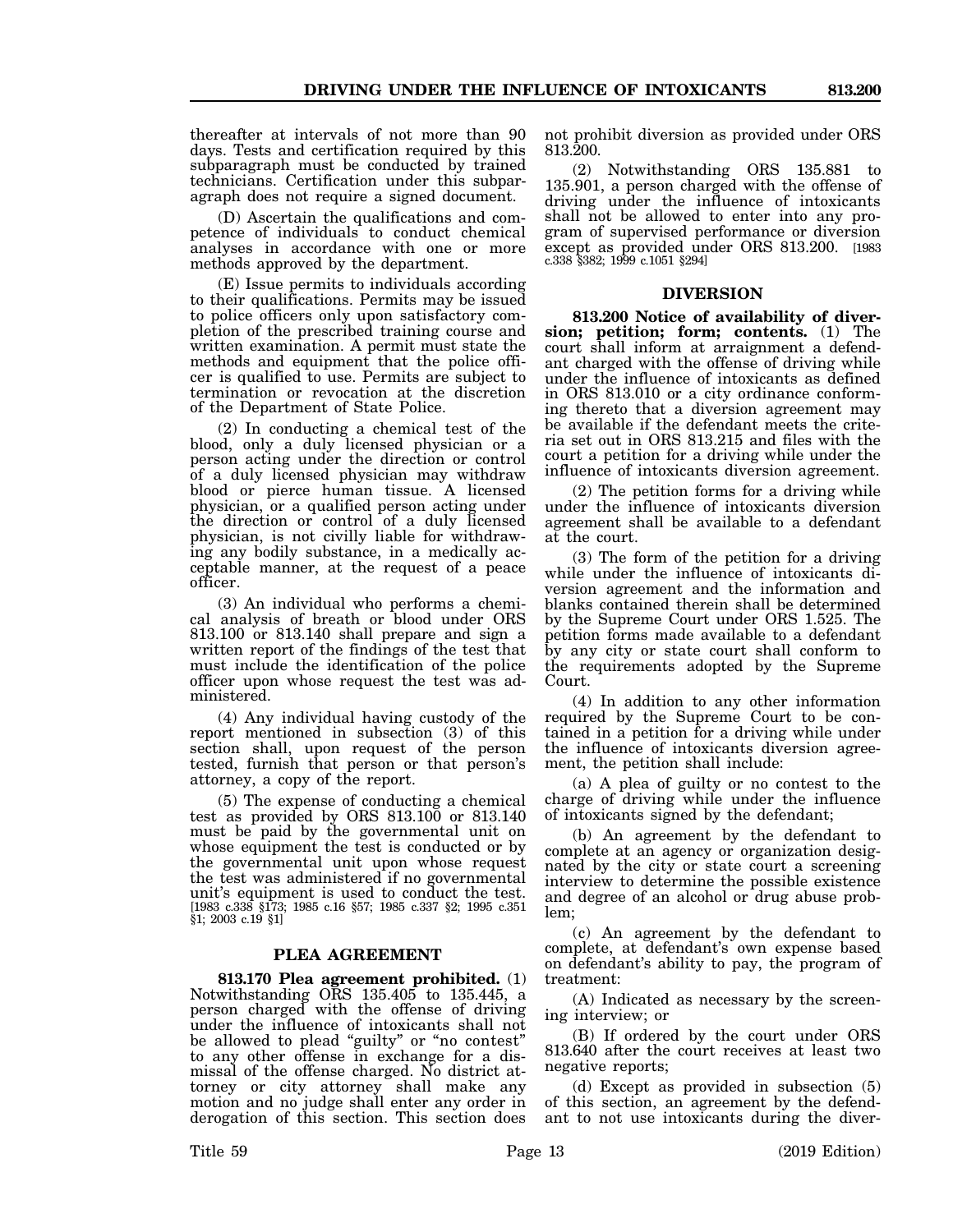sion period and to comply fully with the laws of this state designed to discourage the use of intoxicants;

(e) A notice to the defendant that the diversion agreement will be considered to be violated if the court receives notice that the defendant at any time during the diversion period committed the offense of driving while under the influence of intoxicants or committed a violation of ORS 811.170;

(f) An agreement by the defendant to keep the court advised of the defendant's current mailing address at all times during the diversion period;

(g) A waiver by the defendant of any former jeopardy rights under the federal and state Constitutions and ORS 131.505 to 131.525 in any subsequent action upon the charge or any other offenses based upon the same criminal episode;

(h) A sworn statement, as defined in ORS 162.055, by the defendant certifying that the defendant meets the criteria set out in ORS 813.215 to be eligible to enter into the driving while under the influence of intoxicants diversion agreement;

(i) An agreement by the defendant to pay court-appointed attorney fees as determined by the court; and

(j) An agreement by the defendant to pay restitution if ordered by the court under ORS 137.108.

(5) A person may use intoxicants during the diversion period if:

(a) The person consumes sacramental wine given or provided as part of a religious rite or service;

(b) The person has a valid prescription for a substance and the person takes the substance as directed; or

(c) The person is using a nonprescription drug, as defined in ORS 689.005, in accordance with the directions for use that are printed on the label for that nonprescription drug. [1983 c.338 §369; 1985 c.16 §191; 1987 c.441 §4; 2003 c.816 §1; 2011 c.468 §3; 2013 c.78 §4; 2015 c.318 §50; 2017 c.655 §9]

**813.210 Petition; filing fee; screening interview fee; service on prosecutor; objection.** (1) After an accusatory instrument has been filed charging the defendant with the offense of driving while under the influence of intoxicants, a defendant may file with the court a petition for a driving while under the influence of intoxicants diversion agreement described in ORS 813.200. The petition:

(a) Must be filed within 30 days after the date of the defendant's first appearance on the summons, unless a later filing date is allowed by the court upon a showing of good

cause. For purposes of this paragraph, the filing of a demurrer, a motion to suppress or a motion for an omnibus hearing does not constitute good cause.

(b) Notwithstanding paragraph (a) of this subsection, may not be filed after entry of a guilty plea or a no contest plea or after commencement of any trial on the charge whether or not a new trial or retrial is ordered for any reason.

(c) Notwithstanding paragraph (a) of this subsection, may be filed up to 14 days after the date the prosecuting attorney sends the laboratory test results of the defendant's urine or blood sample analysis to the defendant's attorney or, if the defendant is unrepresented, the defendant, if:

(A) The accusatory instrument alleges that the defendant was driving under the influence of intoxicants and alleges that at the time the conduct occurred the defendant was under the influence of a controlled substance or an inhalant;

(B) The defendant has not received notice of what the defendant's blood alcohol content was at the time the conduct occurred or if at the time the conduct occurred the defendant had less than 0.08 percent by weight of alcohol in the blood; and

(C) A police officer obtained a urine or blood sample from the defendant.

(2) The defendant shall pay to the court, at the time of filing a petition for a driving while under the influence of intoxicants diversion agreement, a filing fee established under ORS 813.240. The court may make provision for payment of the filing fee by the defendant on an installment basis. The court may waive all or part of the filing fee in cases involving indigent defendants. The filing fee paid to the court under this subsection shall be retained by the court if the petition is allowed. The filing fee shall be distributed as provided by ORS 813.240.

(3) The defendant shall pay to the agency or organization providing the screening interview, at the time the petition is allowed, the fee required by ORS 813.240 (3).

(4)(a) Unless otherwise provided under paragraph (b) of this subsection, the defendant shall pay to the court any courtappointed attorney fees agreed to under ORS 813.200 (4)(i). Payments shall be made prior to the end of the diversion period on a schedule determined by the court.

(b) The court may waive all or part of the court-appointed attorney fees agreed to under ORS 813.200 (4)(i).

(5) The defendant shall begin paying to the court any restitution ordered under ORS 137.108. Payments shall be made during the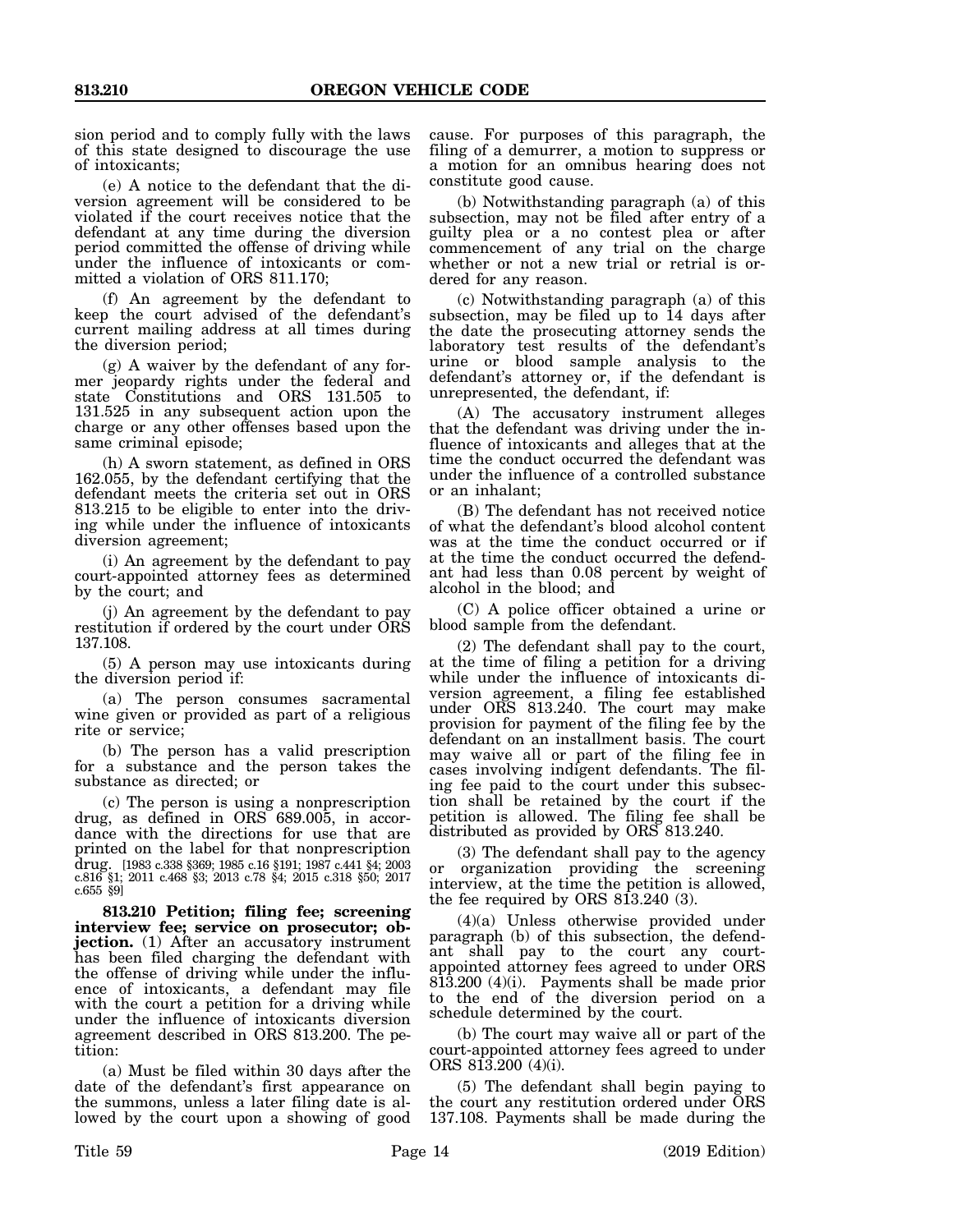diversion period on a schedule determined by the court.

(6) The defendant shall cause a copy of the petition for a driving while under the influence of intoxicants diversion agreement to be served upon the district attorney or city attorney. The district attorney or city attorney may file with the court, within 15 days after the date of service, a written objection to the petition and a request for a hearing. [1983 c.338 §370; 1985 c.16 §192; 1987 c.441 §5; 1987 c.534 §1; 1993 c.13 §6; 2003 c.816 §2; 2011 c.595 §170; 2013 c.78 §5; 2015 c.318 §51; 2017 c.491 §1]

**813.215 Eligibility for diversion.** (1) A defendant is eligible for diversion if the defendant meets all of the following conditions:

(a) On the date the defendant filed the petition for a driving while under the influence of intoxicants diversion agreement, the defendant had no charge, other than the charge for the present offense, pending for:

(A) An offense of driving while under the influence of intoxicants in violation of:

(i) ORS 813.010; or

(ii) The statutory counterpart to ORS 813.010 in another jurisdiction;

(B) A driving under the influence of intoxicants offense in another jurisdiction that involved the impaired driving of a vehicle due to the use of intoxicating liquor, cannabis, a controlled substance, an inhalant or any combination thereof; or

(C) A driving offense in another jurisdiction that involved operating a vehicle while having a blood alcohol content above that jurisdiction's permissible blood alcohol content.

(b) The defendant has not been convicted of an offense described in paragraph (a) of this subsection within the period beginning 15 years before the date of the commission of the present offense and ending on the date the defendant filed the petition for a driving while under the influence of intoxicants diversion agreement.

(c) The defendant has not been convicted of a felony offense described in ORS 813.010  $(5)(a)$ .

(d) The defendant was not participating in a driving while under the influence of intoxicants diversion program or in any similar alcohol or drug rehabilitation program in this state or in another jurisdiction on the date the defendant filed the petition for a driving while under the influence of intoxicants diversion agreement. A defendant is not ineligible for diversion under this paragraph by reason of participation in a diversion program or any similar alcohol or drug rehabilitation program as a result of the

charge for the present offense or a charge for violation of ORS 471.430.

(e) The defendant did not participate in a diversion or rehabilitation program described in paragraph (d) of this subsection within the period beginning 15 years before the date of the commission of the present offense and ending on the date the defendant filed the petition for a driving while under the influence of intoxicants diversion agreement. A defendant is not ineligible for diversion under this paragraph by reason of participation in a diversion program or rehabilitation program described in paragraph (d) of this subsection as a result of the charge for the present offense or a charge for violation of ORS 471.430.

(f) The defendant had no charge of an offense of aggravated vehicular homicide or of murder, manslaughter, criminally negligent homicide or assault that resulted from the operation of a motor vehicle pending in this state or in another jurisdiction on the date the defendant filed the petition for a driving while under the influence of intoxicants diversion agreement.

(g) The defendant has not been convicted of an offense described in paragraph (f) of this subsection within the period beginning 15 years before the date of the commission of the present offense and ending on the date the defendant filed the petition for a driving while under the influence of intoxicants diversion agreement.

(h) The defendant did not hold commercial driving privileges on the date of the commission of the offense.

(i) The defendant was not operating a commercial motor vehicle at the time of the offense.

(j) The present driving while under the influence of intoxicants offense did not involve an accident resulting in:

(A) Death of any person; or

(B) Physical injury as defined in ORS 161.015 to any person other than the defendant.

(2) For the purposes of subsection  $(1)(a)$ of this section, a conviction for a driving offense in another jurisdiction based solely on a person under 21 years of age having a blood alcohol content that is lower than the permissible blood alcohol content in that jurisdiction for a person 21 years of age or older does not constitute a prior conviction.

(3) A defendant is eligible for a second or subsequent diversion if the defendant meets all of the conditions of subsection (1) of this section and the defendant has not been convicted of any other criminal offense involving a motor vehicle within the period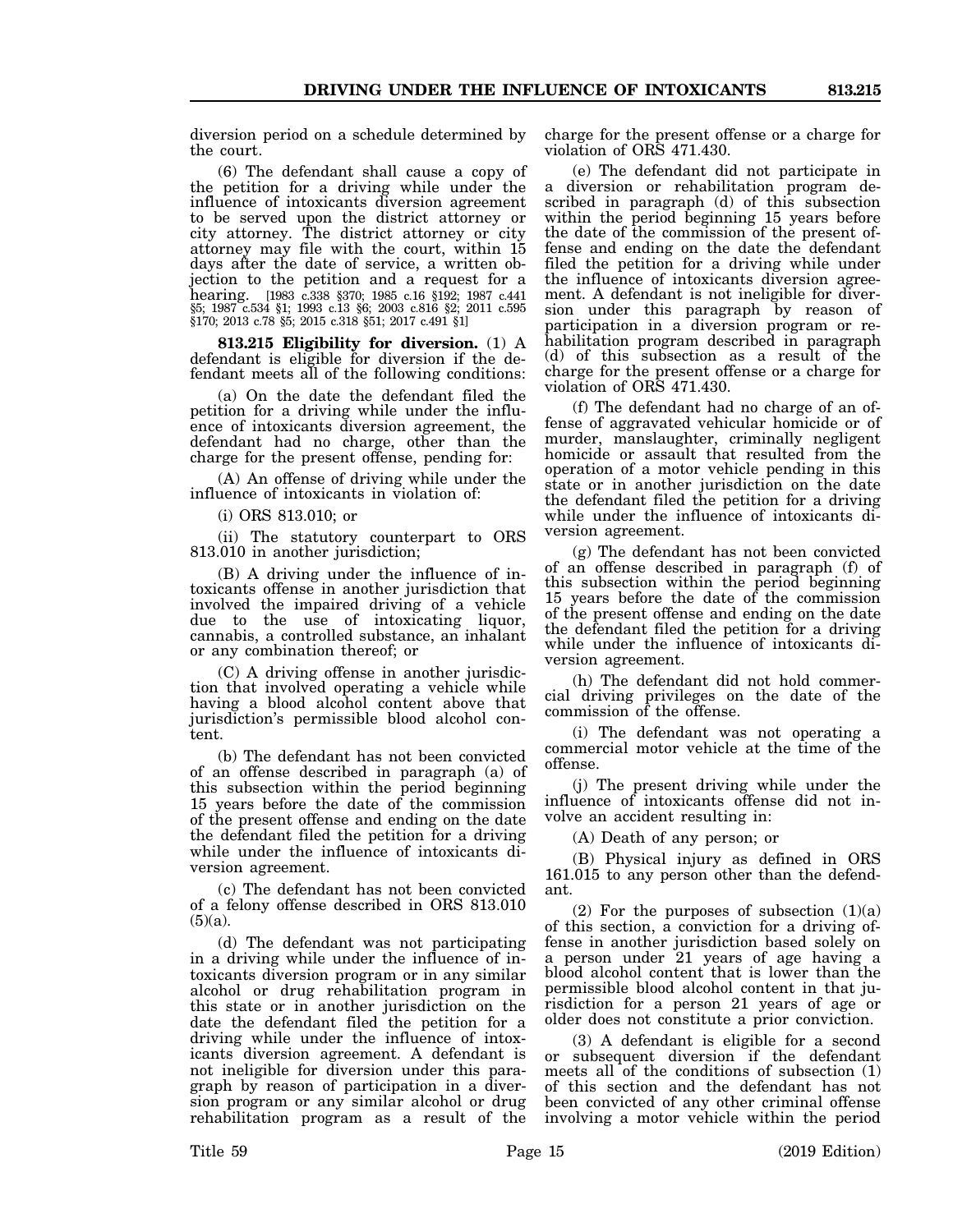beginning 15 years before the date of the commission of the present offense and ending on the date the defendant filed the petition for the second or subsequent driving while under the influence of intoxicants diversion agreement. [1987 c.441 §3; 1997 c.749 §5; 1999 c.445 §1; 1999 c.1051 §295; 2005 c.649 §29; 2007 c.122 §11; 2007 c.867 §14; 2007 c.879 §10; 2009 c.515 §1; 2013 c.134 §1; 2013 c.237 §28; 2016 c.24 §62; 2017 c.21 §85]

**813.220 Matters to be considered by court in determining to allow diversion agreement; reasons for denial.** After the time for requesting a hearing under ORS 813.210 has expired with no request for a hearing, or after a hearing requested under ORS 813.210, the court shall determine whether to allow or deny a petition for a driving while under the influence of intoxicants diversion agreement. In making a determination under this section, the court:

(1) Shall consider whether the diversion will be of benefit to the defendant and the community.

(2) May take into consideration whether there was an early recognition by the defendant during the proceeding that a course of diagnosis and treatment of problem drinking, alcoholism or drug dependency would be beneficial.

(3) May take into consideration whether there is a probability that the defendant will cooperate with the diagnostic assessment and treatment agencies.

(4) May take into consideration whether the defendant will observe the restrictions contained in the diversion agreement.

(5) May take into consideration whether the offense was committed in a motor vehicle and whether there was a passenger in the motor vehicle who was under 18 years of age and at least three years younger than the defendant.

(6) Shall deny the petition for a driving while under the influence of intoxicants diversion agreement if the defendant failed to appear at an arraignment on the present offense without good cause.

(7) Shall deny the petition for a driving while under the influence of intoxicants diversion agreement if, after the date the defendant filed the petition, the defendant was charged with or convicted of:

(a) An offense of driving while under the influence of intoxicants in violation of:

(A) ORS 813.010; or

(B) The statutory counterpart to ORS 813.010 in another jurisdiction;

(b) A driving under the influence of intoxicants offense in another jurisdiction that involved the impaired driving of a vehicle due to the use of intoxicating liquor,

cannabis, a controlled substance, an inhalant or any combination thereof; or

(c) A driving offense in another jurisdiction that involved operating a vehicle while having a blood alcohol content above that jurisdiction's permissible blood alcohol content.

(8) Shall deny the petition for a driving while under the influence of intoxicants diversion agreement if the defendant participated in a driving while under the influence of intoxicants diversion program or in any similar alcohol or drug rehabilitation program, other than a program entered into as a result of the charge for the present offense, in this state or in another jurisdiction after the date the defendant filed the petition.

(9) Shall deny the petition for a driving while under the influence of intoxicants diversion agreement if the defendant was charged with or convicted of an offense of aggravated vehicular homicide or of murder, manslaughter, criminally negligent homicide or assault that resulted from the operation of a motor vehicle in this state or in another jurisdiction after the date the defendant filed the petition.

(10) Shall deny the petition for a driving while under the influence of intoxicants diversion agreement if the defendant has been convicted of a felony offense described in ORS 813.010 (5)(a).

(11) For the purposes of subsection (7) of this section, may not consider a conviction for a driving offense in another jurisdiction based solely on a person under 21 years of age having a blood alcohol content that is lower than the permissible blood alcohol content in that jurisdiction for a person 21 years of age or older as a prior conviction.

(12) May not deny the petition for a driving while under the influence of intoxicants diversion agreement solely on the basis that the defendant is a member of the Armed Forces of the United States, the reserve components of the Armed Forces of the United States or the National Guard and has been called or demonstrates that the defendant will be called to active duty, and the military service will impair the defendant's ability to complete the diversion program. [1983 c.338 §371; 1987 c.441 §6; 1997 c.749 §6; 1999 c.1051 §296; 2003 c.445 §2; 2007 c.867 §15; 2007 c.879 §7; 2011 c.197 §1; 2017 c.21 §86]

**813.222 Right of victim to be present at hearing.**  $(1)$  If a driving while under the influence of intoxicants offense involves damage to property of a person other than the defendant, the victim of the property damage has a right to be present and to be heard at any hearing on a petition for a diversion agreement.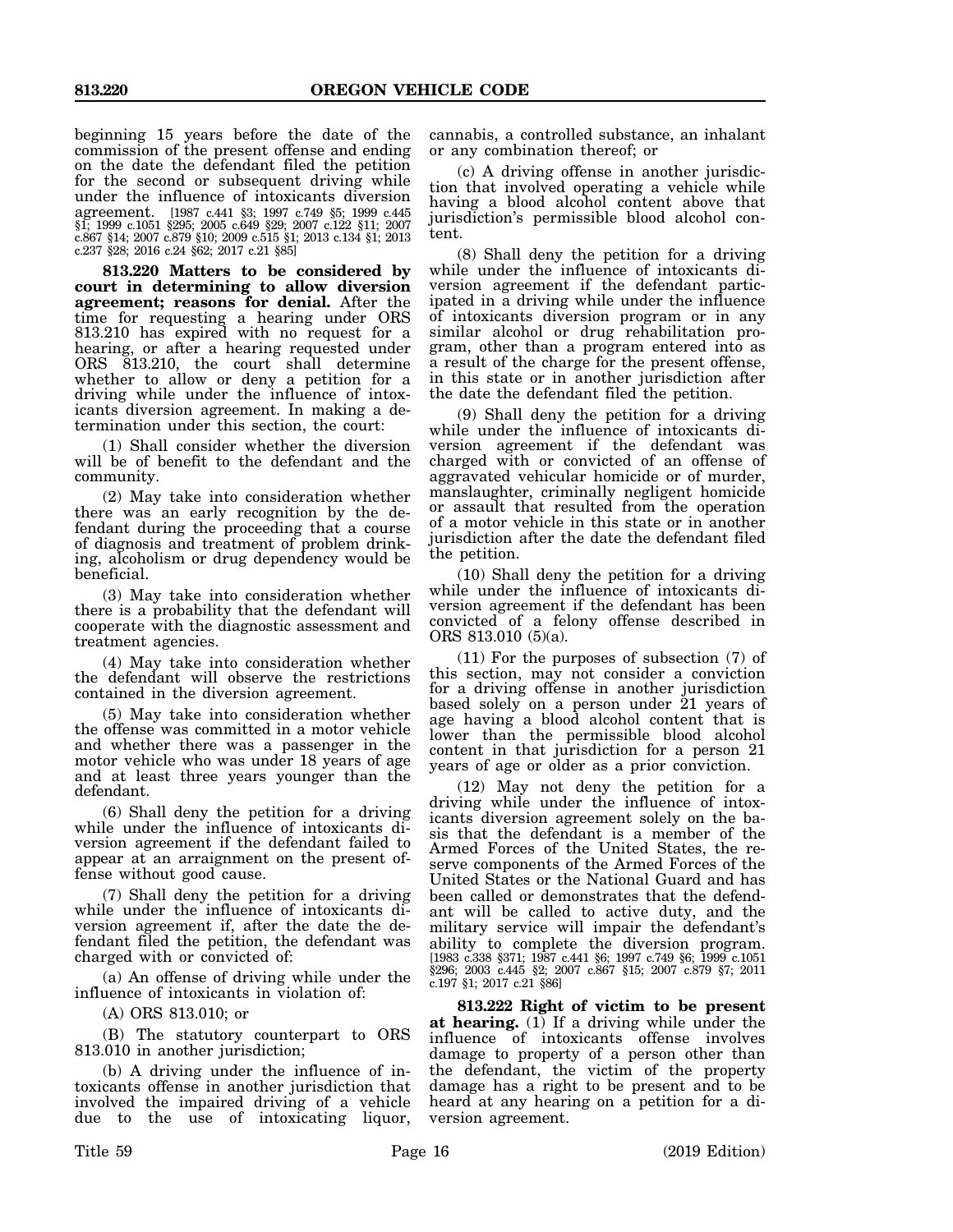(2) The district attorney or city attorney shall notify the victim that the defendant may be eligible for diversion and that if there is a hearing on a petition for diversion, the victim has a right to be present and to be heard at the hearing. [1999 c.445 §3]

**813.225 Petition for extension of diversion period; conditions.** (1) A defendant may apply by motion to the court in which a driving while under the influence of intoxicants diversion agreement described in ORS 813.230 was entered for an order extending the diversion period:

(a) Within 30 days prior to the end of the diversion period; or

(b) If the defendant is serving on active duty as a member of the Armed Forces of the United States, or is a member of the reserve components of the Armed Forces of the United States or the National Guard, at any time prior to the end of the diversion period.

(2) Petition forms for an application for an extension under this section shall be available to a defendant at the court.

(3) The form of the petition for an extension under this section shall be determined by the Supreme Court under ORS 1.525. The petition forms made available to a defendant by any city or state court shall conform to the requirements of the Supreme Court.

(4) The court may grant a petition for an extension filed under this section if the court finds that the defendant made a good faith effort to complete the conditions of the diversion agreement and that the defendant can complete the conditions of the diversion agreement within the requested extended diversion period.

(5) An extension granted under this section may be for no more than 180 days from the ending date of the original diversion period or for another time period the court allows under subsection  $(7)$  of this section.

(6) Except as provided in subsection (7) of this section, a court may grant a defendant only one extension of a diversion period under this section.

(7) The court may extend the diversion period as necessary to allow the defendant sufficient time to complete the conditions of the diversion agreement if the defendant:

(a) Is a member of the Armed Forces of the United States, the reserve components of the Armed Forces of the United States or the National Guard;

(b) Is on active duty or has received orders that the defendant will be called to active duty; and

(c) Demonstrates that the military service will impair the defendant's ability to complete the conditions of the diversion agreement and no comparable treatment program described in ORS 813.233 is available.

(8) If the court grants the petition for an extension under this section, the following apply:

(a) If the defendant fully complies with the conditions of the diversion agreement within the extended diversion period, the court may dismiss the charge with prejudice under ORS 813.250.

(b) If the court finds that the defendant failed to comply with the diversion agreement within the extended diversion period, the court shall enter the guilty plea or no contest plea filed as part of the petition for a diversion agreement, shall enter a judgment of conviction and shall sentence the defendant.

(9) If the court denies the petition for an extension under this section, the court shall enter the guilty plea or no contest plea filed as part of the petition for a diversion agreement, shall enter a judgment of conviction and shall sentence the defendant. [1997 c.749 §7; 2003 c.816 §3; 2011 c.197 §2]

**813.230 Diversion agreement; record; duration; effect of denial.** (1) When the court allows a petition for a driving while under the influence of intoxicants diversion agreement filed as provided in ORS 813.210, the judge taking that action shall:

(a) Accept the guilty plea or no contest plea filed as part of the petition for a diversion agreement but withhold entry of a judgment of conviction; and

(b) Sign the petition and indicate thereon the date of allowance of the diversion period, the length of the diversion period and the date upon which the driving while under the influence offense occurred.

(2) The petition when signed and dated becomes the diversion agreement between the defendant and the court. The court shall make the agreement a part of the record of the case. The court shall notify the Department of Transportation of the diversion agreement in a form agreed to by the department and the State Court Administrator within 48 hours after allowing the petition. The department shall make the fact of the diversion agreement a part of the defendant's operating record.

(3) A driving while under the influence of intoxicants diversion agreement shall be for a period of one year after the date the court allows the petition. During the diversion period the court shall stay the driving while under the influence of intoxicants offense proceeding pending completion of the diversion agreement or its termination.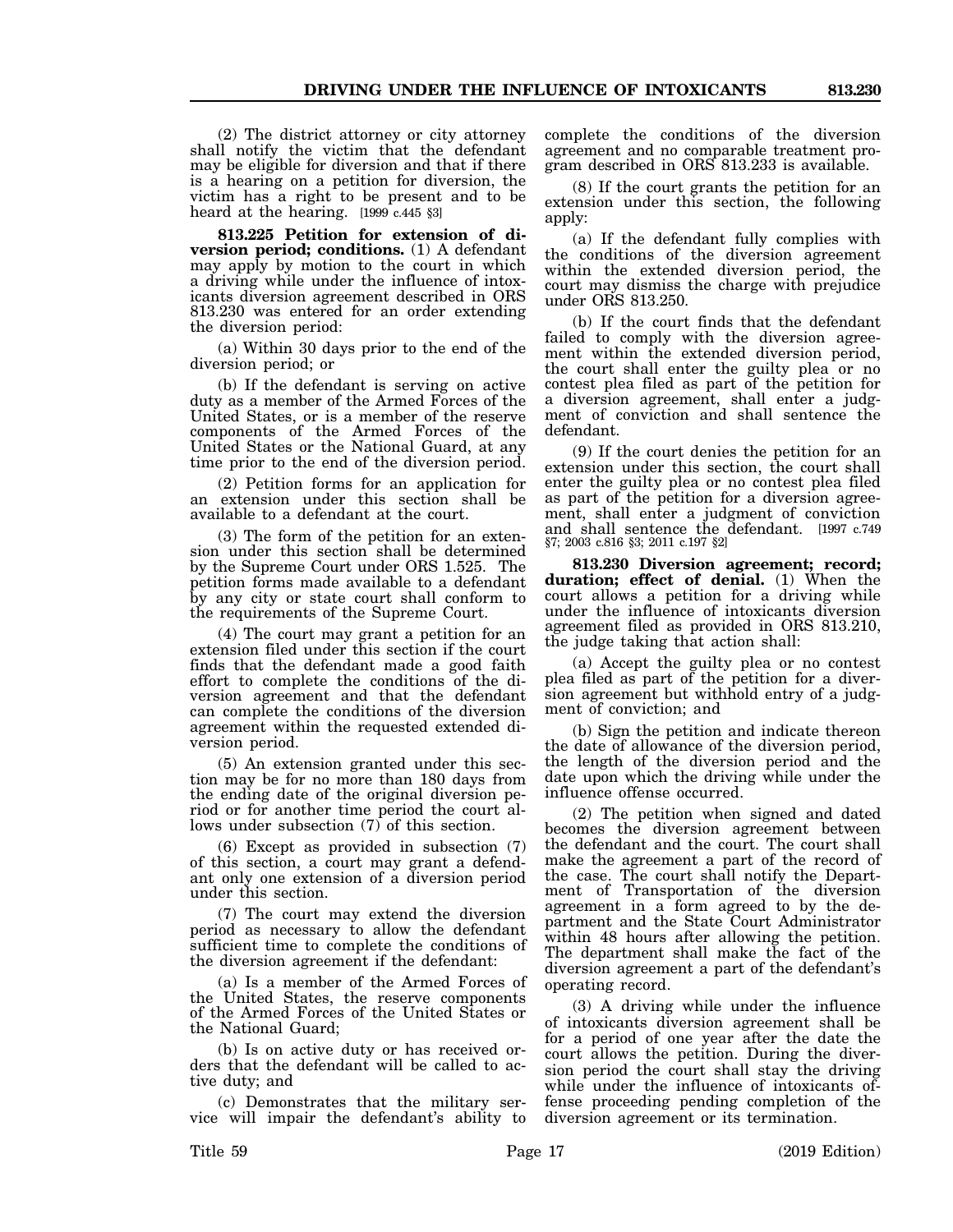(4) When the court denies a petition for a driving while under the influence of intoxicants diversion agreement, it shall continue the offense proceeding against the defendant. The guilty plea or no contest plea filed as part of the petition for the diversion agreement may not be used in the offense proceeding under this subsection. [1983 c.338 §372; 1985 c.16 §193; 1985 c.710 §7; 1993 c.751 §71; 2003 c.816 §4]

**813.233 Exemption from completing treatment program in this state.** In lieu of completing a treatment program in this state as a part of completing the conditions of a driving while under the influence of intoxicants diversion agreement in this state, the court may allow a defendant who is a member of the Armed Forces of the United States, the reserve components of the Armed Forces of the United States or the National Guard and who is serving on active duty to participate in a comparable treatment program conducted by or authorized by a government entity in another jurisdiction. [2011 c.197 §5]

**Note:** 813.233 was added to and made a part of the Oregon Vehicle Code by legislative action but was not added to ORS chapter 813 or any series therein. See Preface to Oregon Revised Statutes for further explanation.

**813.235 Attendance at victim impact treatment session as condition of diversion; fee.** In a county that has a victim impact program a court may require as a condition of a driving while under the influence of intoxicants diversion agreement that the defendant attend a victim impact treatment session. If the court requires attendance under this section, the court may require the defendant, as part of the diversion agreement, to pay a reasonable fee to the victim impact program to offset the cost of the defendant's participation. The fee shall be established for each county by the victim impact panel coordinator and steering committee of that county and shall be not less than \$5 or more than \$50. [1987 c.830 §2; 1993 c.468 §2]

**813.240 Amount and distribution of filing fee; screening interview fee.** (1) The filing fee paid by a defendant at the time of filing a petition for a driving while under the influence of intoxicants diversion agreement as provided in ORS 813.210 is \$490. A fee collected under this subsection in the circuit court shall be deposited by the clerk of the court in the Criminal Fine Account. If the fee is collected in a municipal or justice court, \$290 of the fee shall be forwarded by the court to the Department of Revenue for deposit in the Criminal Fine Account, and the remainder of the fee shall be paid to the city or county treasurer.

(2) If less than the full filing fee is collected under subsection (1) of this section in a municipal or justice court, the money received shall be allocated first to the Department of Revenue for deposit in the Criminal Fine Account.

(3) In addition to the filing fee under<br>subsection (1) of this section, the court shall order the defendant to pay \$150 directly to the agency or organization providing the screening interview. [1983 c.338 §373; 1985 c.16 §194; 1985 c.277 §3; 1987 c.905 §30; 1989 c.576 §§8a,9a; 1989 c.635 §§2,4; 1991 c.557 §6; 1993 c.13 §7; 1999 c.1051 §297; 2003 c.737 §§71,72; 2005 c.303 §§2,3; 2005 c.702 §§85,86,87; 2009 c.595 §1143; 2011 c.595 §§167,186; 2011 c.671 §4; 2012 c.81 §§4,5; 2015 c.318 §52]

**813.245 Booking.** When a court grants a petition for a driving while under the influence of intoxicants diversion agreement, a court shall ensure that the defendant submits to booking, if the defendant has not already been booked on the charge of driving while under the influence of intoxicants in violation of ORS 813.010. [2015 c.145 §3]

**Note:** 813.245 was added to and made a part of ORS chapter 813 by legislative action but was not added to any smaller series therein. See Preface to Oregon Revised Statutes for further explanation.

**813.250 Motion to dismiss charge on completion of diversion; admissibility of statements.** (1) At any time after the conclusion of the period of a driving while under the influence of intoxicants diversion agreement described in ORS 813.230, a defendant who has fully complied with and performed the conditions of the diversion agreement may apply by motion to the court wherein the diversion agreement was entered for an order dismissing the charge with prejudice.

(2) The defendant shall cause to be served on the district attorney or city attorney a copy of the motion for entry of an order dismissing with prejudice the charge of driving while under the influence of intoxicants. The motion shall be served on the district attorney or city attorney at the time it is filed with the court. The district attorney or city attorney may contest the motion.

(3) If the defendant does not appear as provided by subsection  $(1)$  of this section within six months after the conclusion of the diversion period, and if the court finds that the defendant fully complied with and performed the conditions of the diversion agreement, and if it gives notice of that finding to the district attorney or city attorney the court may on its own motion enter an order dismissing the charge of driving while under the influence of intoxicants with prejudice.

(4) No statement made by the defendant about the offense with which the defendant is charged shall be offered or received in evidence in any criminal or civil action or proceeding arising out of the same conduct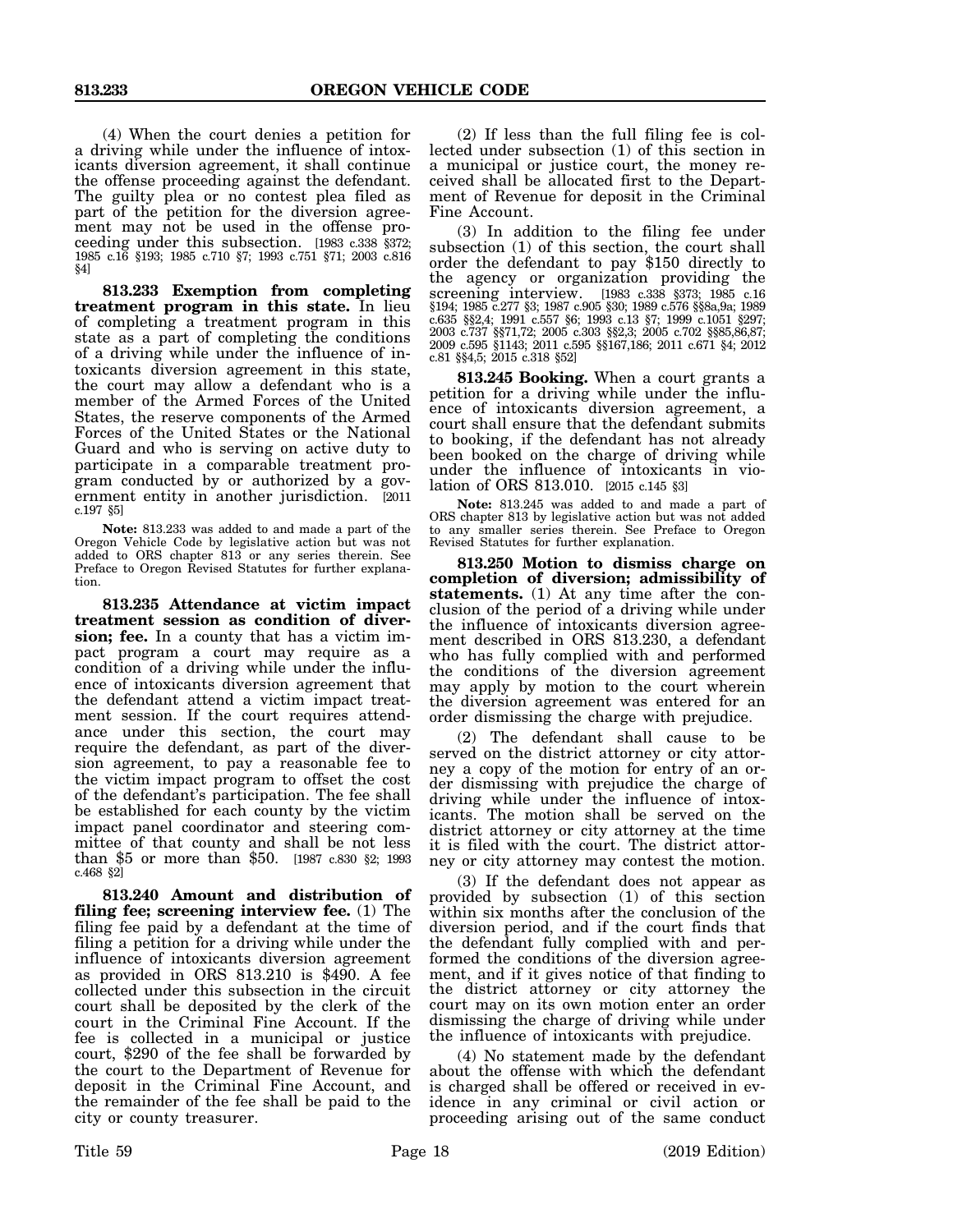which is the basis of the charge of driving while under the influence of intoxicants, if the statement was made during the course of the screening interview or treatment program and to a person employed by the program. [1983 c.338 §374; 1985 c.16 §195; 1987 c.441 §7; 2015 c.318 §53]

**813.252 Motion to dismiss charge when minimal fine amount remains.**  $(1)$  At any time before entry of a judgment of conviction and within 180 days after the conclusion of the period of a driving while under the influence of intoxicants diversion agreement described in ORS 813.230 or an extension described in ORS 813.225, a defendant who has complied with and performed all of the conditions of the diversion agreement, except that the defendant owes \$500 or less of the fees required under ORS 813.200, 813.210, 813.235 and 813.240, may apply by motion to the court wherein the diversion agreement was entered for a judgment dismissing with prejudice the charge of driving while under the influence of intoxicants.

(2) The defendant shall cause to be served on the district attorney or city attorney a copy of the motion for a judgment dismissing with prejudice the charge of driving while under the influence of intoxicants. The copy of the motion shall be served on the district attorney or city attorney at the time the motion is filed with the court. The district attorney or city attorney may contest the motion.

(3) At the hearing on the motion described in subsection (1) of this section, the court shall dismiss with prejudice the charge of driving while under the influence of intoxicants, if the defendant pays the balance of the fees owed by 5 p.m. on the day the hearing is held. The defendant may also pay the balance of the fees owed before the day the hearing is held.

(4) Before the court dismisses with prejudice a charge of driving while under the influence of intoxicants under this section, the court shall enter a judgment containing a money award, as defined in ORS 18.005, for any remaining amount of restitution owed by the defendant. [2013 c.78 §3]

**Note:** 813.252 was added to and made a part of ORS chapter 813 by legislative action but was not added to any smaller series therein. See Preface to Oregon Revised Statutes for further explanation.

**813.255 Termination of diversion.** (1) At any time before the court dismisses with prejudice the charge of driving while under the influence of intoxicants, the court on its own motion or on the motion of the district attorney or city attorney may issue an order requiring the defendant to appear and show cause why the court should not terminate

the diversion agreement. The order to show cause must:

(a) State the reasons for the proposed termination;

(b) Specify the amount of any fees owed and, if the amount owed is \$500 or less, inform the defendant that the court may dismiss with prejudice the charge of driving while under the influence of intoxicants if the person has complied with and performed all of the conditions of the diversion agreement and pays the remaining amount before or on the date of the hearing; and

(c) Set an appearance date.

(2) The order to show cause shall be served on the defendant and on the defendant's attorney, if any. Service may be made by first class mail, postage paid, addressed to the defendant at the mailing address shown on the diversion petition and agreement or at any other address that the defendant provides in writing to the court.

(3) Except as provided in subsections (4), (5) and (6) of this section, the court shall terminate the diversion agreement and enter the guilty plea or no contest plea that was filed as part of the petition for the diversion agreement if the defendant fails to appear at the hearing on the order to show cause or if, at the hearing on the order to show cause, the court finds by a preponderance of the evidence that:

(a) The defendant no longer qualifies for the diversion agreement under the conditions described in ORS 813.215; or

(b) The defendant failed to fulfill all of the terms of the diversion agreement.

(4) If a defendant is a member of the Armed Forces of the United States, the reserve components of the Armed Forces of the United States or the National Guard and is on active duty, the court shall:

(a) Allow the defendant to appear at the hearing by telephone or other communication device approved by the court, if the defendant's military service permits such an appearance; or

(b) Stay the termination proceeding if the defendant's military service prohibits the defendant's appearance by telephone or other communication device and prohibits the defendant from aiding and assisting the attorney who would appear on the defendant's behalf.

(5) If the defendant appears at the hearing on the order to show cause, the court shall dismiss with prejudice the charge of driving while under the influence of intoxicants if:

(a) The defendant has complied with and performed all of the conditions of the diver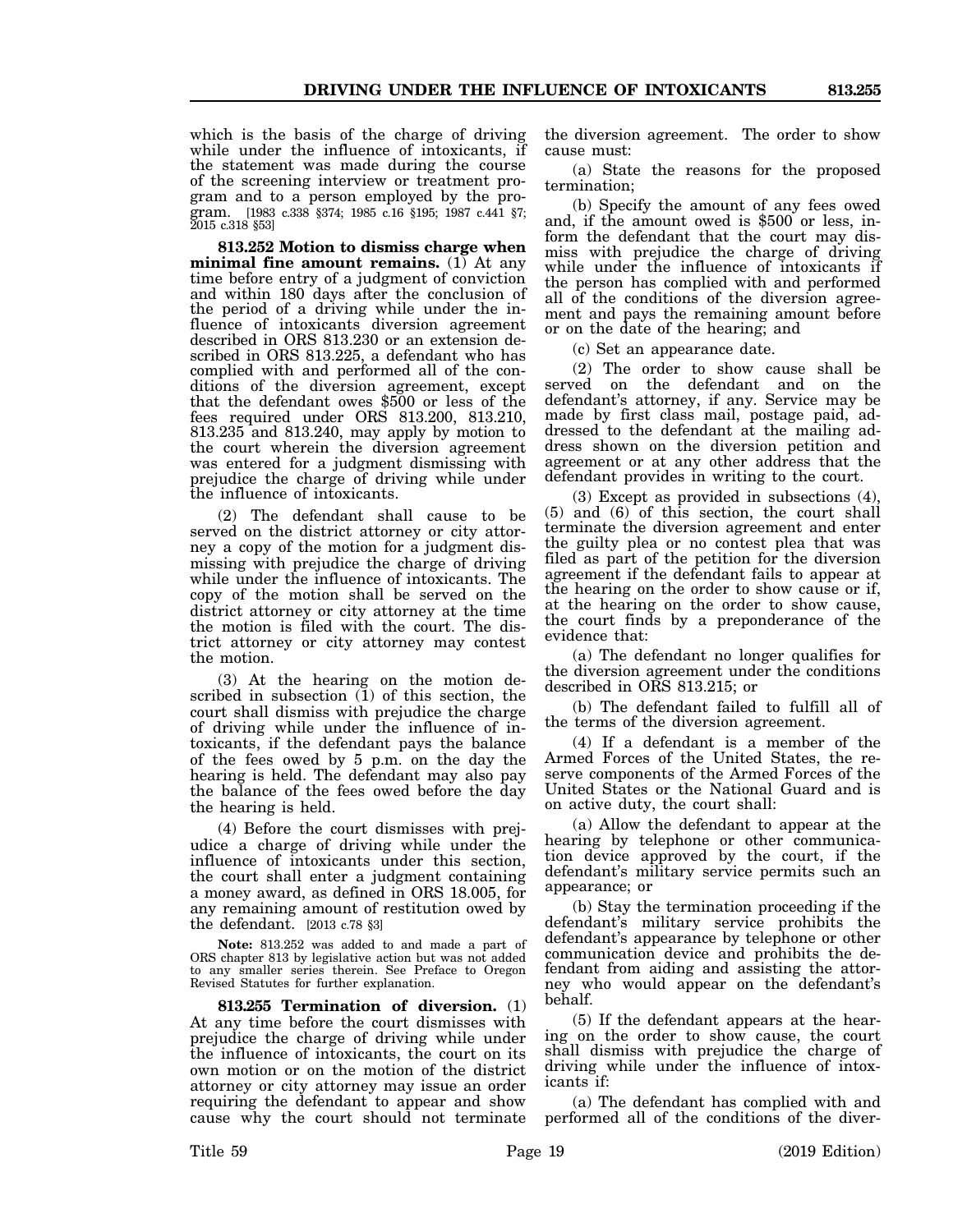sion agreement except that the defendant owes \$500 or less of the fees required under ORS 813.200, 813.210, 813.235 and 813.240; and

(b) The defendant pays the balance of the fees owed by 5 p.m. on the day the hearing is held. The defendant may also pay the balance of the fees owed before the day the hearing is held.

(6) A court may not terminate a diversion agreement under this section for failure to pay restitution under ORS 137.108 if the defendant has otherwise complied with and performed all of the conditions of the diversion agreement.

(7) Before the court dismisses with prejudice the charge of driving while under the influence of intoxicants under this section, the court shall enter a judgment containing a money award, as defined in ORS 18.005, for any remaining amount of restitution owed by the defendant.

(8) If the court terminates the diversion agreement and enters the guilty plea or no contest plea, the court may take into account at time of sentencing any partial fulfillment by the defendant of the terms of the diversion agreement. [1987 c.441 §9; 2003 c.816 §5; 2011 c.197 §3; 2013 c.78 §1]

**813.260 Designation of agencies to perform screening interviews; duties of agency.** (1) Courts having jurisdiction over driving while under the influence of intoxicants offenses shall designate agencies or organizations to perform the screening interview and treatment required under driving while under the influence of intoxicants diversion agreements described in ORS 813.200. The designated agencies or organizations must meet minimum standards established pursuant to ORS 430.357 to perform the screening interview and treatment of problem drinking, alcoholism and drug dependency and must be certified by the Director of the Oregon Health Authority. Wherever possible a court shall designate agencies or organizations to perform the screening interview that are separate from those that may be designated to carry out a program of treatment.

(2) Monitoring of a defendant's progress under a diversion agreement shall be the responsibility of the agency or organization performing the screening interview. The agency or organization shall make a report to the court stating the defendant's successful completion or failure to complete all or any part of the treatment program specified by the screening interview. The form of the report shall be determined by agreement be-

tween the court and the agency or organization performing the screening interview. The court shall make the report of the agency or organization performing the screening interview that is required by this subsection a part of the record of the case. [1983 c.338 §375; 1991 c.557 §7; 2009 c.595 §1144; 2011 c.673 §43; 2015 c.318 §54]

**813.270 Intoxicated Driver Program Fund; creation; uses.** The Intoxicated Driver Program Fund is created to consist of moneys placed in the fund under ORS 813.030 and 813.240 or as otherwise provided by law and of gifts and grants made to the fund for carrying out the purposes of the fund. The moneys in the fund may be used only for the following purposes:

(1) To pay for providing treatment for individuals who enter diversion agreements under ORS 813.200 and who are found to be indigent. Payment for treatment under this subsection may include treatment for problem drinking, alcoholism or drug dependency. Payment shall be made as provided by the Director of the Oregon Health Authority by rule to agencies or organizations providing treatment.

(2) To pay for evaluation as provided by law of programs used for diversion agreements.

(3) To pay the cost of administration of the fund by the Oregon Health Authority.

(4) To pay for materials, resources and training supplied by the authority to those persons, organizations or agencies performing the screening interviews or providing education or treatment to persons under diversion agreements.

(5) To pay for providing treatment programs required under ORS 813.020 and treatment or information programs required under ORS 471.432 for individuals who are found to be indigent.

(6) To pay for special services required to enable a person with a disability, or a person whose proficiency in the use of English is limited because of the person's national origin, to participate in treatment programs that are used for diversion agreements under ORS 813.200 or are required under ORS 813.020. This subsection applies:

(a) Whether or not the person is indigent; and

(b) Only to special services required solely because of the person's disability or limited proficiency in the use of English. [1983 c.338 §141; 1985 c.16 §42; 1989 c.576 §10; 1991 c.557 §8; 1993 c.757 §1; 1999 c.126 §6; 1999 c.646 §5a; 2007 c.70 §343; 2009 c.595 §1145; 2015 c.318 §55]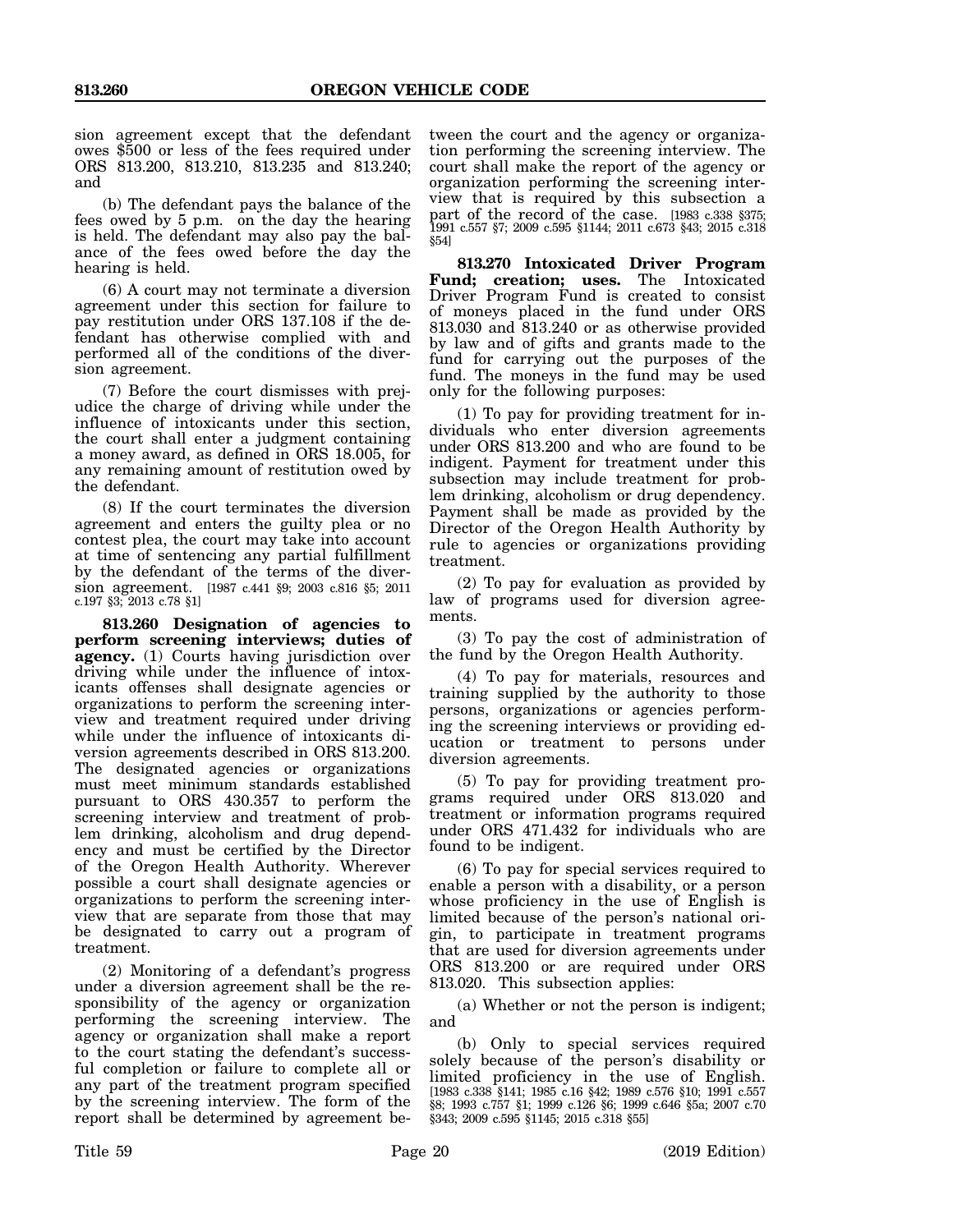### **EVIDENCE**

**813.300 Use of blood alcohol percentage as evidence; percentage required for being under the influence.** (1) At the trial of any civil or criminal action, suit or proceeding arising out of the acts committed by a person driving a motor vehicle while under the influence of intoxicants, if the amount of alcohol in the person's blood at the time alleged is less than 0.08 percent by weight of alcohol as shown by chemical analysis of the person's breath or blood, it is indirect evidence that may be used with other evidence, if any, to determine whether or not the person was then under the influence of intoxicants.

(2) Not less than 0.08 percent by weight of alcohol in a person's blood constitutes being under the influence of intoxicating liquor.

(3) Notwithstanding subsection (2) of this section, for purposes of the Motorist Implied Consent Law as defined in ORS 801.010, for a person who is under 21 years of age, any amount of alcohol in the blood constitutes being under the influence of intoxicating liquor.

(4) Percent by weight of alcohol in the blood shall be based upon grams of alcohol per 100 milliliters of blood or based upon grams of alcohol per 210 liters of breath. [1983 c.338 §590; 1985 c.16 §297; 1989 c.715 §7; 1991 c.860 §8; 2011 c.260 §1]

**813.310 Refusal to take chemical test admissible as evidence.** If a person refuses to physically submit to a chemical test under ORS 813.100 or 813.131, evidence of the person's refusal is admissible in any civil or criminal action, suit or proceeding arising out of acts alleged to have been committed while the person was driving a motor vehicle on premises open to the public or the highways while under the influence of intoxicants. [1983 c.338 §595; 1985 c.16 §301; 2019 c.475 §8]

**813.320 Effect of implied consent law on evidence.** (1) The provisions of the implied consent law, except ORS 813.300, shall not be construed by any court to limit the introduction of otherwise competent, relevant evidence in any civil action, suit or proceedings or in any criminal action other than a violation of ORS 813.010 or a similar municipal ordinance in proceedings under ORS 813.410.

(2) The provisions of the implied consent law shall not be construed by any court to limit the introduction of otherwise competent, relevant evidence of the amount of alcohol in the blood of a defendant in a prosecution for driving while under the influence of intoxicants. [1983 c.338 §596; 1985 c.16 §302; 1999 c.437 §1; 2019 c.475 §9]

**813.322 Department of State Police rules regarding breath tests as evidence; validity of officer's permit.** (1) A court shall, at the request of a party to the case, admit into evidence, without certification, a copy of administrative rules of the Department of State Police addressing methods of conducting chemical tests of a person's breath in a proceeding arising from the arrest of a person for driving while under the influence of intoxicants.

(2) If a police officer testifies in a proceeding arising from the arrest of a person for driving while under the influence of intoxicants that the officer has a valid permit to perform analysis of a person's breath, the defendant has the burden of moving forward with evidence to show that the officer does not have a valid permit. [1999 c.446 §2]

**Note:** 813.322 was added to and made a part of the Oregon Vehicle Code by legislative action but was not added to ORS chapter 813 or any series therein. See Preface to Oregon Revised Statutes for further explanation.

**813.324 Use of testimony from implied consent hearing as evidence in prosecution.** (1) If the prosecuting attorney or the attorney for the defendant in a prosecution for driving while under the influence of intoxicants obtains a tape or a transcript of a hearing held for the defendant under ORS 813.410, the attorney must provide a copy of the tape or transcript to the attorney for the other party at least seven days prior to the first date set for trial. If the attorney fails to supply the material in the time required, testimony from the hearing may not be admitted in evidence in the trial for any purpose, unless the attorney shows good cause for the failure to make the material available.

(2) The cost of a copy of a tape or transcript furnished under subsection (1) of this section shall be borne by the party who receives the copy.

(3) Nothing in this section requires a tape to be transcribed by the attorney who is required to provide a tape or transcript under subsection (1) of this section. [1999 c.831 §3]

**Note:** 813.324 was enacted into law by the Legislative Assembly but was not added to or made a part of the Oregon Vehicle Code or any chapter or series therein by legislative action. See Preface to Oregon Revised Statutes for further explanation.

**813.326 Felony driving while under the influence of intoxicants; prior convictions.** (1) In a prosecution for felony driving while under the influence of intoxicants under ORS 813.010, the state shall plead the prior convictions and shall prove the prior convictions unless the defendant stipulates to that fact prior to trial. If the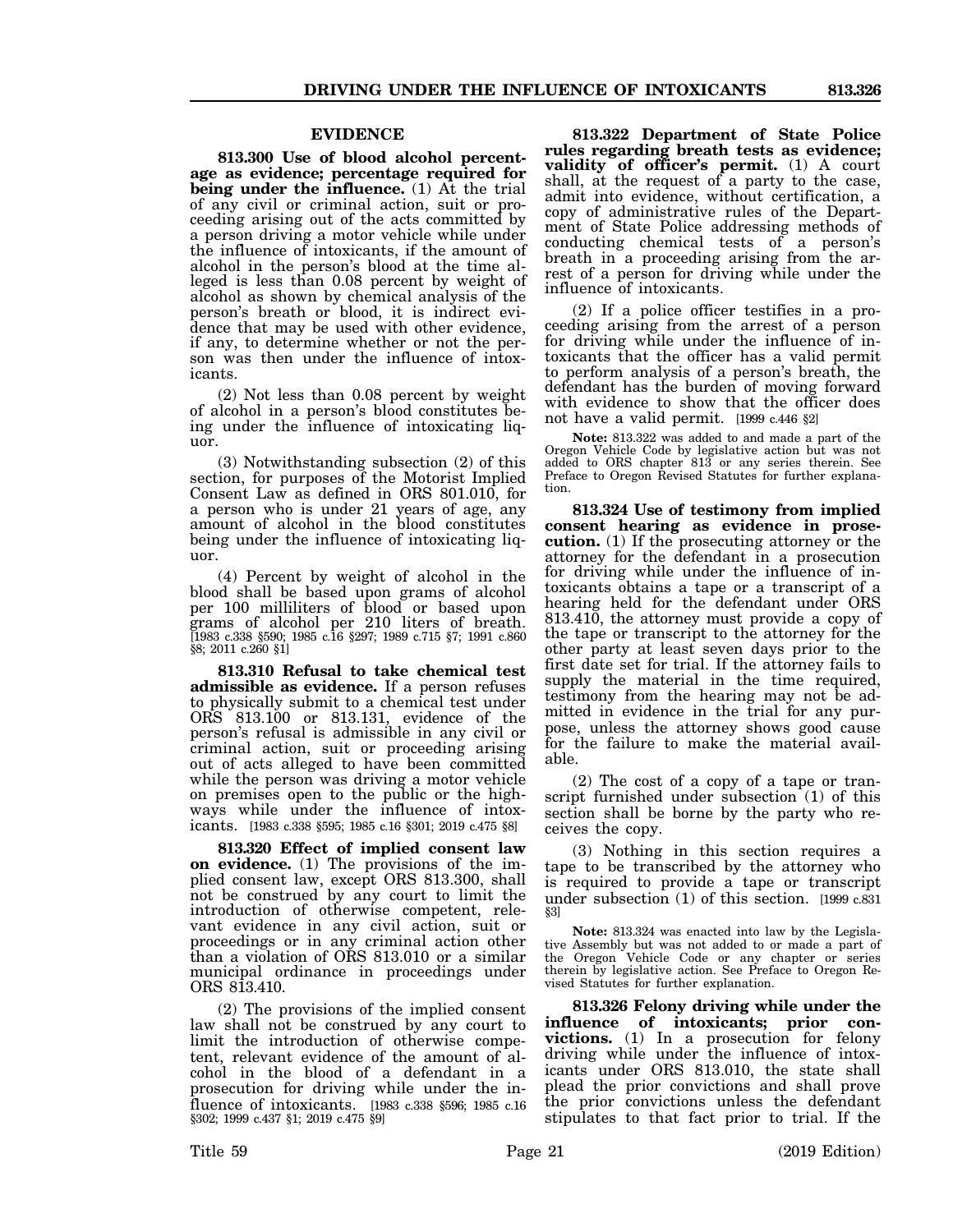defendant so stipulates and the trial is by jury:

(a) The court shall accept the stipulation regardless of whether or not the state agrees to it;

(b) The defendant's stipulation to the prior convictions constitutes a judicial admission to that element of the accusatory instrument. The stipulation shall be made a part of the record of the case, but shall not be offered or received in the presence of the jury;

(c) For the purpose of establishing the prior convictions solely as an element of the crime under ORS 813.010, neither the court nor the state shall reveal to the jury the prior convictions, but the prior convictions are established in the record by the defendant's stipulation; and

(d) The court shall not submit the accusatory instrument or evidence of the prior convictions to the jury.

(2) In a proceeding under ORS 813.010, the state may offer, and the court may receive and submit to the jury, evidence of the prior convictions for impeachment of the defendant or another purpose, other than establishing the prior convictions as an element of the offense, when the evidence of the prior convictions is otherwise admissible for that purpose. When evidence of the prior convictions has been admitted by the court, the state may comment upon, and the court may give instructions about, the evidence of the prior convictions only to the extent that the comments or instructions relate to the purpose for which the evidence was admitted.

(3) When the defendant stipulates to the prior convictions required as an element of felony driving while under the influence of intoxicants under ORS 813.010, if the jury finds the defendant guilty upon instruction regarding the balance of the elements of the crime, the court shall enter a judgment of guilty of felony driving while under the influence of intoxicants.

(4) As used in this section, "conviction" includes a juvenile adjudication. [1999 c.1049 §5; 2009 c.525 §2]

**Note:** 813.326 was enacted into law by the Legislative Assembly but was not added to or made a part of the Oregon Vehicle Code or any chapter or series therein by legislative action. See Preface to Oregon Revised Statutes for further explanation.

**813.328 Notice of intent to challenge validity of prior convictions.** (1) A defendant who challenges the validity of prior convictions alleged by the state as an element of felony driving while under the influence of intoxicants must give notice of the intent to challenge the validity of the prior convictions at least seven days prior to the first date set for trial on the felony charge. The validity of the prior convictions shall be determined prior to trial by the court.

(2) As used in this section, "conviction" includes a juvenile adjudication. [1999 c.1049 §4; 2009 c.525 §3]

### **SUSPENSION**

#### **(For Conviction)**

**813.400 Suspension or revocation upon conviction; duration; review.** (1) Except as provided in subsection (2) of this section, upon receipt of a record of conviction for misdemeanor driving while under the influence of intoxicants, the Department of Transportation shall suspend the driving privileges of the person convicted. The suspension shall be for a period described under Schedule II of ORS 809.428, except the department shall not reinstate any driving privileges to the person until the person complies with future responsibility filings. A person is entitled to administrative review under ORS 809.440 of a suspension imposed under this subsection.

(2) A person convicted of felony driving while under the influence of intoxicants, or a person convicted of misdemeanor driving while under the influence of intoxicants for a third or subsequent time, is subject to revocation of driving privileges as provided in ORS 809.235. [1983 c.338 §353(8); 1985 c.16 §166(8); 1985 c.393 §10a(8); 1985 c.669 §2a(8); 1991 c.702 §13; 2001 c.786 §3; 2003 c.346 §1; 2003 c.402 §40; 2005 c.436 §2]

**813.403** [1989 c.636 §40; 1991 c.702 §14; 2003 c.402 §41; repealed by 2013 c.237 §12]

**813.404** [1989 c.636 §41; 1991 c.185 §16; 1993 c.305 §5; 1995 c.568 §5; 2003 c.402 §42; 2005 c.649 §25; repealed by 2013 c.237 §12]

#### **(Under Implied Consent Law)**

**813.410 Suspension upon receipt of police report on implied consent test; hearing; validity of suspension; appeal; rules.** (1) If the Department of Transportation receives from a police officer a report that is in substantial compliance with ORS 813.120, the department shall suspend the driving privileges of the person in this state on the 30th day after the date of arrest or, if the report indicates that the person failed a blood test, on the 60th day after receipt of the report, unless, at a hearing described under this section, the department determines that the suspension would not be valid as described in this section. A suspension of driving privileges imposed under this subsection shall be for a period of time established under ORS 813.420.

(2) If the department receives from a police officer a report under ORS 813.120 and the person holds commercial driving privileges and the person was driving a motor vehicle or commercial motor vehicle and re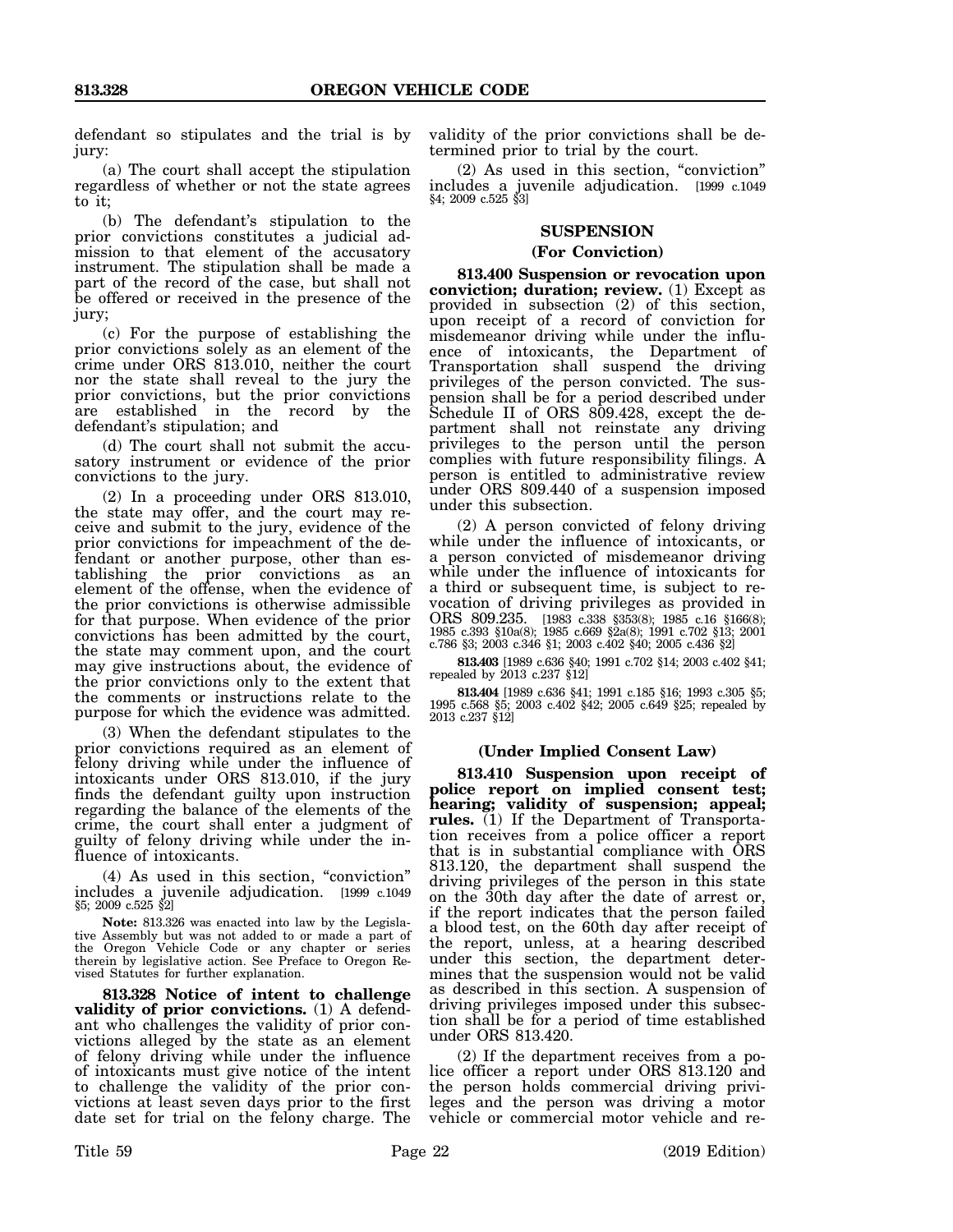fused to submit to a test under ORS 813.100 or the person was driving a commercial motor vehicle and submitted to a breath or blood test and the person's blood, as shown by the test, had 0.04 percent or more by weight of alcohol, the department shall suspend the person's commercial driving privileges on the 30th day after the date of arrest or, if the report indicates that the person failed a blood test, on the 60th day after receipt of the report, unless, at a hearing described under this section, the department determines that the suspension would not be valid as described in this section. A commercial driving privileges suspension imposed under this subsection shall be for a period of time established under ORS 809.510 or 809.520.

(3) If within 10 days from the date of arrest, or, if the person fails a blood test, within 10 days from the date the department sends notice of suspension, the department receives a request for a hearing from a person whose driving privileges or commercial driving privileges the department proposes to suspend under this section, the department shall provide a hearing in accordance with this section. The person shall request a hearing in the form and manner prescribed by the department by rule. Except as otherwise provided under this section, a hearing held by the department under this section is subject to the provisions for contested cases, other than appeal provisions, under ORS chapter 183. The applicable appeal provisions are as provided under ORS 813.450 and section 24, chapter 672, Oregon Laws 1985. Notwithstanding ORS 809.430, the department is not required to give any notice of intent to suspend or suspension in addition to that provided under ORS 813.100.

(4) Except as provided in subsection (5) of this section, a hearing required by this section is subject to all of the following:

(a) The hearing shall be conducted by an administrative law judge assigned from the Office of Administrative Hearings established under ORS 183.605.

(b) The administrative law judge shall conduct the hearing by telephone or other two-way electronic communication device.

(c) The department may authorize the administrative law judge to issue a final order in any case.

(d) A person who requests a hearing under this section and who fails, without just cause, to appear personally or through an attorney waives the right to a hearing. If a person waives a right to a hearing under this paragraph, the department is not required to make any showing at hearing.

(e) Except as provided in ORS 813.440 or upon remand under ORS 813.450, the department shall hold the hearing and issue a final order within 30 days of the date of the arrest or, if the person fails a blood test, within 60 days from the date the department received the report of the failure.

(f) In connection with the hearing, the department or its authorized representative may administer oaths and shall issue subpoenas for the appearance of witnesses by telephone or other two-way electronic communication device at the hearing requested by the person or the department and the production of relevant documents.

(g) The hearing shall be recorded by whatever means may be determined by the department and shall include testimony and exhibits, if any. The record of the proceedings may not be transcribed unless requested by a party to the proceeding.

(5)(a) A person or a police officer may request that a hearing required by this section be conducted in person.

(b) The department, by rule, shall establish the manner and time limitation requirements by which a person or a police officer may request that a hearing be conducted in person.

(c) Unless there is an agreement between the person and the department that the hearing be conducted elsewhere, a hearing requested under this subsection shall be held either in the county where the alleged offense occurred or at any place within 100 miles of the place where the offense is alleged to have occurred, as established by the department by rule.

(d) In connection with the hearing, the department or its authorized representative may administer oaths and shall issue subpoenas for the attendance of witnesses at the hearing requested under this subsection by the person and the production of relevant documents.

(6) This subsection shall be narrowly construed so as to effect the legislative purpose of limiting the scope of hearings under this section. The scope of a hearing under this section shall be limited to whether the suspension is valid as described in this subsection. A suspension under this section is valid if all of the following requirements have been met:

(a) The person, at the time the person was requested to submit to a test under ORS 813.100, was under arrest for driving while under the influence of intoxicants in violation of ORS 813.010 or a municipal ordinance.

(b) The police had reasonable grounds to believe, at the time the request was made,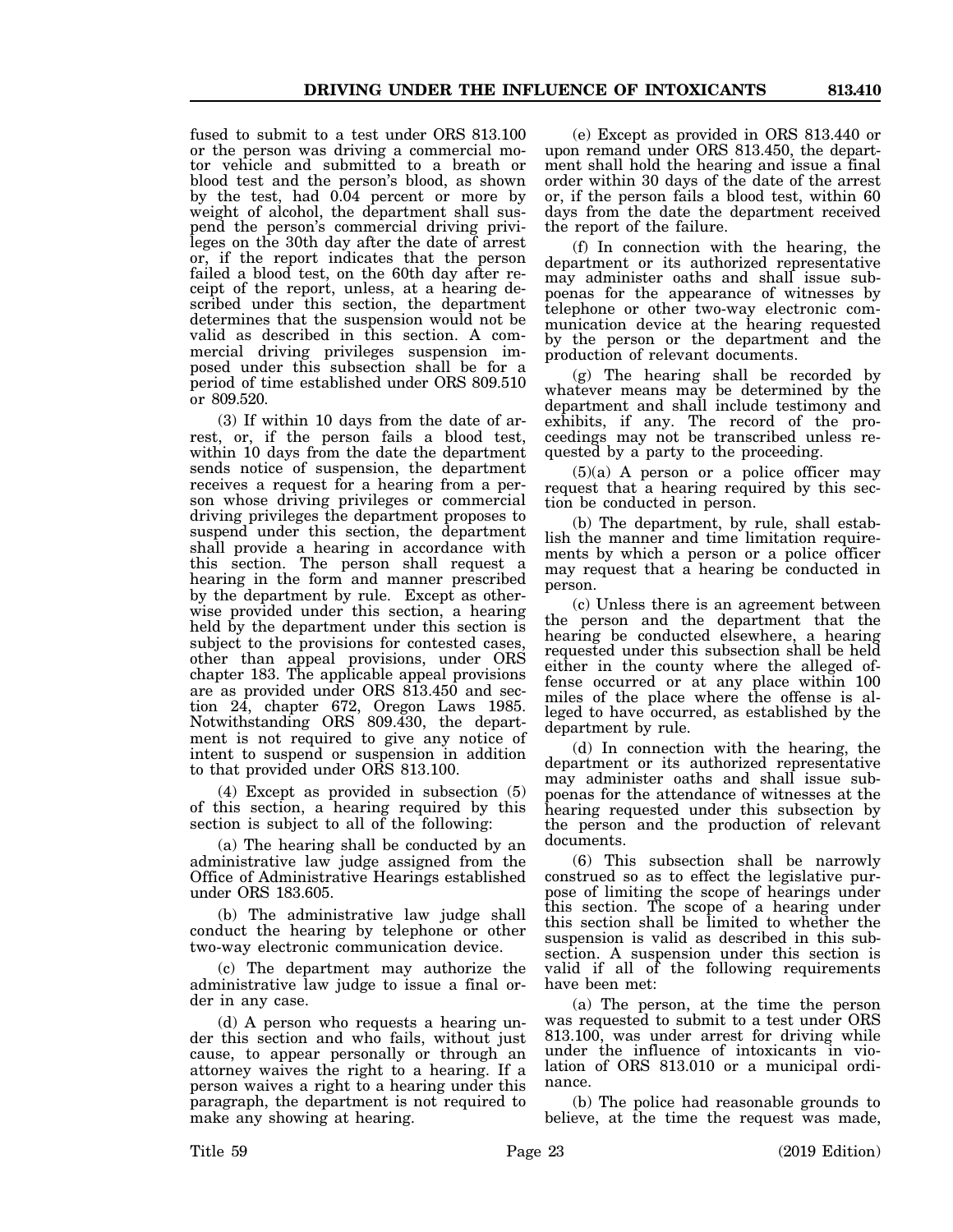that the person arrested had been driving under the influence of intoxicants in violation of ORS 813.010 or of a municipal ordinance.

(c) The person refused a test under ORS 813.100, or took a breath or blood test and the test disclosed that the level of alcohol in the person's blood at the time of the test was:

(A) 0.08 percent or more by weight if the person was not driving a commercial motor vehicle;

(B) 0.04 percent or more by weight if the person was driving a commercial motor vehicle; or

(C) Any amount if the person was under 21 years of age.

(d) If the report under ORS 813.120 indicates that the person was driving a commercial motor vehicle, the vehicle was in fact a commercial motor vehicle as defined in ORS 801.208.

(e) The person had been informed under ORS 813.100 of rights and consequences as described under ORS 813.130.

(f) The person was given written notice required under ORS 813.100.

(g) If the person arrested submitted to a test under ORS 813.100, the person administering the test was qualified to administer the test under ORS 813.160.

(h) If the person arrested submitted to a test under ORS 813.100, the methods, procedures and equipment used in the test complied with requirements under ORS 813.160.

(7) A suspension imposed under this section shall remain in effect pending any appeal or remand of a final order issued under this section and there shall be no stay of the suspension pending appeal or remand.

(8) Unless a person fails, without just cause, to appear personally or through an attorney at a hearing requested under this section, a person shall have the right to appeal any final order by the department after a hearing under this section by filing a petition. The following apply to this subsection:

(a) The person shall file the petition in the circuit court for the county where the person resides or, if the person does not reside in Oregon, in the circuit court of the county in which the arrest took place within 30 days after issuance of the final order of the department.

(b) The court upon receipt of the petition shall set the matter for hearing upon 10 days' notice to the department and the petitioner unless hearing is waived by both the department and the petitioner. [1983 c.338 §358;

1985 c.16 §167; 1985 c.672 §13; 1987 c.158 §170; 1989 c.636 §44; 1991 c.860 §11; 1993 c.305 §6; 1993 c.600 §1; 1995 c.568 §6; 1999 c.831 §2; 1999 c.849 §§193,194; 2003 c.75 §67; 2005 c.649 §27; 2007 c.288 §18; 2010 c.37 §1; 2013 c.237 §29; 2019 c.312 §22]

**813.412 Role of police officer in implied consent hearing.** Notwithstanding ORS 9.160 and 9.320, in any hearing under ORS 813.410 in which a city attorney or district attorney does not appear, a police officer actively involved in the investigation of the offense may present evidence, examine and cross-examine witnesses and make arguments relating to:

(1) The application of statutes and rules to the facts in the case;

(2) The literal meaning of the statutes or rules at issue in the case;

(3) The admissibility of evidence; and

(4) Proper procedures to be used in the hearing. [1999 c.831 §4; 2010 c.37 §2]

**Note:** 813.412 was enacted into law by the Legislative Assembly but was not added to or made a part of the Oregon Vehicle Code or any chapter or series therein by legislative action. See Preface to Oregon Revised Statutes for further explanation.

**813.420 Duration of suspension for refusal or failure of test.** When the Department of Transportation imposes a suspension under ORS 813.410, the suspension shall be for a period of time determined according to the following:

(1) If the suspension is for refusal of a test under ORS 813.100 and the person is not subject to an increase in the suspension time for reasons described in ORS 813.430, the suspension shall be for a period of one year.

(2) If the suspension is for refusal of a test under ORS 813.100 and the person is subject to an increase in the suspension time for reasons described in ORS 813.430, the suspension shall be for a period of three years.

(3) If the suspension is because a breath or blood test under ORS 813.100 disclosed that the person had a level of alcohol in the person's blood that constituted being under the influence of intoxicating liquor under ORS 813.300 and the person is not subject to an increase in the suspension time for reasons described in ORS 813.430, the suspension shall be for a period of 90 days.

(4) If the suspension is because a breath or blood test under ORS 813.100 disclosed that the person had a level of alcohol in the person's blood that constituted being under the influence of intoxicating liquor under ORS 813.300 and the person is subject to an increase in the suspension time for reasons described in ORS 813.430, the suspension shall be for a period of one year. [1985 c.16 §171; 1993 c.305 §7; 1995 c.568 §7]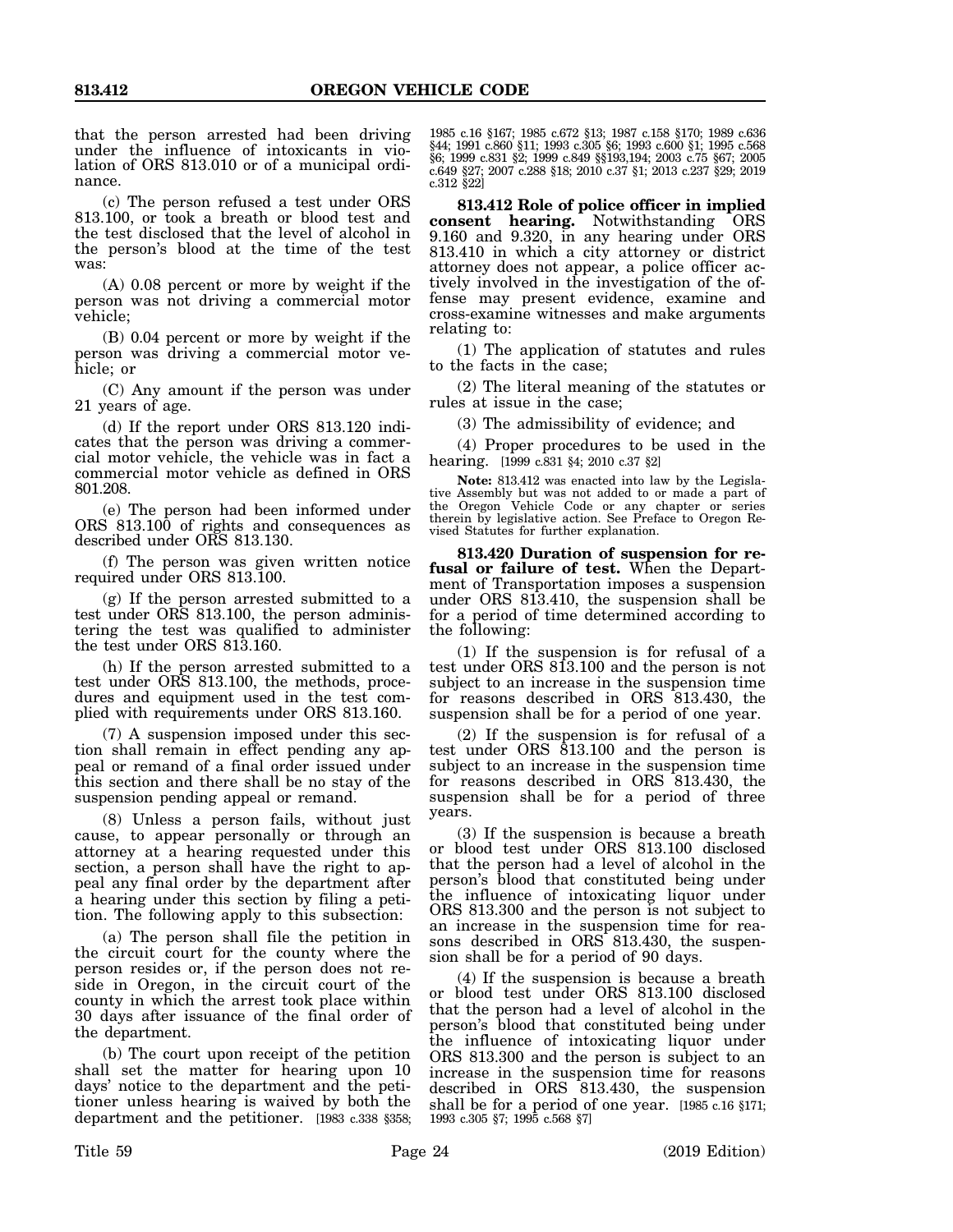**813.430 Grounds for increase in duration of suspension.** This section establishes circumstances under which ORS 813.420 requires an increase in the time for suspension of driving privileges and under which ORS 813.520 requires an increase in the time before the Department of Transportation may issue a hardship permit. A person is subject to an increase in suspension time under this section if any of the following apply:

(1) The person is presently participating in a driving while under the influence of intoxicants diversion program in this state or in any similar alcohol or drug rehabilitation program in this or another jurisdiction.

(2) Within the five years preceding the date of arrest any of the following occurred:

(a) A suspension of the person's driving privileges under ORS 813.410 or 482.540 (1981 Replacement Part) became effective.

(b) The person was convicted of:

(A) Driving while under the influence of intoxicants in violation of:

(i) ORS 813.010;

(ii) The statutory counterpart to ORS 813.010 in another jurisdiction; or

(iii) A municipal ordinance in this state or another jurisdiction;

(B) A driving under the influence of intoxicants offense in another jurisdiction that involved the impaired driving of a vehicle due to the use of intoxicating liquor, cannabis, a controlled substance, an inhalant or any combination thereof; or

(C) A driving offense in another jurisdiction that involved operating a vehicle while having a blood alcohol content above that jurisdiction's permissible blood alcohol content.

(c) The person commenced participating in a driving while under the influence of intoxicants diversion program in this state or in any similar alcohol or drug rehabilitation program in this or another jurisdiction.

(3) For the purposes of subsection  $(2)(b)$ of this section, a conviction for a driving offense in another jurisdiction based solely on a person under 21 years of age having a blood alcohol content that is lower than the permissible blood alcohol content in that jurisdiction for a person 21 years of age or older does not constitute a prior conviction. [1985 c.16 §173; 1985 c.672 §15; 1987 c.801 §12; 2007 c.879 §8; 2017 c.21 §87]

**813.440 Grounds for hearing on validity of suspension; rules.** (1) Notwithstanding ORS 813.410, the Department of Transportation may provide a hearing to determine the validity of a suspension under

ORS 813.410 only if the time requirements under ORS 813.410 could not be met because of any of the following:

(a) The person's physical incapacity, verified by a physician to the satisfaction of the department to be of a nature that would prevent the person from making the appropriate request or attending the hearing.

(b) A death in the immediate family of the person, verified to the satisfaction of the department.

(c) An error of the department.

(d) The inability of a subpoenaed police officer to appear due to the officer's illness, vacation or official duty conflicts. The department shall set forth by rule the condi-<br>tions that constitute "official duty tions that constitute conflicts." A hearing may not be rescheduled more than once for reasons described in this paragraph.

(e) A request for a change of administrative law judge under ORS 183.645.

(f) The inability of the person's attorney to appear due to the attorney's illness, vacation or scheduling conflict arising from other court or administrative hearing appearances. A hearing must be rescheduled no later than 45 days after the date of the original hearing and may not be rescheduled more than once for reasons described in this paragraph.

(g) Other just cause as defined by the department by administrative rule.

(2) A hearing held under this section is subject to the same provisions as a hearing held under ORS 813.410, except that the department is not required to hold the hearing and make the determination within the time required by ORS 813.410.

(3) The granting of a hearing under this section shall not delay the imposition of a suspension under ORS 813.410 within the time required under ORS 813.410. However, if a person establishes that the person was deprived by either department error or a subpoenaed police officer's illness, vacation or official duty conflicts of an opportunity to appear at a hearing, the department shall rescind the suspension and shall promptly schedule a subsequent hearing to determine the validity of the suspension under ORS 813.410. In other cases under this section, when the department is unable to hold the hearing within the time required by ORS 813.410, the department shall rescind any suspension imposed under ORS 813.410 only if the department determines, at a hearing held under this section, that the suspension was not valid as described under ORS 813.410.

(4) The following apply to this section: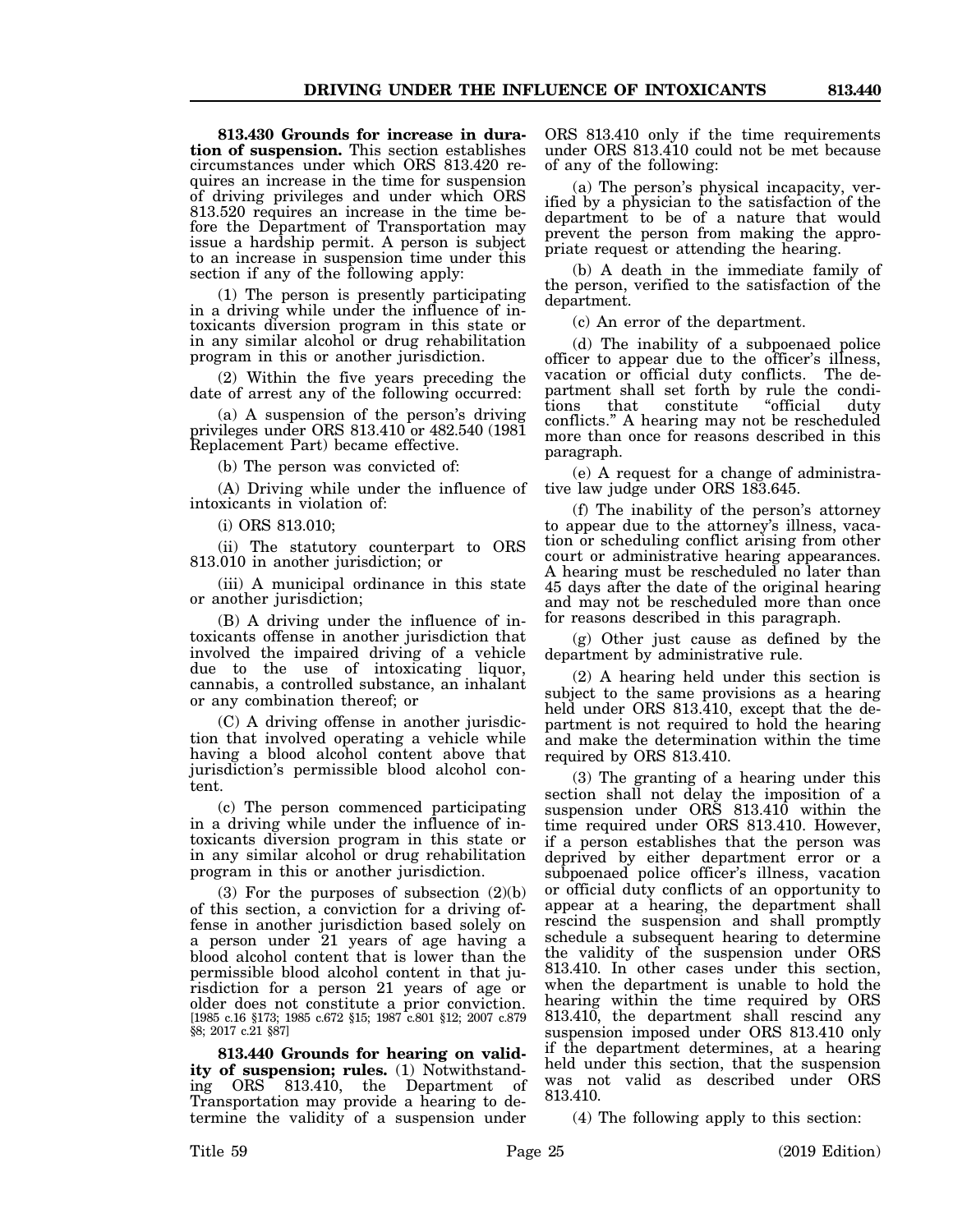(a) The department shall issue a final order within 10 days after the hearing described in this section.

(b) If the department has rescinded a suspension under subsection (3) of this section and if the department, at the hearing described in this section, determines that the suspension is valid as described under ORS 813.410, the department shall reinstate the suspension effective five days after the final order is issued.

(c) Notwithstanding ORS 809.430, no additional notice or order of suspension need be given. [1985 c.16 §169; 1985 c.672 §14; 1987 c.272 §5; 1993 c.600 §2; 1999 c.831 §1; 2001 c.294 §§9,10; 2003 c.75 §68; 2009 c.520 §1]

**813.450 Appeal from suspension for** refusal or failure of breath test. (1) The petition to the circuit court appealing an order of the Department of Transportation after a hearing under ORS 813.410 shall state the nature of the petitioner's interest and the ground or grounds upon which the petitioner contends the order should be reversed or remanded.

(2) The court shall conduct the review without a jury. Review shall be limited to the record of the department's hearing.

(3) Any party to the proceedings before the circuit court may appeal from the judgment of the court to the Court of Appeals.

(4) Upon review in the circuit court and Court of Appeals, the court may affirm, reverse or remand the order as follows:

(a) If the court finds that the department has erroneously interpreted a provision of law and that a correct interpretation compels a particular action, it shall:

(A) Set aside or modify the order; or

(B) Remand the case to the department for further action under a correct interpretation of the provision of law.

(b) The court shall remand the order to the department if it finds the department's exercise of discretion to be any of the following:

(A) Outside the range of discretion delegated to the agency by law.

(B) Inconsistent with a department rule, an officially stated department position, or a prior department practice, if the inconsistency is not explained by the department.

(C) Otherwise in violation of a constitutional or statutory provision.

(c) The court shall set aside or remand the order if it finds that the order is not supported by substantial evidence in the record.

(5) Upon review, the court shall affirm the department's order unless the court finds a ground for setting aside, modifying or remanding to the department under a specified provision of this section.

(6) In any review under this section, the court shall also review de novo determinations made by an agency that are subject to ORS 183.650 (4). [1985 c.672 §23; 1999 c.849 §§196,197; 2003 c.75 §69]

**813.460 Department procedures upon verification of suspension of driving privileges of wrong person.** If the Department of Transportation verifies to its satisfaction that it has suspended the driving privileges of the wrong person under ORS 813.410 because a person arrested for driving under the influence of intoxicants gave false identification at the time of the arrest, all the following apply:

(1) The department shall immediately rescind the suspension order under the false name and shall issue a suspension order for the period set forth in ORS 813.420 to the person arrested.

(2) The department shall issue the order in the manner set forth in ORS 809.430.

(3) No further notice of suspension need be given.

(4) The time limitations in ORS 813.410  $(1), (2), (3)$  and  $(4)(e)$  do not apply to a suspension order issued under this section. [1985 c.672 §25; 1989 c.636 §47]

**813.470 Department notation on record of person acquitted after suspension.** The Department of Transportation shall make a notation on the driving record of a person indicating that the person was acquitted of a charge of driving under the influence of intoxicants if:

(1) The person's driving privileges were suspended because a breath or blood test under ORS 813.100 disclosed that the person had a level of alcohol in the person's blood that constituted being under the influence of intoxicating liquor under ORS 813.300;

(2) An accusatory instrument was filed charging the person with driving under the influence of intoxicants in violation of ORS 813.010 arising out of the same incident that led to the suspension of the person's driving privileges;

(3) The person was acquitted of the charge; and

(4) The person presents the department with a certified copy of the judgment of acquittal from the court clearly showing the location of the court, the date of the arrest and the findings of the court. [1987 c.303 §2; 1993 c.305 §8; 1995 c.568 §8]

**813.500** [1983 c.338 §328; 1985 c.16 §145; 1987 c.801 §13; 1989 c.401 §2; 1991 c.557 §9; 1999 c.619 §13; 2003 c.23 §4; 2009 c.595 §1146; 2017 c.21 §88; 2017 c.319 §4; repealed by 2018 c.76 §1]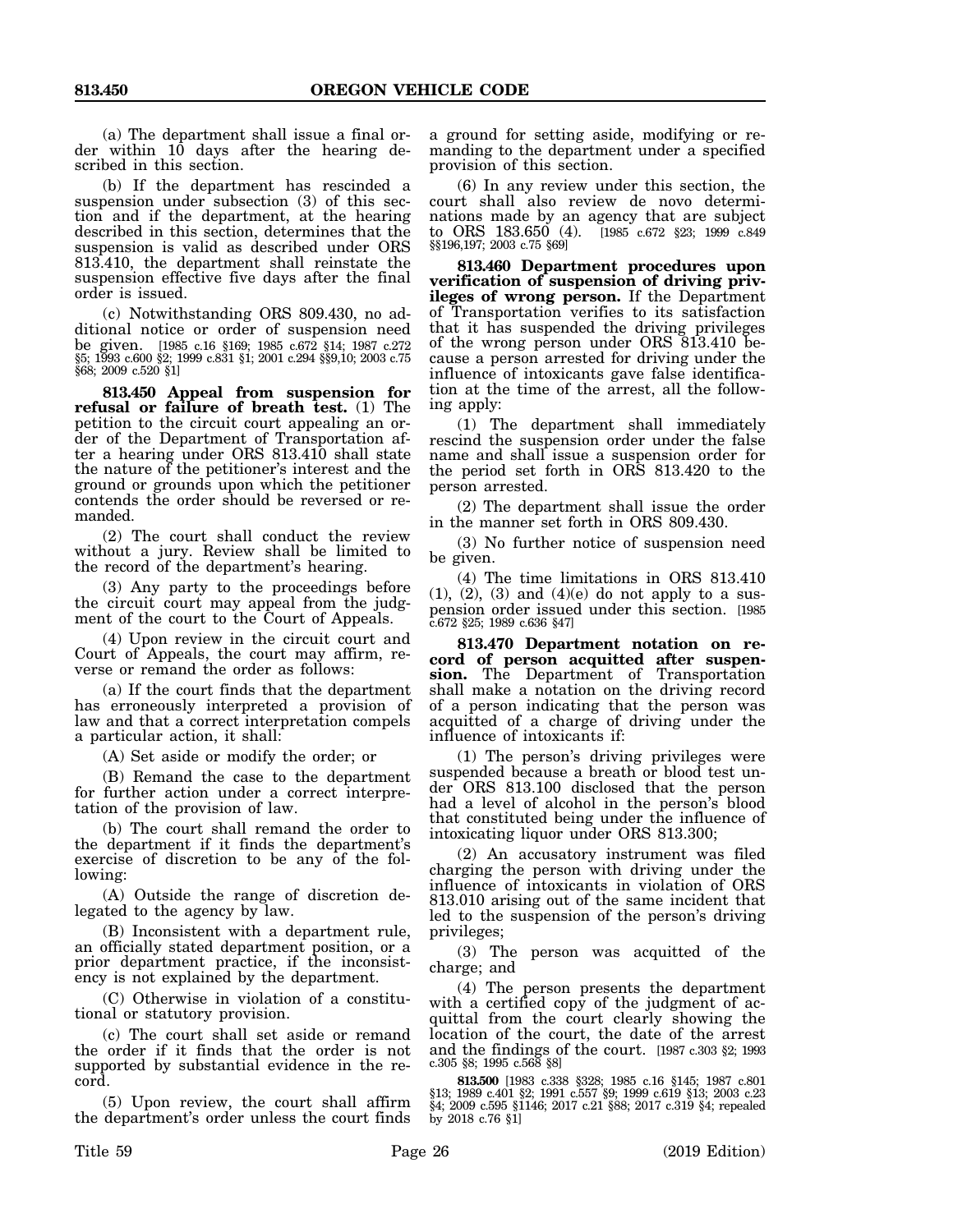**813.510** [1983 c.338 §329; 1985 c.16 §146; 1987 c.730 §21; 1987 c.801 §14; 1991 c.208 §5; 2003 c.23 §5; 2017 c.319 §5; repealed by 2018 c.76 §1]

#### **(Hardship Permits)**

**813.520 Limitations on authority to issue hardship permit or reinstate driving privileges.** The Department of Transportation may not reinstate any driving privileges or issue any hardship permit under ORS 807.240 as provided under any of the following:

(1) For a period of 90 days after the beginning of the suspension if the suspension is for refusal of a test under ORS 813.100 and the person is not subject to an increase in the time before a permit may be issued for reasons described in ORS 813.430.

(2) For a period of 30 days after the beginning of the suspension if the suspension is because a breath or blood test under ORS 813.100 disclosed that the person had a level of alcohol in the person's blood that constituted being under the influence of intoxicating liquor under ORS 813.300 and the person is not subject to an increase in the time before a hardship permit may be issued for reasons described in ORS 813.430.

(3) For a period of one year after the beginning of the suspension if the suspension is because a breath or blood test under ORS 813.100 disclosed that the person had a level of alcohol in the person's blood that constituted being under the influence of intoxicating liquor under ORS 813.300 and the person is subject to an increase in the time before a hardship permit may be issued for reasons described under ORS 813.430.

(4) For a period of three years after the beginning of the suspension if the suspension is for refusal of a test under ORS 813.100 and the person is subject to an increase in the time before a hardship permit may be issued for reasons described in ORS 813.430.

(5) To any person who has a mental or physical condition or impairment that affects the person's ability to safely operate a motor vehicle.

(6) If the suspension is based upon a conviction for a violation of ORS 813.010 or is imposed under ORS 813.410 based upon ORS 813.100 to a person who has available public or private transportation sufficient to fulfill the person's transportation needs while the person is suspended.

(7) For a period of 30 days following imposition of suspension, if the person, within the previous year, has been convicted of a traffic crime and the suspension is based upon a conviction for violation of ORS 813.010 or is imposed under ORS 813.410 based upon ORS 813.100. [1985 c.16 §148; 1985

c.672 §16; 1987 c.673 §1a; 1987 c.801 §15; 1989 c.224 §141; 1989 c.401 §3; 1993 c.305 §9; 1995 c.568 §9; 1999 c.1051 §91; 2005 c.140 §5; 2009 c.607 §1; 2018 c.76 §15]

#### **IGNITION INTERLOCK DEVICES**

**813.599 Definitions.** As used in ORS chapter 813:

(1) "Ignition interlock device technician" means an individual employed by a service center to install, service, maintain, calibrate or remove ignition interlock devices.

 (2) "Manufacturer's representative" means a business entity:

(a) That is registered with or authorized by the Secretary of State to transact business in this state;

(b) That is designated by an ignition interlock device manufacturer to sell, rent or lease a specific ignition interlock device model in Oregon; and

(c) That provides statewide ignition interlock device service through the operation of a network of service centers.

(3) "Negative report" includes a report of tampering with an ignition interlock device, unauthorized removal of an ignition interlock device, lockout or a test violation recorded by an ignition interlock device.

(4) "Service center" means a private entity that installs, services, maintains, calibrates and removes ignition interlock devices in this state.

(5) "Test violation" means:

(a) For a person who is required to use an ignition interlock device as a condition of a driving while under the influence of intoxicants diversion agreement:

(A) An attempt to start a vehicle while the person has a blood alcohol content higher than  $0.02$  percent by weight unless a subsequent test performed within 10 minutes registers a blood alcohol content of 0.02 percent by weight or lower and a digital image confirms that the same person provided both samples; or

(B) Failure to pass a random retest due to a blood alcohol content higher than 0.02 percent by weight unless a subsequent test performed within 10 minutes registers a blood alcohol content of 0.02 percent by weight or lower and a digital image confirms that the same person provided both samples;

(b) For a person who is required to use an ignition interlock device and is not subject to a driving while under the influence of intoxicants diversion agreement:

(A) An attempt to start a vehicle while the person has a blood alcohol level higher than 0.02 percent by weight unless a subsequent test performed within 10 minutes reg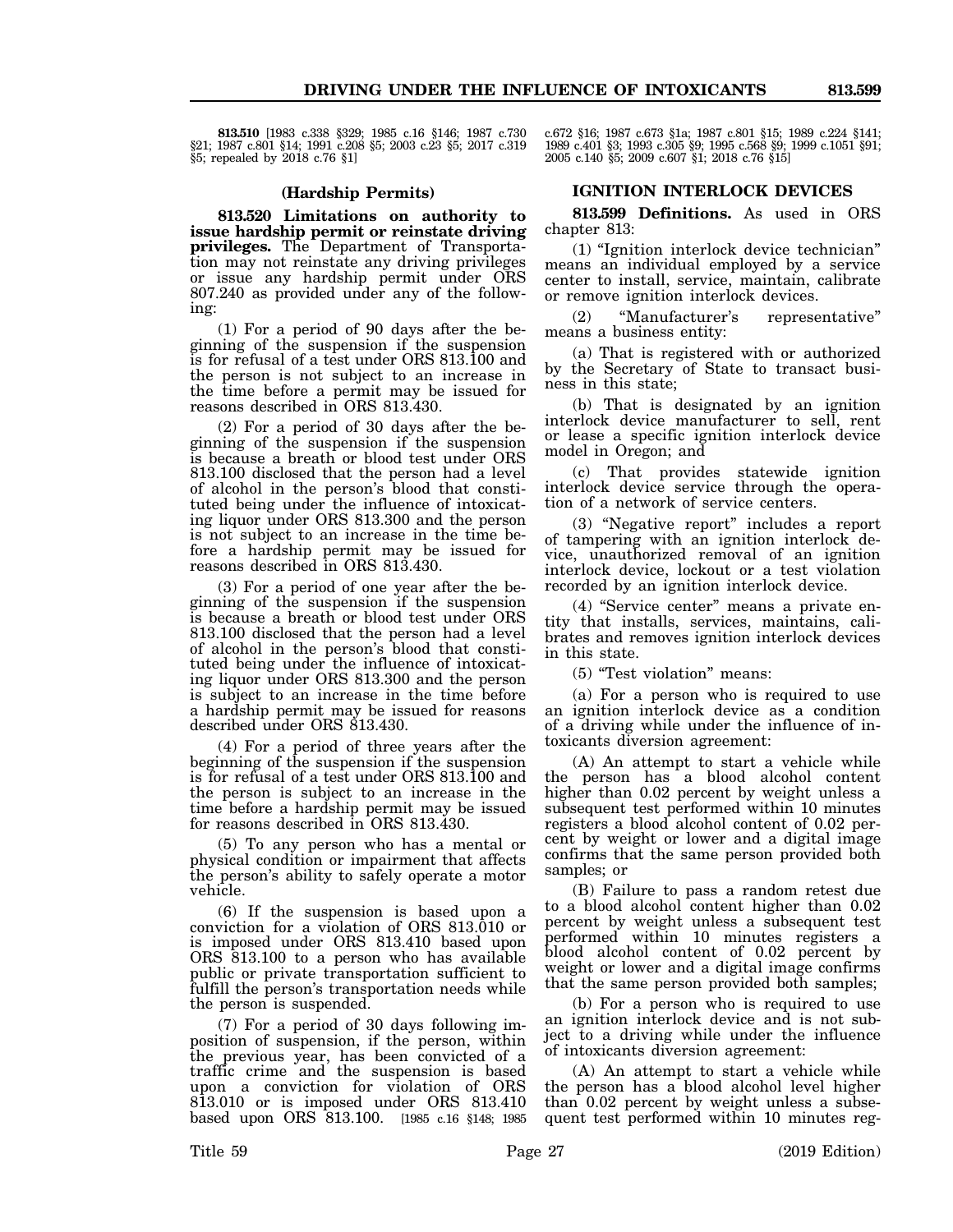isters a blood alcohol content of 0.02 percent by weight or lower and a digital image confirms that the same person provided both samples; or

(B) Failure to pass a random retest due to a blood alcohol content higher than 0.02 percent by weight unless a subsequent test performed within 10 minutes registers a blood alcohol content of 0.02 percent by weight or lower and a digital image confirms that the same person provided both samples; or

(c) For any person required to use an ignition interlock device, a failure to take a random retest. [2017 c.655 §2; 2019 c.200 §3]

**813.600 Ignition interlock program; rules.** (1) The Department of State Police, in consultation with the Transportation Safety Committee, shall establish a program for the use of ignition interlock devices by persons convicted of driving while under the influence of intoxicants and granted hardship permits under ORS 807.240 and by persons who have entered into a driving while under the influence of intoxicants diversion agreement.

(2) The department shall adopt rules that specify requirements for ignition interlock devices that may be used and shall publish a list of devices that meet the requirements. The list may include devices that:

(a) Do not impede the safe operation of the vehicle;

(b) Have the fewest opportunities to be bypassed;

(c) Correlate well with established measures of alcohol impairment;

(d) Work accurately and reliably in an unsupervised environment;

(e) Require a deep lung breath sample or other accurate measure of blood alcohol content equivalence;

(f) Resist tampering and give evidence if tampering is attempted;

(g) Are difficult to circumvent, and require premeditation to do so;

(h) Minimize inconvenience to a sober user;

(i) Operate reliably over the range of automobile environments or automobile manufacturing standards;

(j) Are manufactured by a party who is adequately insured for product liability;

(k) Have a label affixed in a prominent location warning that any person tampering with, circumventing or otherwise misusing the device is subject to civil penalty; and

(L) If there is a test violation, record the locational coordinate information of the vehicle, including latitude and longitude as established by a global positioning system.

(3) The department shall adopt rules for the annual testing of ignition interlock devices. The rules shall establish standards for the devices and for the performance of the devices. [1987 c.746 §1; 1991 c.453 §14; 1993 c.382 §2; 2011 c.671 §1; 2017 c.655 §§7,19]

**813.602 Circumstances under which ignition interlock device required; exemptions; rules.** (1) Subject to subsection (2) of this section, when a person is convicted of driving while under the influence of intoxicants in violation of ORS 813.010 or of a municipal ordinance, the Department of Transportation, in addition to any other requirement, shall require that the person have installed and be using an approved ignition interlock device in any vehicle operated by the person:

(a) Before the person is eligible for a hardship permit. The requirement is a condition of the hardship permit for the duration of the hardship permit.

(b) For a first conviction, for one year after the ending date of the suspension or revocation caused by the conviction. Violation of the condition imposed under this paragraph is a Class A traffic violation.

(c) For a second or subsequent conviction, for two years after the ending date of the suspension or revocation caused by the conviction. Violation of the condition imposed under this paragraph is a Class A traffic violation.

(2) When a person is convicted of a crime or multiple crimes as described in this subsection, the department, in addition to any other requirement, shall require that the person have installed and be using an approved ignition interlock device in any vehicle operated by the person for five years after the ending date of the longest running suspension or revocation caused by any of the convictions. Violation of the condition imposed under this subsection is a Class A traffic violation. A person is subject to this subsection when the person is convicted of:

(a) Driving while under the influence of intoxicants in violation of ORS 813.010 or of a municipal ordinance and any of the following crimes as part of the same criminal episode:

(A) Any degree of murder.

(B) Manslaughter in the first or second degree.

(C) Criminally negligent homicide.

- (D) Assault in the first degree.
- (b) Aggravated vehicular homicide.

Title 59 Page 28 (2019 Edition)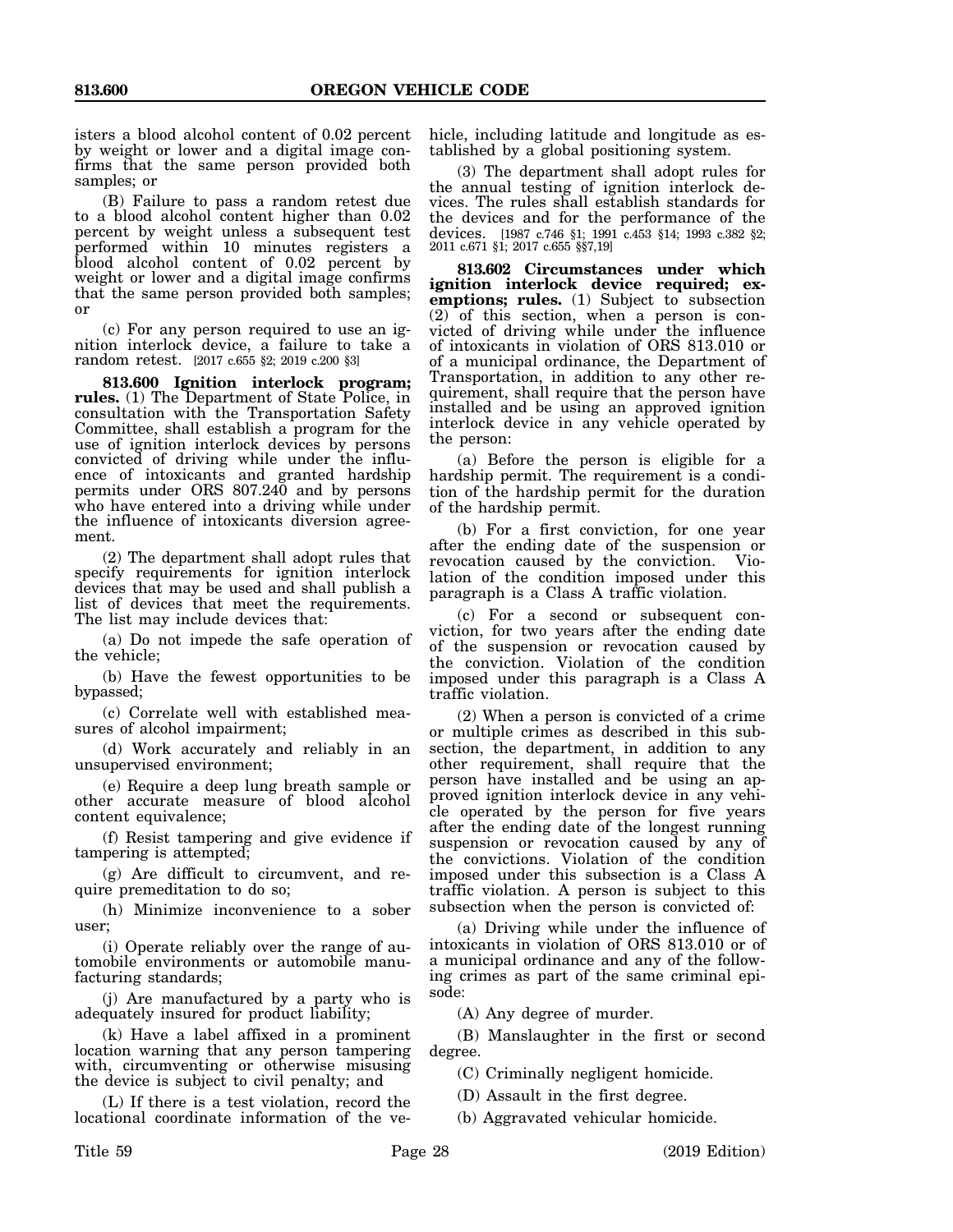(c) Driving while under the influence of intoxicants in violation of ORS 813.010 or of a municipal ordinance and the person's driving privileges are revoked under ORS 809.235 (1)(b) and later ordered restored under ORS 809.235 (4).

 $(3)(a)$  Except as provided in paragraph  $(c)$ of this subsection, as a condition of a driving while under the influence of intoxicants diversion agreement:

(A) The court shall require that an approved ignition interlock device be installed and used in any vehicle operated by the person during the period of the agreement when the person has driving privileges if:

(i) A chemical test of the person's breath or blood disclosed a blood alcohol content of 0.08 percent or more by weight of alcohol in the blood of the person as shown by chemical analysis of the breath or blood;

(ii) The person refused to submit to a chemical test of the person's breath or blood; or

(iii) A chemical test of the person's breath, blood or urine disclosed a blood alcohol content of more than 0.00 but less than 0.08 percent by weight of alcohol in the blood of the person as shown by chemical analysis of the breath or blood and disclosed the presence of cannabis, a controlled substance or an inhalant.

(B) The court may require that an approved ignition interlock device be installed and used in any vehicle operated by the person during the period of the agreement when the person has driving privileges if the person submitted to a chemical test of the person's breath, blood or urine and the test disclosed a blood alcohol content below 0.08 percent by weight of alcohol in the blood of the person as shown by chemical analysis of the breath or blood.

(b) In addition to any action taken under ORS 813.255, violation of the condition imposed under this subsection is a Class A traffic violation.

(c) A court may exempt a person from the condition in a diversion agreement to have installed and be using an ignition interlock device if the court determines that the person meets the requirements for a medical exemption in accordance with rules adopted by the department under this section. A person granted a medical exemption under this paragraph shall carry proof of the medical exemption with the person while operating any vehicle.

(4) The department shall adopt rules permitting medical exemptions from the requirements of installation and use of an ignition interlock device under this section.

(5) When a person is required to install an ignition interlock device under subsection (2) of this section, the manufacturer's representative providing the device shall provide notice of any installation or removal of the device or any tampering with the device to:

(a) The supervising court or to the court's designee, including but not limited to an agency or organization certified by the Oregon Health Authority under ORS 813.025;

(b) The district attorney or the city prosecutor; and

(c) The Oregon State Police. [1987 c.746 §2; 1989 c.576 §1; 1991 c.453 §15; 1993 c.382 §3; 1993 c.627 §6; 1999 c.770 §7; 2001 c.786 §4; 2003 c.26 §1; 2007 c.655 §1; 2009 c.599 §26; 2011 c.671 §2; 2012 c.66 §1; 2013 c.315 §1; 2015 c.251 §1; 2015 c.577 §11; 2017 c.21 §89; 2017 c.655 §11; 2019 c.200 §4; 2019 c.475 §10a]

**813.603 Waiver of costs of ignition interlock device; rules.** (1) Except as provided in subsection (2) of this section, if an ignition interlock device is ordered or required under ORS 813.602, the person so ordered or required shall pay to the manufacturer's representative the reasonable costs of leasing, installing and maintaining the device. A payment schedule may be established for the person by the Department of State Police, in consultation with the Transportation Safety Committee.

(2) The department may waive, in whole or in part, or defer the person's responsibility to pay all or part of the costs under subsection (1) of this section if the person meets the criteria for indigence established for waiving or deferring such costs under subsection (3) of this section. If the person's responsibility for costs is waived, then notwithstanding ORS 813.270, the costs described in subsection (1) of this section must be paid from the Intoxicated Driver Program Fund.

(3) The department, by rule, shall establish criteria and procedures for qualification to waive or defer costs described under subsection (1) of this section for indigence. The criteria must be consistent with the standards for indigence adopted by the federal government for purposes of the Supplemental Nutrition Assistance Program. [2015 c.577 §7; 2017 c.655 §§12,20; 2019 c.200 §§8,9]

**Note:** 813.603 was added to and made a part of ORS chapter 813 by legislative action but was not added to any smaller series therein. See Preface to Oregon Revised Statutes for further explanation.

**813.604 Notice of court order; notation on hardship permit; rules.** (1) When a court orders installation of an ignition interlock device pursuant to ORS 813.602, the court shall send a copy of the order to the Department of Transportation. The department shall note the requirement on the driving record of the person required to install the device.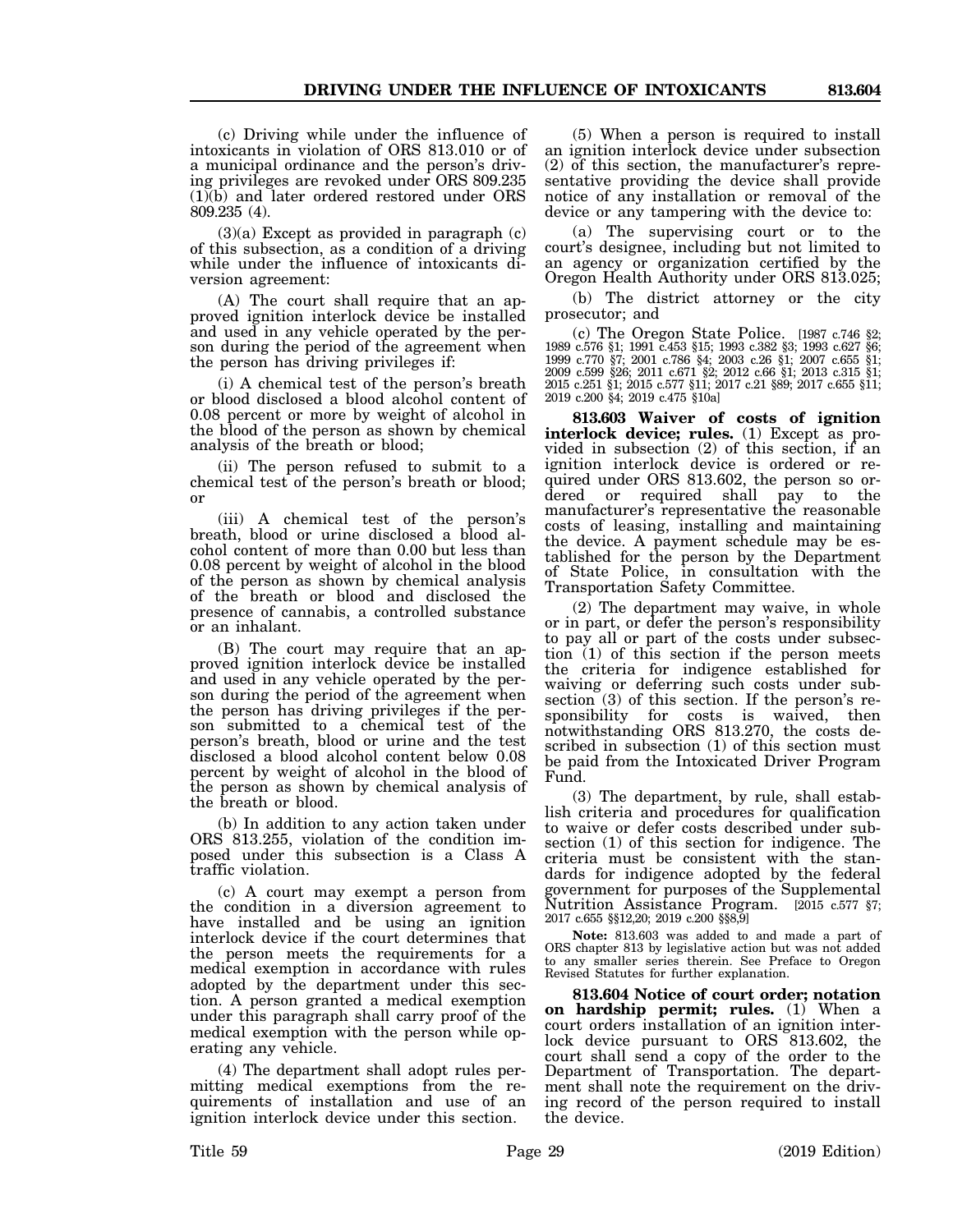(2) The department may not issue a hardship permit under ORS 807.240 to any person who is ordered to install an ignition interlock device on the person's vehicle until the person furnishes the department satisfactory proof that the device has been installed on any vehicle owned or operated by the person. The department shall determine by rule what constitutes satisfactory proof under this subsection.

(3) When the department issues a hardship permit to a person who is required to have an ignition interlock device, the department shall note on the permit that the device is required. The notation constitutes a limitation on the permit and a person who violates the limitation is punishable as provided in ORS 811.182 for criminal driving while suspended or revoked. [1987 c.746 §3; 1989 c.398 §2; 1997 c.249 §235]

**813.606 Exception for employee otherwise required to have device.** Notwithstanding ORS 813.604, if a person is required, in the course and scope of the person's employment, to operate a motor vehicle owned by the person's employer, the person may operate that vehicle without installation of an ignition interlock device if:

(1) The employer has been notified:

(a) That the employee is operating with a hardship permit restricted as provided in ORS 813.604;

(b) That the employee is operating on a fully reinstated license within the first year following suspension or revocation for the employee's first conviction of driving while under the influence of intoxicants;

(c) That the employee is operating on a fully reinstated license within the second year following suspension or revocation for the employee's second or subsequent conviction of driving while under the influence of intoxicants; or

(d) That the employee has driving privileges and is otherwise required to install an ignition interlock device as a condition of a driving while under the influence of intoxicants diversion agreement; and

(2) The employee has proof of the notification and, if applicable, a fully reinstated license in the possession of the employee while operating the employer's vehicle in the course of employment. [1987 c.746 §4; 1999 c.770 §8; 2001 c.786 §5; 2011 c.355 §17; 2013 c.315 §2]

**813.608 Knowingly furnishing motor vehicle without ignition interlock device; penalty.** (1) A person commits the offense of knowingly furnishing a motor vehicle without an ignition interlock device to someone who is not authorized to drive such a vehicle if the person rents, leases, lends or otherwise furnishes a motor vehicle to someone the

person knows to have been ordered or required under ORS 813.602, to install an ignition interlock device, and the motor vehicle is not equipped with such a device that is in working order.

(2) The offense described in this section, knowingly furnishing a motor vehicle without an ignition interlock device to someone who is not authorized to drive such a vehicle, is a Class A traffic violation. [1987 c.746 §5; 1989 c.576 §2]

**813.610 Soliciting another to blow into ignition interlock device; penalty.** (1) A person commits the offense of unlawfully soliciting another to blow into an ignition interlock device or start a motor vehicle equipped with an ignition interlock device if the person has such a device as a result of an order or requirement under ORS 813.602 and the person requests or solicits another to blow into the device or start the motor vehicle so as to circumvent the device.

(2) The offense described in this section, unlawfully soliciting another to blow into an ignition interlock device or start a motor vehicle equipped with an ignition interlock device, is a Class A traffic violation. [1987 c.746 §6; 1989 c.576 §3]

**813.612 Unlawfully blowing into ignition interlock device; penalty.** (1) A person commits the offense of unlawfully blowing into an ignition interlock device or starting a motor vehicle equipped with an ignition interlock device if, for the purpose of providing an operable motor vehicle for someone required under ORS 813.602 to have such a device, the person blows into an ignition interlock device or starts an automobile equipped with the device.

(2) This section does not apply to a person who is required to have an ignition interlock device and who blows into or starts the person's own vehicle that is so equipped.

(3) The offense described in this section, unlawfully blowing into an ignition interlock device or starting a motor vehicle equipped with an ignition interlock device, is a Class A traffic violation. [1987 c.746 §7]

**813.614 Tampering with ignition inter**lock device; penalty. (1) A person commits the offense of tampering with an ignition interlock device if the person does anything to a device that was ordered installed pursuant to ORS 813.602 that circumvents the operation of the device.

(2) The offense described in this section, tampering with an ignition interlock device, is a Class A traffic violation. [1987 c.746 §9]

**813.616 Use of certain moneys to pay for ignition interlock program.** Notwithstanding ORS 813.270, moneys in the Intoxicated Driver Program Fund may be used to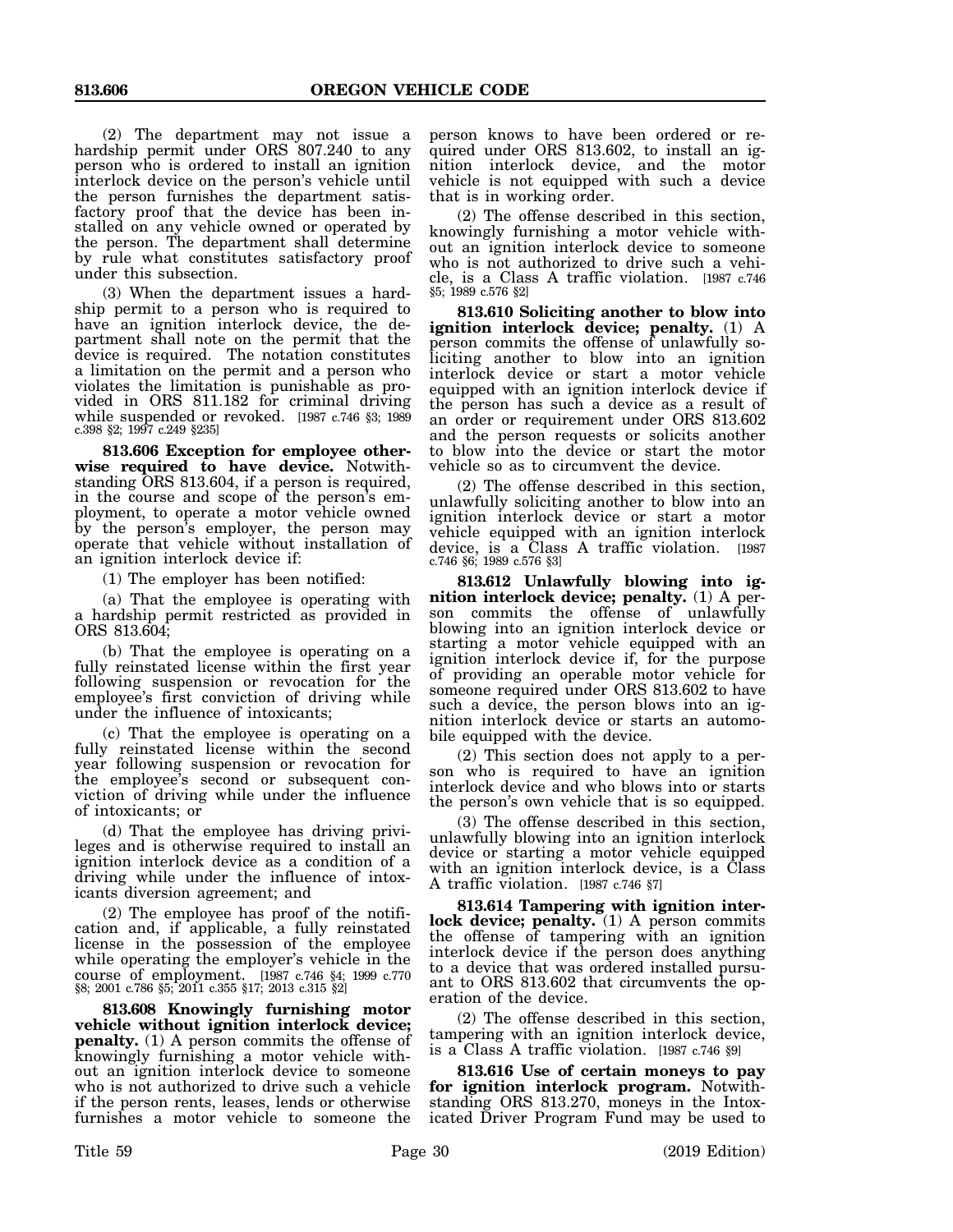pay for administration and evaluation of the ignition interlock program established by  $\overrightarrow{ORS}$  813.600 to 813.616 and for the costs of

**813.620 Suspension of driving privileges for failing to provide proof of device installation or for tampering with device.** (1) At the end of the suspension or revocation resulting from a conviction for driving while under the influence of intoxicants in violation of ORS 813.010 or of a municipal ordinance, the Department of Transportation shall suspend the driving privileges or right to apply for driving privileges of a person who has not submitted proof to the department that an ignition interlock device has been installed in any vehicle operated by the person or who tampers with an ignition interlock device after it has been installed.

participation in the program for indigents. [1987 c.746 §8; 1993 c.382 §4]

(2) Subject to ORS 813.635, if the department imposes a suspension under subsection (1) of this section for failing to submit proof of installation, the suspension continues until the department receives proof that the ignition interlock device has been installed. If the department does not receive proof that the ignition interlock device has been installed, the suspension shall continue for:

(a) One year after the ending date of the suspension resulting from the first conviction;

(b) Except as provided in paragraph (c) of this subsection, two years after the ending date of the suspension resulting from a second or subsequent conviction; or

(c) Five years after the ending date of the longest running suspension or revocation resulting from a conviction described in ORS 813.602 (2).

(3) Subject to ORS 813.635, if the department imposes a suspension under subsection (1) of this section for tampering with an ignition interlock device, the suspension continues until:

(a) One year after the ending date of the suspension resulting from the first conviction;

(b) Except as provided in paragraph (c) of this subsection, two years after the ending date of the suspension resulting from a second or subsequent conviction; or

(c) Five years after the ending date of the longest running suspension or revocation resulting from a conviction described in ORS 813.602 (2).

(4) A person whose driving privileges or right to apply for privileges is suspended under subsection (1) of this section is entitled to administrative review, as described in ORS 809.440. [2015 c.577 §8; 2015 c.577 §12]

**813.630 Notice of ignition interlock device installation and negative reports.** (1) This section applies only to a person who has had an ignition interlock device installed as a condition of a driving while under the influence of intoxicants diversion agreement under ORS 813.602 (3).

(2) After an ignition interlock device is installed, the manufacturer's representative that installed the device shall notify:

(a) The court that required the device to be installed or the court's designee, including but not limited to an agency or organization certified by the Oregon Health Authority under ORS 813.025; and

(b) The district attorney or city prosecutor.

(3) Notice of the installation must be given within seven business days of installing the ignition interlock device.

(4) Each time a manufacturer's representative has access to an ignition interlock device that the manufacturer's representative installed, the manufacturer's representative shall download all reports recorded on the device. If the manufacturer's representative downloads a negative report, the manufacturer's representative shall submit the negative report, in a form prescribed by rule by the department, to:

(a) The court that required the device to be installed or the court's designee, including but not limited to an agency or organization certified by the Oregon Health Authority under ORS 813.025;

(b) The district attorney or city prosecutor; and

(c) The Department of State Police.

(5) The manufacturer's representative shall submit a negative report as provided in subsection (4) of this section within seven business days of downloading the report. [2015 c.577 §2; 2017 c.655 §8; 2019 c.200 §10]

**813.635 Consequence for negative reports generated from ignition interlock device; rules.** (1) Notwithstanding ORS 813.602 (1)(b) or (c), (2) or (3), the requirement to have an ignition interlock device installed in a vehicle continues until the person submits to the Department of Transportation a certificate from the ignition interlock device manufacturer's representative stating that the device did not record a negative report for the last 90 consecutive days of the required installation period. The department shall remove the ignition interlock device requirement from the person's driving record as soon as practicable after the department receives the certificate.

(2) Except as provided in subsection (3) of this section, if there is a negative report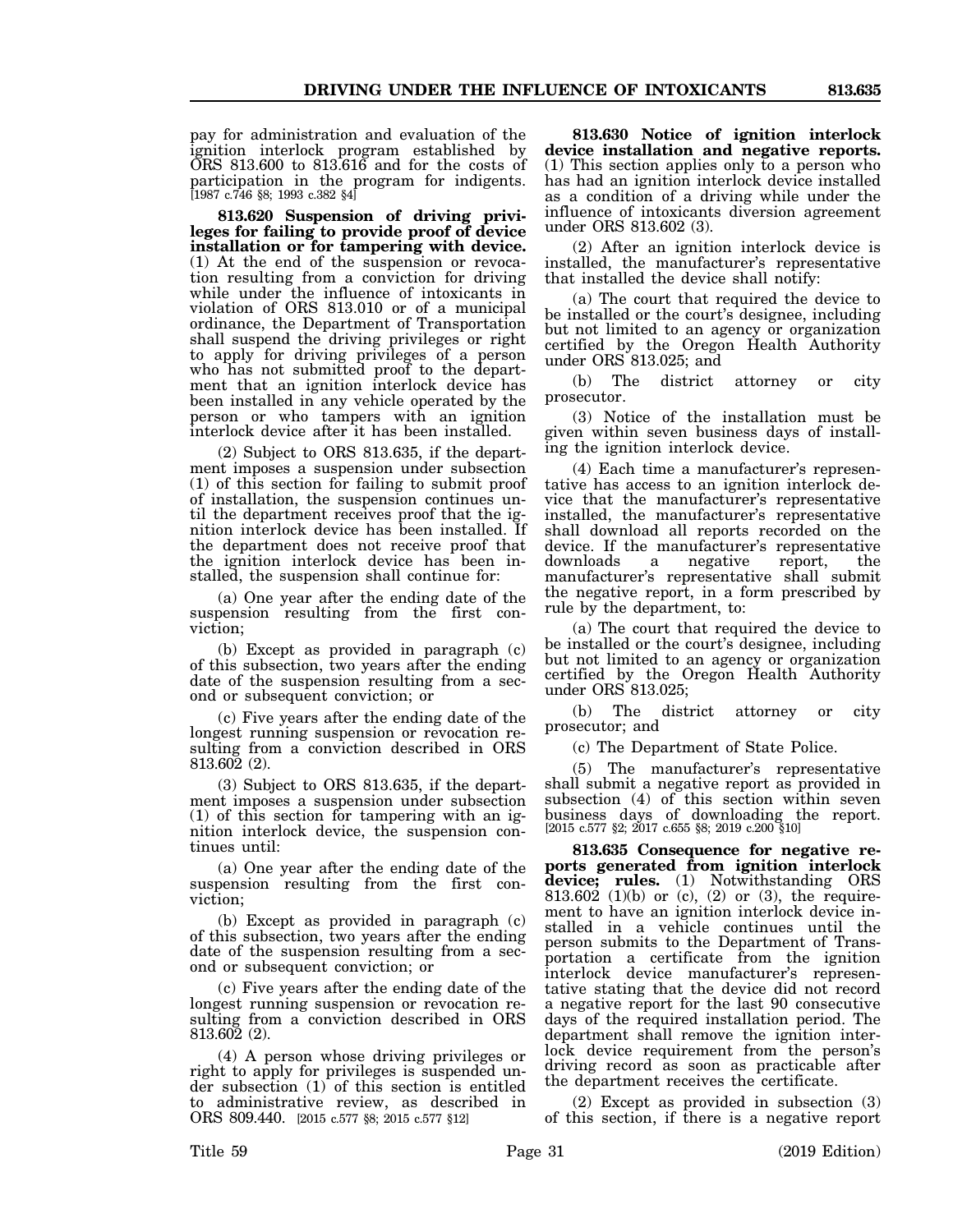during the last 90 consecutive days, the person shall continue to use an ignition interlock device beyond the period required under ORS 813.602  $(1)(b)$  or  $(c)$ ,  $(2)$  or  $(3)$  until the person submits a certificate, in a form prescribed by rule by the department, to the department from the ignition interlock device manufacturer's representative stating that the device has not recorded a negative report for 90 consecutive days, beginning on the date of the most recent negative report.

(3) If there is a negative report during the last 90 consecutive days that the person believes is in error, the person may request that the Department of State Police review the negative report. The department shall adopt rules prescribing the form and manner for submitting a request under this subsection. If after review the department determines that the negative report was the result of an error, the department shall correct the report and submit a corrected report to the person or shall direct the manufacturer's representative to correct the report and the manufacturer's representative shall submit the corrected report to the person.

(4) This section does not apply to a defendant who is granted an order to vacate the requirement to install an ignition interlock device under ORS 813.645. [2015 c.577 §3; 2017 c.655 §13; 2019 c.200 §15]

**813.640 Additional treatment following negative reports.** In addition to any other requirement to participate in an alcohol or drug treatment program required by law, if a court receives at least two negative reports, a court may order that the defendant complete, at the defendant's own expense based on the defendant's ability to pay, an alcohol or drug treatment program. [2017 c.655 §10]

**813.645 Motion to vacate requirement to install and use ignition interlock device.** (1) A defendant may apply by motion to the court in which a driving while under the influence of intoxicants diversion agreement described in ORS 813.230 was entered for an order vacating the requirement to install and use an ignition interlock device if the defendant:

(a) Has complied with the condition of the diversion agreement described in ORS 813.602 (3) for at least six consecutive months and provides a certificate to the court from the ignition interlock device manufacturer's representative stating that the device has not recorded a negative report; and

(b) The defendant has entered into and is in compliance with any treatment program that the person is required to participate in as a condition of diversion.

(2) The defendant shall cause to be served on the district attorney or city prosecutor a copy of the motion for an order vacating the requirement to install and use an ignition interlock device under ORS 813.602 (3). The copy of the motion shall be served on the district attorney or city prosecutor at the time the motion is filed with the court. The district attorney or city prosecutor may contest the motion.

(3) The court shall hold a hearing on a petition filed in accordance with subsection (1) of this section. In determining whether to grant the petition, the court shall consider:

(a) The nature of the underlying crime for which driving privileges were suspended.

(b) The blood alcohol content of the defendant at the time of the arrest.

(c) Any other relevant factors.

(4) The court may vacate a defendant's requirement to install and use an ignition interlock device under ORS 813.602 (3) if, after a hearing described in subsection (3) of this section, the court finds by a preponderance of the evidence that the petitioner:

(a) Has complied with the condition of the diversion agreement described in ORS 813.602 (3) for at least six consecutive months with no negative reports; and

(b) Has entered into and is in compliance with any treatment program required as a condition of diversion.

(5) When a court vacates a defendant's requirement to install and use an ignition interlock device under ORS 813.602  $(3)$ , the court shall notify the Department of Transcourt shall notify the Department of Transportation. [2015 c.577 §4; 2017 c.655 §14; 2019 c.200 §7]

**813.660 Service center and manufacturer's representative certification; fees; rules.** (1) A service center or manufacturer's representative may not operate a service center in Oregon unless both the service center and the manufacturer's representative obtain a certificate from the Department of State Police.

(2) A service center and a manufacturer's representative may apply to the department for a certificate under this section. The application shall be in such form as may be specified by the department.

(3) The department may issue a certificate to a manufacturer's representative if the applicant:

(a) Meets all of the requirements established by this section and the rules adopted by the department;

(b) Agrees to provide testimony relating to any aspect of the installation, service, monitoring, maintenance, calibration, use,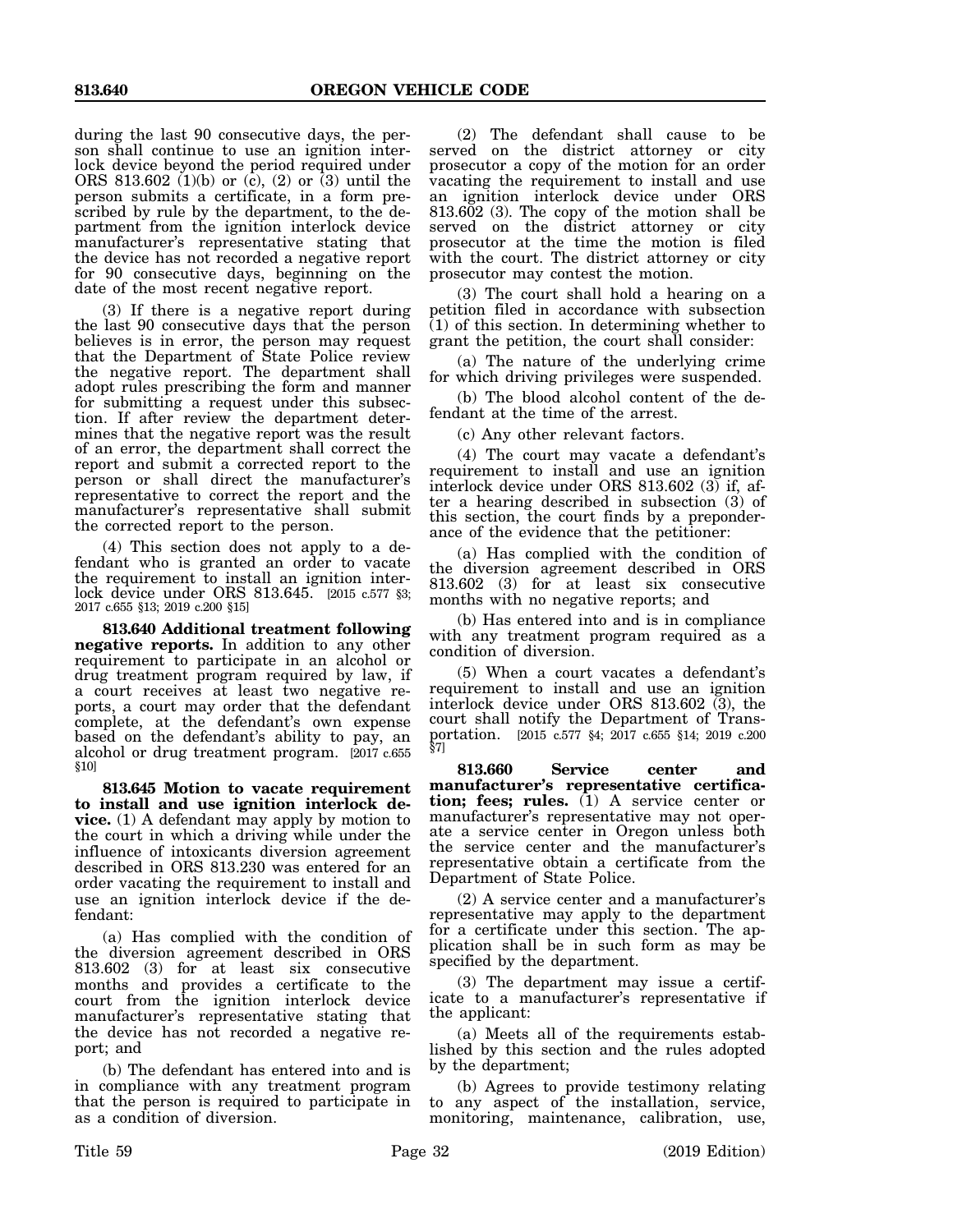removal or performance of the ignition interlock device at any criminal proceeding or administrative hearing;

(c) Provides service centers statewide, as defined by the department by rule;

(d) Provides 24-hour telephone assistance to customers; and

(e) Pays all required fees.

(4) The department may issue a certificate to a service center if the applicant:

(a) Meets all of the requirements established by this section and the rules adopted by the department;

(b) Utilizes ignition interlock device technicians who meet the minimum standards for qualification as a technician established by the department by rule and who undergo a criminal background check under ORS 813.665; and

(c) Pays all required fees.

(5) The department may adopt rules establishing additional requirements for issuance and renewal of certificates under this section.

(6) The department may refuse to issue or renew or may suspend or revoke any certificate issued under this section in any case where the department finds that the applicant or certificate holder has violated or failed to comply with any rules adopted under this section.

(7) A service center or manufacturer's representative shall pay fees to the department in accordance with a fee schedule established by the department by rule.

(8) The fees charged under this section shall be in an amount adequate to pay all administrative costs incurred by the department in administering ORS 813.660 to 813.680.

(9) Certificates issued under this section are subject to the following:

(a) A certificate shall expire one year from the date of issuance unless renewed according to the rules of the department.

(b) The department may not issue or renew a certificate to a service center or manufacturer's representative unless the service center or manufacturer's representative has paid all required fees under this section.

(c) A fee for a certificate may not be refunded in the event any certificate is refused, suspended or revoked.

(10) The department may adopt rules for the implementation and administration of ORS 813.660 to 813.680. [2017 c.655 §3; 2017 c.655 §15; 2019 c.200 §§1,2]

**813.665 Criminal background check for technicians; rules.** (1) A criminal background check is required to determine the eligibility of a person seeking employment as an ignition interlock device technician in this state. A service center shall conduct a fingerprint-based criminal background check before hiring or contracting with an individual as an ignition interlock device technician. The service center shall request that the Department of State Police conduct the fingerprint-based criminal background check by reviewing state and federal databases including, but not limited to, the:

(a) Oregon computerized criminal history system;

(b) Law Enforcement Data System;

(c) Databases maintained by the Federal Bureau of Investigation; and

(d) National Crime Information Center.

(2) The purpose of a criminal background check is to preserve safety and prevent criminal acts by determining whether an individual is eligible to be employed as an ignition interlock device technician. A person is ineligible if the person has been convicted of:

(a) Except as provided in paragraph (b) of this subsection, a misdemeanor in any jurisdiction within two years of the date of the criminal background check;

(b) Misdemeanor driving while under the influence of intoxicants in violation of ORS 813.010 or the statutory counterpart in another jurisdiction within five years of the date of the criminal background check; or

(c) A felony in any jurisdiction within 10 years of the date of the criminal background check.

(3) The department shall communicate whether the individual passed or failed the criminal background check conducted under this section to the service center requesting the check.

(4) The department shall prescribe by rule the process for obtaining a criminal background check by the department or, if the department is unable to conduct the check, by the service center requesting the criminal background check.

(5) If the criminal background check conducted by the department or a service center reveals that the individual who is the subject of the criminal background check has been convicted of any of the crimes described in subsection (2) of this section, the service center may not employ the individual as an ignition interlock device technician. [2017 c.655 §4; 2017 c.655 §16; 2019 c.200 §§5,6]